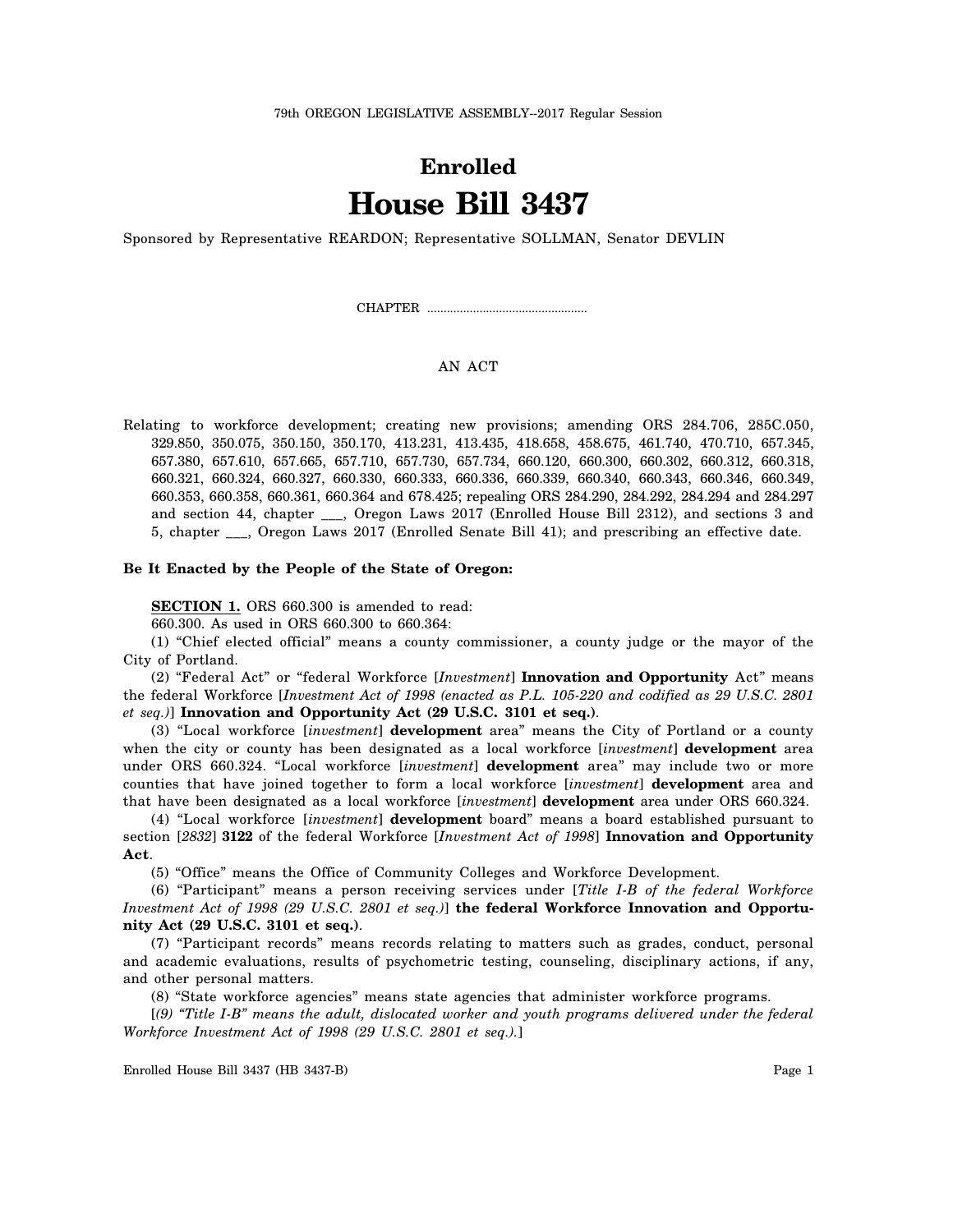[*(10)*] **(9)** "Workforce development" means services designed to help individuals attain employment and progress along career pathways and to help businesses better achieve business goals by more easily finding skilled employees. "Workforce development" includes:

(a) Education, training and apprenticeship services;

(b) Labor market analysis;

(c) Employment and reemployment services;

(d) Employee recruitment and retention services; and

(e) Convening, coordinating, oversight and evaluation services for business and state workforce agencies.

[*(11)*] **(10)** "Workforce programs" means programs that have a primary mission of helping individuals become employed, retain employment, increase wages and progress along career pathways and that are responsible for outcomes related to the primary mission.

**SECTION 2.** ORS 660.302 is amended to read:

660.302. **(1)** The Legislative Assembly finds that**:**

**(a)** A robust and effective workforce system is necessary to produce a highly skilled workforce, to advance more Oregonians into family wage jobs and to help Oregon businesses compete in a global economy.

**(b) Oregon's economy is strongest when all workers are self-sufficient and all businesses can find the talented workforce they need to grow.**

**(2)** [*Therefore,*] The Legislative Assembly declares that**:**

**(a) It will be beneficial to consolidate state-level coordination, employer engagement and oversight responsibilities within the State Workforce and Talent Development Board and to align state investments in workforce development, economic development and education to meet the needs of identified key industries in this state.**

**(b)** It is the policy of this state to promote the coordinated provision of education, employment, economic development and job training to:

[*(1)*] **(A)** Develop a workforce system that is flexible, accountable, outcome-focused and datadriven;

[*(2)*] **(B)** Meet the needs of employers for skilled, committed and innovative employees;

[*(3)*] **(C)** Deliver an effective, efficient, highly integrated and responsive workforce system;

[*(4)*] **(D)** Offer services;

[*(5)*] **(E)** Ensure equity in program access, services and outcomes for populations that have historically experienced high levels of unemployment, underemployment and poverty;

[*(6)*] **(F)** Provide greater economic security and grow a more inclusive and dynamic economy;

[*(7)*] **(G)** Support the economic health of local communities throughout this state with workforce solutions that meet community needs and advance the prosperity of Oregonians and Oregon-based businesses;

[*(8)*] **(H)** Build on the WorkSource Oregon network of state workforce agencies, local workforce [*investment*] **development** boards, public and private secondary and post-secondary institutions of education and other public and private partners to deliver a comprehensive, robust and outcomeoriented array of services to unemployed and underemployed individuals and to businesses seeking employees; and

[*(9)*] **(I)** Support the achievement of Oregon's 40-40-20 goal in conjunction with the education system and private industry to ensure that more Oregonians may access opportunities to gain skills and earn credentials to support their employment goals.

**SECTION 3.** ORS 660.312 is amended to read:

660.312. (1) The Governor shall be responsible for a coordinated and comprehensive response to education and workforce issues. The Governor shall appoint an Education and Workforce Policy Advisor, who serves at the pleasure of the Governor. The advisor shall, with the advice of such advisory committees as may be appointed or assigned, advise the Governor on policy, planning and coordination for education and workforce development in Oregon.

(2) The duties of the advisor shall include: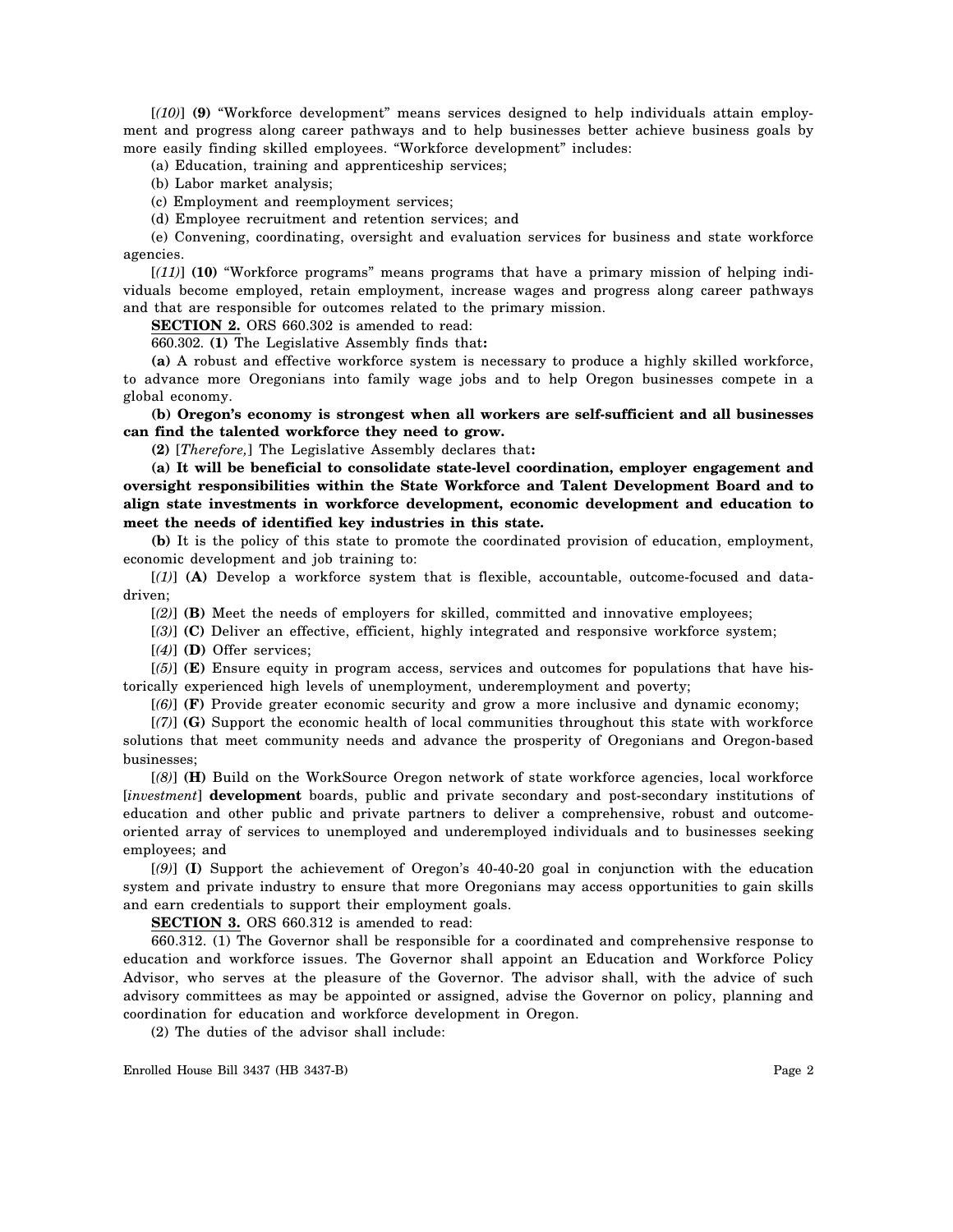(a) Guiding the development of state-level policy related to education and workforce issues;

(b) Providing general direction and serving as a liaison between state and local efforts in education, training and workforce development;

(c) Ensuring, through collaboration with the leadership of local workforce [*investment*] **development** boards, the alignment of statewide and local strategic plans, and the periodic reporting of performance in the implementation of such plans; and

(d) Consulting with local workforce [*investment*] **development** boards on the development and implementation of a workforce performance measurement system.

(3) In the performance of duties, the advisor shall collectively involve state agencies, including but not limited to:

(a) The Department of Education;

(b) The Higher Education Coordinating Commission;

(c) The Oregon Business Development Department;

[*(d) The Office of Community Colleges and Workforce Development;*]

[*(e)*] **(d)** The Employment Department;

[*(f)*] **(e)** The Department of Human Services;

[*(g)*] **(f)** The Bureau of Labor and Industries;

[*(h)*] **(g)** The Department of Corrections; and

[*(i)*] **(h)** The public universities with governing boards listed in ORS 352.054.

(4) The advisor shall seek input from key interested parties to help guide policy development, including but not limited to representatives of:

(a) Businesses and industry organizations;

(b) Labor and labor organizations;

(c) Local education providers, community colleges and other public and private post-secondary institutions of education and their governing boards;

(d) Local government;

(e) Student, teacher, parent and faculty organizations;

(f) Community-based organizations;

(g) Public-private partnership organizations;

(h) Independent nonprofit and proprietary post-secondary colleges and schools; and

(i) The State Workforce [*Investment*] **and Talent Development** Board and local workforce [*investment*] **development** boards.

(5) The advisor shall meet, on a regularly scheduled basis, with the local workforce [*investment*] **development** boards and such others as necessary to ensure that local interests are represented. The advisor shall seek input, advice and feedback on policy issues affecting state and local education and workforce development from interested parties and any advisory committees appointed or assigned under this section.

(6) Pursuant to ORS chapter 183, the advisor may adopt rules necessary to carry out the duties of the advisor.

**SECTION 4.** ORS 660.318 is amended to read:

660.318. (1) To implement and oversee state implementation of [*Title I-B*] **the federal Workforce Innovation and Opportunity Act**, the [*Office of Community Colleges and Workforce Development*] **Higher Education Coordinating Commission** may:

(a) Receive federal youth activities funds allotted to this state by the Secretary of Labor pursuant to [*Title I-B*] **the federal Workforce Innovation and Opportunity Act** and allocate those funds that are not reserved according to an allocation formula recommended by the State Workforce [*Investment*] **and Talent Development** Board and approved by the Governor.

(b) Receive federal adult employment and training activities funds allotted to this state by the Secretary of Labor pursuant to [*Title I-B*] **the federal Workforce Innovation and Opportunity Act** and allocate those funds that are not reserved according to an allocation formula recommended by the State Workforce [*Investment*] **and Talent Development** Board and approved by the Governor.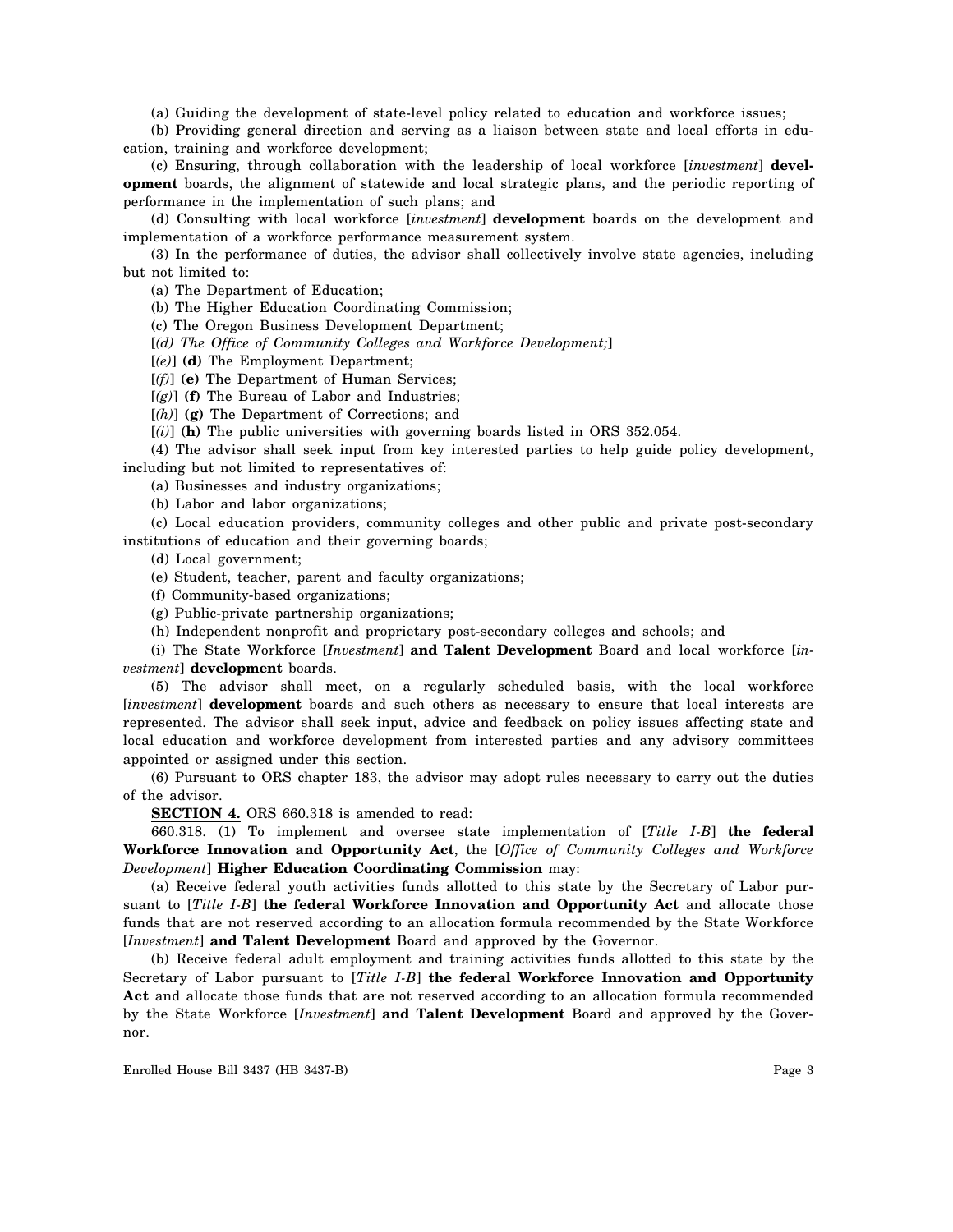(c) Receive federal dislocated worker funds allotted to this state by the Secretary of Labor pursuant to [*Title I-B*] **the federal Workforce Innovation and Opportunity Act** and allocate those funds that are not reserved according to an allocation formula recommended by the State Workforce [*Investment*] **and Talent Development** Board and approved by the Governor.

(d) Establish a procedure for use by local workforce [*investment*] **development** boards to identify eligible providers of training services according to section [*2864*] **3174** of the federal Act and to maintain the list of providers identified as eligible by the boards in all local workforce [*investment*] **development** areas in this state.

(e) Receive the comprehensive strategic plan developed and implemented by each local workforce [*investment*] **development** board and review the plan, with input from representatives of state and local workforce programs, to determine if the plan meets the requirements of section [*2833*] **3123** of the federal Act and state policy.

(f) Approve the plans, after review by the State Workforce [*Investment*] **and Talent Development** Board, that are found to meet the requirements of [*Title I-B*] **the federal Workforce Innovation and Opportunity Act** and review and approve any amendments to the plans.

(g) Carry out the required and allowable activities described in section [*2864*] **3174** of the federal Act with the advice of the Education and Workforce Policy Advisor.

(h) Pursuant to ORS 660.339, establish procedures to maintain the confidentiality of the names and records of participants in workforce programs for which the [*office*] **commission** is responsible, including circumstances under which the names and records may be disclosed.

(i) Establish a method to set performance standards for the Secretary of Labor as required under section [*2871*] **3141** of the federal Act.

(j) Perform planning functions related to [*Title I-B*] programs and performance reporting **under the federal Workforce Innovation and Opportunity Act**.

(2)(a) Subject to the availability of funds from the federal Workforce [*Investment*] **Innovation and Opportunity** Act, the [*Office of Community Colleges and Workforce Development*] **commission** shall create and operate a summer youth employment program that reestablishes meaningful summer work experience for persons between the ages of 14 and 24 and that meets the requirements for funding under the federal Act.

(b) Programs funded under this subsection:

(A) Must include representatives of the business community in the planning, implementation and evaluation of the program.

(B) May provide for private and public sector employment opportunities.

(C) Shall be managed by local workforce [*investment*] **development** boards in a manner that coordinates regional state-sponsored youth work experience programs.

(c) Local workforce [*investment*] **development** boards responsible for managing programs created under this subsection shall provide training for business, labor and education leaders in use of best practices that ensure positive summer work experiences for participants.

(3) The [*Office of Community Colleges and Workforce Development*] **commission** shall collaborate with the State Workforce [*Investment*] **and Talent Development** Board and local workforce [*investment*] **development** boards to collect data on summer work experience programs that identify successful summer work experiences and allow for the identification and dissemination of promising practices.

(4) The [*Higher Education Coordinating*] commission, in consultation with the State Workforce [*Investment*] **and Talent Development** Board, may adopt rules pursuant to ORS chapter 183 to implement this section.

**SECTION 5.** ORS 660.321 is amended to read:

660.321. (1) A State Workforce [*Investment*] **and Talent Development** Board shall be created under section [*2821(b) and (c)*] **3111** of the [*Workforce Investment Act of 1998*] **federal Workforce Innovation and Opportunity Act** to assist in the development of the [*State Unified*] Workforce **and Talent Development** Plan established under ORS 660.324 [*and*]**,** to carry out the other functions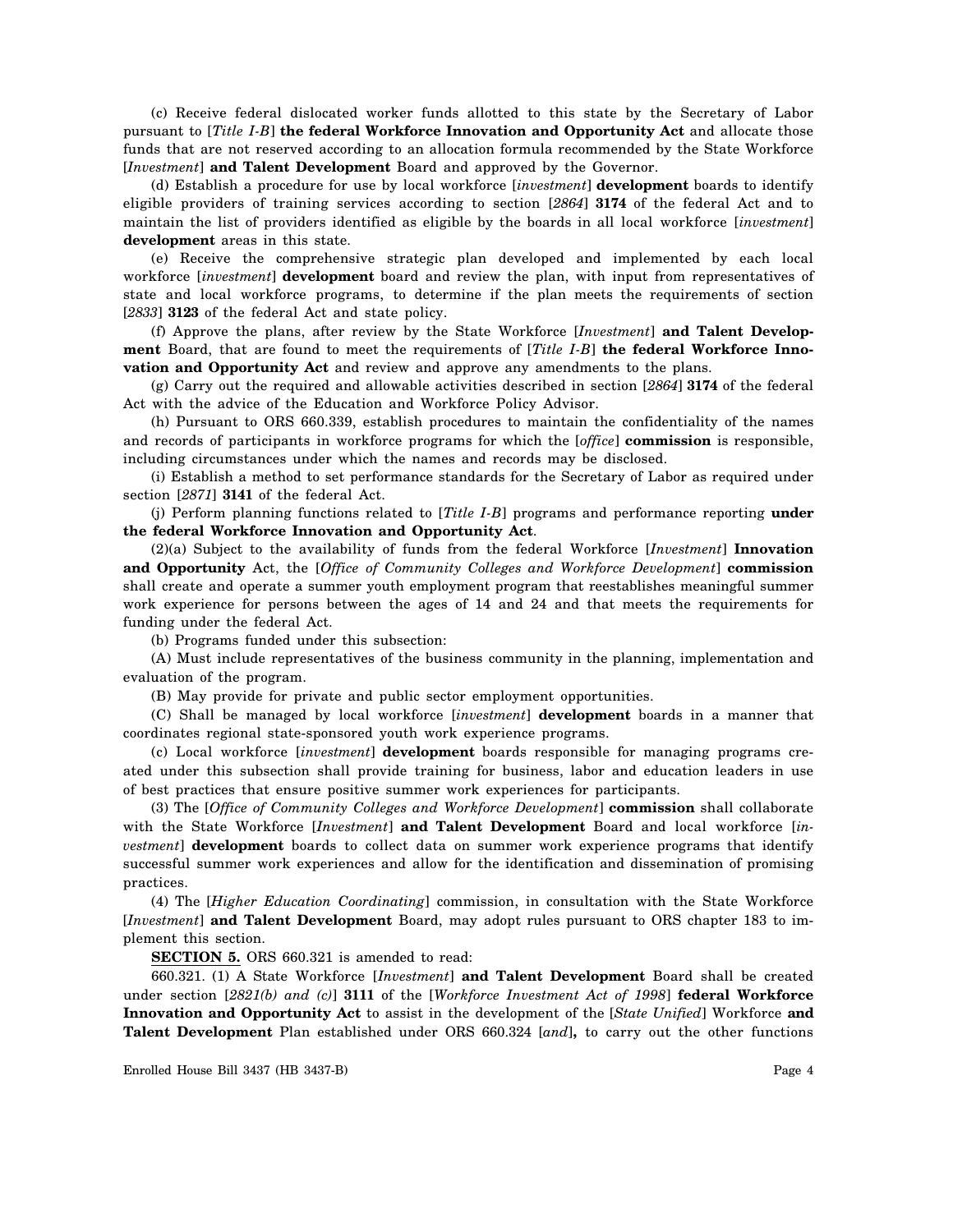described by the federal Act[*.*] **and to provide strategic planning and recommendations related to state talent development.**

(2) The membership of the board must be in accordance with the requirements of section [*2821(b)*] **3111(b)** of the federal Act.

(3) Representatives of business described in section [*2821(b)(1)(C)(i)*] **3111(b)(1)(C)(i)** of the federal Act who are appointed to the board must be confirmed by the Senate in the manner prescribed under ORS 171.562 and 171.565.

(4) The Governor shall select a chairperson in accordance with the requirements of section [*2821(c)*] **3111(c)** of the federal Act.

(5) The Governor shall appoint one member who is a representative of a local workforce [*investment*] **development** board.

(6) A majority of the board must be representatives of business, as described in section [*2821(b)(1)(C)(i)*] **3111(b)(1)(C)(i)** of the federal Act.

(7) Members of the Legislative Assembly appointed to the board are nonvoting members of the board and may act in an advisory capacity only.

(8) To transact business at a meeting of the board, a quorum of voting members must participate. A quorum consists of a majority of the voting members. At least 25 percent of the members participating must be representatives of business, as described in section [*2821(b)(1)(C)(i)*] **3111(b)(1)(C)(i)** of the federal Act.

(9) Members of the board are not entitled to compensation, but may be reimbursed for actual and necessary travel and other expenses incurred by them in the performance of their official duties in the manner and amount provided for in ORS 292.495.

**SECTION 5a. If House Bill 2312 becomes law, section 5 of this 2017 Act (amending ORS 660.321) is repealed and ORS 660.321, as amended by section 27, chapter \_\_\_, Oregon Laws 2017 (Enrolled House Bill 2312), is amended to read:**

660.321. (1) A State Workforce **and Talent** Development Board shall be created under section 3111 of the federal Workforce Innovation and Opportunity Act to assist in the development of the [*State Unified or Combined*] Workforce **and Talent Development** Plan established under ORS 660.324 [*and*]**,** to carry out the other functions described by the federal Act[*.*] **and to provide strategic planning and recommendations related to state talent development.**

(2) The membership of the board must be in accordance with the requirements of section 3111(b) of the federal Act.

(3) Representatives of business described in section  $3111(b)(1)(C)(i)$  of the federal Act who are appointed to the board must be confirmed by the Senate in the manner prescribed under ORS 171.562 and 171.565.

(4) The Governor shall select a chairperson in accordance with the requirements of section 3111(c) of the federal Act.

(5) The Governor shall appoint one member who is a representative of a local workforce development board.

(6) A majority of the board must be representatives of business, as described in section  $3111(b)(1)(C)(i)$  of the federal Act.

(7) Members of the Legislative Assembly appointed to the board are nonvoting members of the board and may act in an advisory capacity only.

(8) To transact business at a meeting of the board, a quorum of voting members must participate. A quorum consists of a majority of the voting members. At least 25 percent of the members participating must be representatives of business, as described in section  $3111(b)(1)(C)(i)$  of the federal Act.

(9) Members of the board are not entitled to compensation, but may be reimbursed for actual and necessary travel and other expenses incurred by them in the performance of their official duties in the manner and amount provided for in ORS 292.495.

**SECTION 6.** ORS 660.324 is amended to read: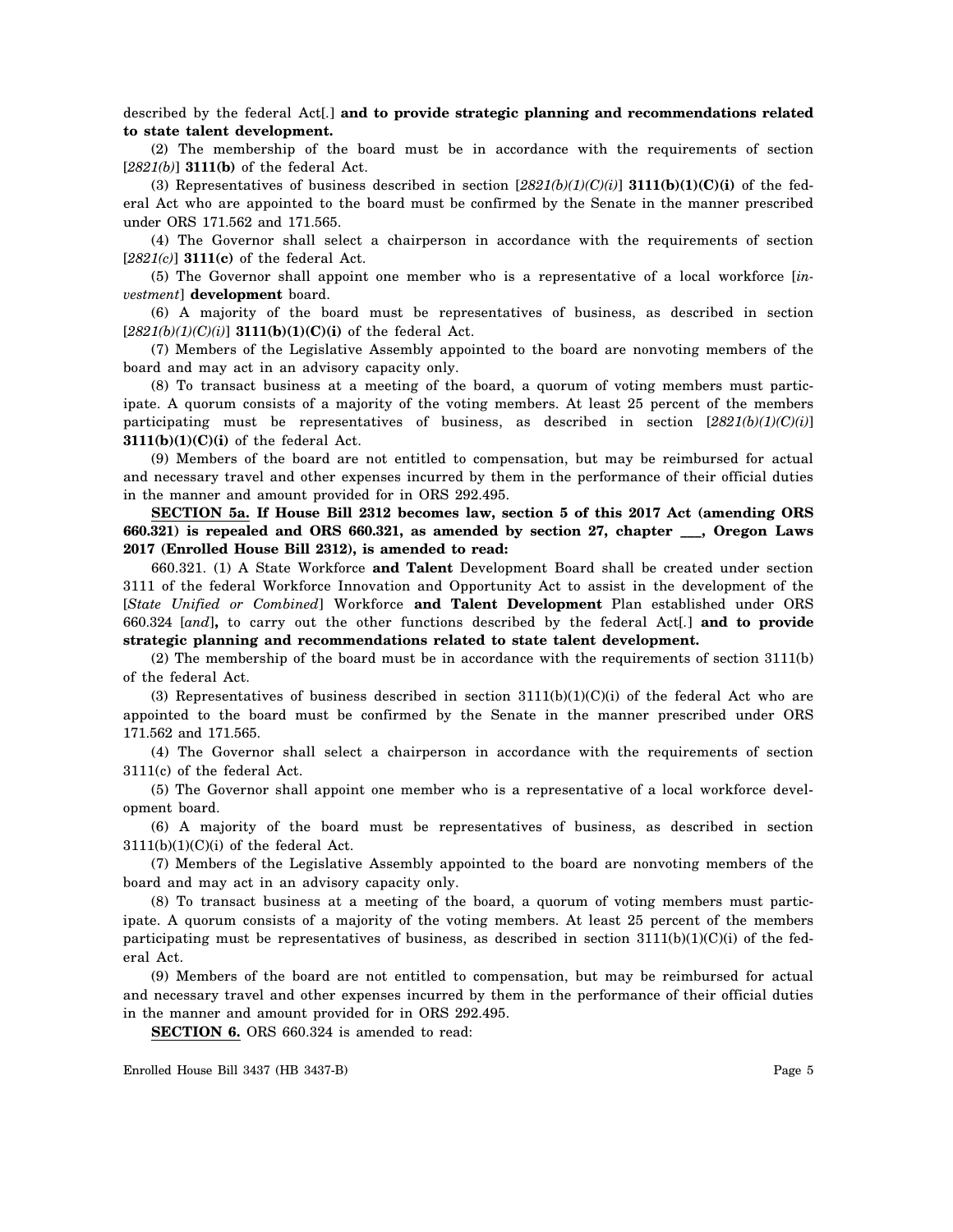660.324. [*(1) The State Workforce Investment Board shall develop and submit to the Governor a single, unified state plan that outlines a strategy, with quantitative goals, for the statewide workforce investment system for the State of Oregon in accordance with section 2821 of the federal Workforce Investment Act of 1998. In addition, the state plan must convey the expectations for performance and the priorities for delivery of services to local workforce investment boards and state workforce agencies. Upon the Governor's approval of the state plan, the Governor shall cause the State Unified Workforce Plan to be delivered to the Legislative Assembly.*]

[*(2) The board shall develop and include in the state plan goals designed to promote Oregonians' self-sufficiency. In addition to requirements under the federal Act regarding wage and other goals, the state plan shall include quantifiable goals that will empower Oregonians to gain independence from public assistance and move up the socioeconomic ladder.*]

**(1) The State Workforce and Talent Development Board shall identify:**

**(a) Key industries in this state and the workforce skills needed for key industries to grow and thrive;**

**(b) In collaboration with workforce representatives, needs for education, training, work experience, and job preparation to ensure Oregonians access to stable high-wage jobs and employment advancement; and**

**(c) Opportunities for partnerships with key industry sectors to coordinate workforce development, economic development and education in response to industry and workforce needs.**

[*(3)*] **(2)** The board shall assist the Governor in:

(a) Developing Oregon's workforce [*investment*] **development** system;

(b) Ensuring timely consultation and collaboration with chief elected officials, local workforce [*investment*] **development** boards and other workforce stakeholders, including but not limited to business and labor organizations and organizations working with persons with disabilities, persons living at or below 100 percent of the federal poverty guidelines and the chronically unemployed and underemployed;

(c) Reviewing and approving local workforce plans;

(d) Developing, as required by the federal Act, allocation formulas for the distribution of funds to local workforce [*investment*] **development** areas for adult employment and training activities and for youth activities that are developed by the local workforce [*investment*] **development** boards;

(e) Working with local workforce [*investment*] **development** boards to increase efficiencies and align workforce programs and services with local needs;

(f) Recommending the duties and responsibilities of state agencies to implement the federal Act, to avoid conflicts of interest and to capitalize on the experience developed by workforce partners that are efficient and effective at meeting the requirements of the federal Act;

(g) Participating in the development of a coordinated statewide system of activities and services that includes both mandatory and optional partners of the one-stop delivery system, as provided in the federal Act;

(h) Providing for the development, accountability and continuous improvement of comprehensive workforce performance measures to assess the effectiveness of the workforce [*investment*] **development** activities in this state;

(i) Developing a statewide employment statistics system, as described in section 15(e) of the Wagner-Peyser Act (29 U.S.C. 49L-2(e)); and

(j) Preparing an annual report and submitting it to [*the United States Department of Education, the United States Department of Health and Human Services and*] the United States Department of Labor.

[*(4)*] **(3)** The State Workforce [*Investment*] **and Talent Development** Board, in partnership with the Governor, shall establish criteria for use by chief elected officials in appointing members to local workforce [*investment*] **development** boards in accordance with the requirements of section [*2832 of the federal Workforce Investment Act of 1998*] **3122 of the federal Workforce Innovation and**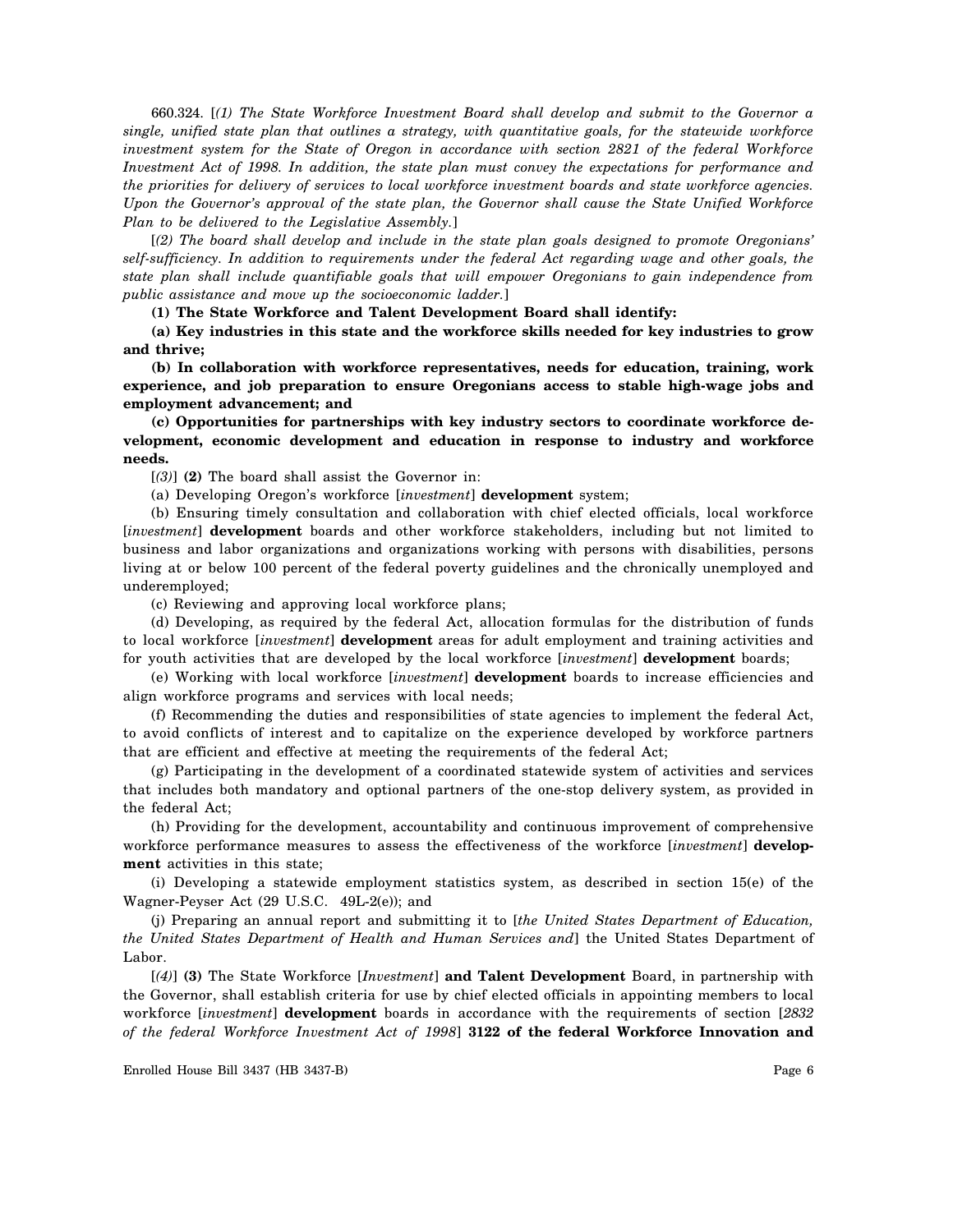**Opportunity Act**. The State Workforce [*Investment*] **and Talent Development** Board shall establish the following requirements:

(a) To transact business at a meeting of a local workforce [*investment*] **development** board, a quorum of members must participate. A quorum shall consist of a majority of the members. At least 25 percent of the members participating must be representatives of business[*, as described in section 2821(b)(1)(C)(i) of the federal Act*].

(b) When appropriate and upon a request from the chief elected official of a county or the City of Portland, the State Workforce [*Investment*] **and Talent Development** Board shall consider the county or the City of Portland to be a candidate for designation as a local workforce [*investment*] **development** area. The board shall consult with the county or the City of Portland before designating it as a local workforce [*investment*] **development** area. After considering the criteria in section [*2831*] **3121** of the federal Act for designating local workforce [*investment*] **development** areas, chief elected officials may submit a request to the board to combine their units of government into a local workforce [*investment*] **development** area. The board shall make recommendations to the Governor about the designation of local workforce [*investment*] **development** areas. Only the Governor may designate local workforce [*investment*] **development** areas. The Governor must show just cause for not designating a requested local workforce [*investment*] **development** area. A county or the City of Portland may submit an appeal to the board, as provided in section [*2831*] **3121** of the federal Act, if the Governor does not grant the county's or the city's request to designate a local workforce [*investment*] **development** area.

[*(5)*] **(4)** The State Workforce [*Investment*] **and Talent Development** Board shall provide guidance and direction to local workforce [*investment*] **development** boards in the development of local workforce plans. The State Workforce [*Investment*] **and Talent Development** Board shall adopt policies that:

(a) Require each local workforce [*investment*] **development** board, in partnership with its chief elected officials and in accordance with section [*2833*] **3123** of the federal Act, to develop and submit to the Governor and the State Workforce [*Investment*] **and Talent Development** Board a strategic local workforce plan that includes, but is not limited to, performance goals; and

(b) Permit each local workforce [*investment*] **development** board, in consultation with its chief elected officials:

(A) To determine, consistent with the requirements of the federal Act, the appropriate level of services based on the workforce needs in the local workforce [*investment*] **development** area; and

(B) To **designate or** certify [*local*] one-stop operators **and to terminate for cause the eligibility of such operators**.

**(5) The State Workforce and Talent Development Board may charter and enter into performance compacts with local workforce development boards.**

(6) The State Workforce [*Investment*] **and Talent Development** Board shall:

(a) Function as the primary advisory committee to the Employment Department in conjunction with the Employment Department Advisory Council established under ORS 657.695;

(b) Collaborate with other advisory bodies also tasked with workforce development, including but not limited to the Oregon State Rehabilitation Council, the Commission for the Blind, the State Apprenticeship and Training Council and the Higher Education Coordinating Commission;

(c) Work with the Chief Education Office and the Oregon Business Development Commission to identify areas of common interest to efficiently align resources, recommend common strategies and provide accountability for reaching statewide goals; and

(d) Hold state workforce agencies and local workforce [*investment*] **development** boards accountable for meeting performance goals and system outcomes.

[*(7) The State Workforce Investment Board may charter and enter into performance compacts with the local workforce investment boards.*]

**(7) The State Workforce and Talent Development Board shall convene, engage and coordinate with senior executives of identified key industries in this state, the Oregon Business Development Commission, the Higher Education Coordinating Commission, the Department**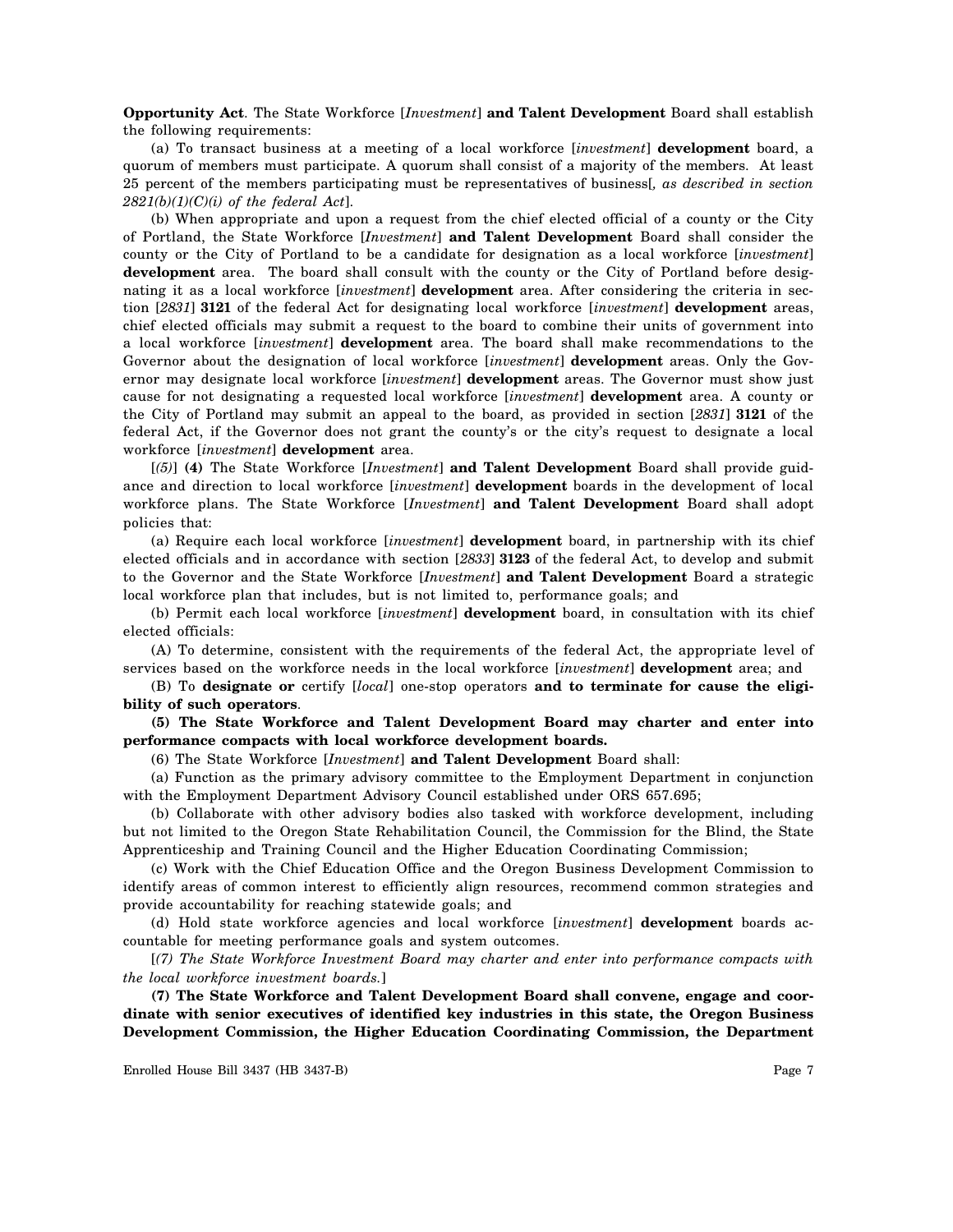**of Education, the Bureau of Labor and Industries, the STEM Investment Council, local workforce development boards, the Employment Department, the Department of Human Services, the Commission for the Blind, the Chief Education Office, the Youth Development Council and any other partners from training or workforce development entities in this state to:**

**(a) Determine needs across identified key industries in this state, including challenges and opportunities in developing and growing relevant talent pipelines;**

**(b) Ensure that the talent pipeline development infrastructure includes:**

**(A) A listening process to collect workforce needs of employers from identified key industries in this state;**

**(B) Curriculum alignment for high-demand occupation skill needs;**

**(C) Prediction and monitoring of national trends relating to high-demand industries and occupations;**

**(D) Occupation-aligned education and training options with a clearly articulated progression;**

**(E) Skills assessments; and**

**(F) Academic career counseling;**

**(c) Utilize sector partnerships to:**

**(A) Advise the development of career pathway programs for critical occupations in identified key industries in this state; and**

**(B) Ensure the coordination of education, economic development, business and workforce initiatives between key partners to develop a strong talent pipeline;**

**(d) Leverage and optimize existing measures and data systems to improve systems alignment and interagency communication; and**

**(e) Ensure state alignment and coordination between industry sector partnerships and initiatives in the local workforce development areas.**

**(8)(a) Every biennium, the State Workforce and Talent Development Board shall coordinate and collaborate with entities listed under subsection (7) of this section to create a single, unified state Workforce and Talent Development Plan.**

**(b) The Workforce and Talent Development Plan must include:**

**(A) A strategy, with quantitative goals, for the statewide workforce development system for the State of Oregon in accordance with section 3111 of the federal Workforce Innovation and Opportunity Act;**

**(B) Quantifiable goals designed to promote Oregonians' self-sufficiency and that will empower Oregonians to gain independence from public assistance and move up the socioeconomic ladder;**

**(C) Expectations for performance and the priorities for delivery of services to local workforce development boards and state workforce agencies;**

**(D) Industry-based information and data from the Employment Department and other agencies and entities listed in subsection (7) of this section related to talent needs and gaps;**

**(E) Analysis of data regarding the skills required for identified key industry jobs;**

**(F) Information regarding the status of career pathway programs targeted at identified key industries in this state;**

**(G) Recommendations related to advancing talent pipeline and career pathways development based on the identified talent issues and trends;**

**(H) Recommendations regarding the alignment and consistency of data nomenclature, collection practices and data sharing;**

**(I) Utilization and, as appropriate, expansion of existing data-sharing agreements between agencies and partners;**

**(J) Identification of talent issues and trends related to identified key industries in this state that are in strategic alignment with state and local workforce and economic priorities;**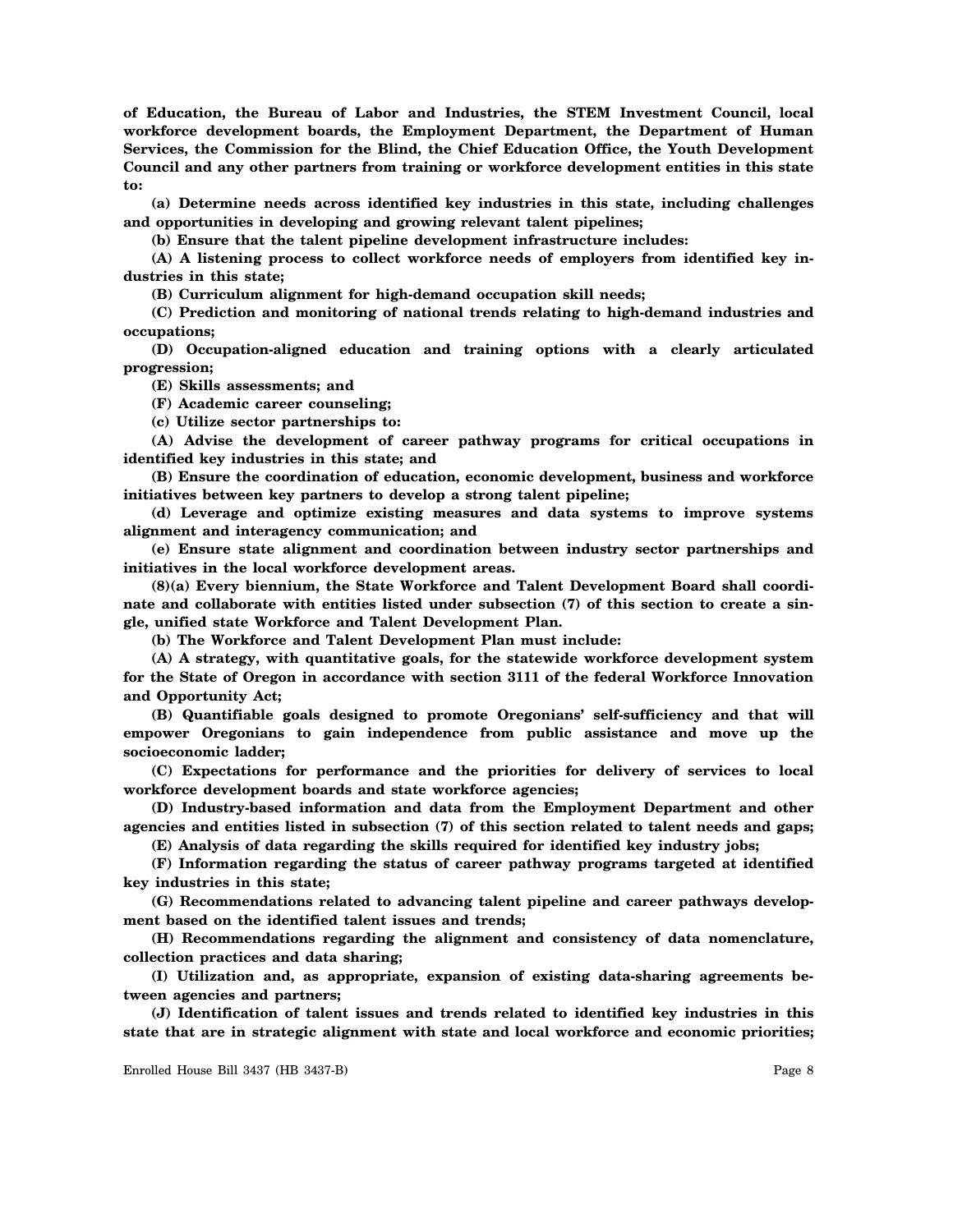**(K) Identification and prioritization of the urgent talent gaps of identified key industries in this state;**

**(L) A response to immediate talent needs through the creation of additional opportunities for Oregonians to pursue education and training in disciplines critical to the advancement of identified key industries in this state;**

**(M) Ways to strengthen efforts to enhance student work experience and job preparedness in high-demand and critical occupations;**

**(N) New means of delivering workforce training and proficiency-based education to en**hance program efficiency, upgrading and sharing resources and facilities and improving stu**dent outcomes and access to typically underrepresented populations while meeting talent needs of traded sector and high growth industries; and**

**(O) Ways to increase the skills of the existing professional and technical workforce, including the issuance of certifications, badges and industry-based credentials.**

**(c) The State Workforce and Talent Development Board shall:**

**(A) Update the plan every biennium; and**

**(B) Submit a report about the plan every year to:**

**(i) The Governor; and**

**(ii) The Legislative Assembly in the manner provided by ORS 192.245.**

**SECTION 7.** ORS 660.324, as amended by section 65, chapter 774, Oregon Laws 2015, is amended to read:

660.324. [*(1) The State Workforce Investment Board shall develop and submit to the Governor a single, unified state plan that outlines a strategy, with quantitative goals, for the statewide workforce investment system for the State of Oregon in accordance with section 2821 of the federal Workforce Investment Act of 1998. In addition, the state plan must convey the expectations for performance and the priorities for delivery of services to local workforce investment boards and state workforce agencies. Upon the Governor's approval of the state plan, the Governor shall cause the State Unified Workforce Plan to be delivered to the Legislative Assembly.*]

[*(2) The board shall develop and include in the state plan goals designed to promote Oregonians' self-sufficiency. In addition to requirements under the federal Act regarding wage and other goals, the state plan shall include quantifiable goals that will empower Oregonians to gain independence from public assistance and move up the socioeconomic ladder.*]

**(1) The State Workforce and Talent Development Board shall identify:**

**(a) Key industries in this state and the workforce skills needed for key industries to grow and thrive;**

**(b) In collaboration with workforce representatives, needs for education, training, work experience, and job preparation to ensure Oregonians access to stable high-wage jobs and employment advancement; and**

**(c) Opportunities for partnerships with key industry sectors to coordinate workforce development, economic development and education in response to industry and workforce needs.**

[*(3)*] **(2)** The board shall assist the Governor in:

(a) Developing Oregon's workforce [*investment*] **development** system;

(b) Ensuring timely consultation and collaboration with chief elected officials, local workforce [*investment*] **development** boards and other workforce stakeholders, including but not limited to business and labor organizations and organizations working with persons with disabilities, persons living at or below 100 percent of the federal poverty guidelines and the chronically unemployed and underemployed;

(c) Reviewing and approving local workforce plans;

(d) Developing, as required by the federal Act, allocation formulas for the distribution of funds to local workforce [*investment*] **development** areas for adult employment and training activities and for youth activities that are developed by the local workforce [*investment*] **development** boards;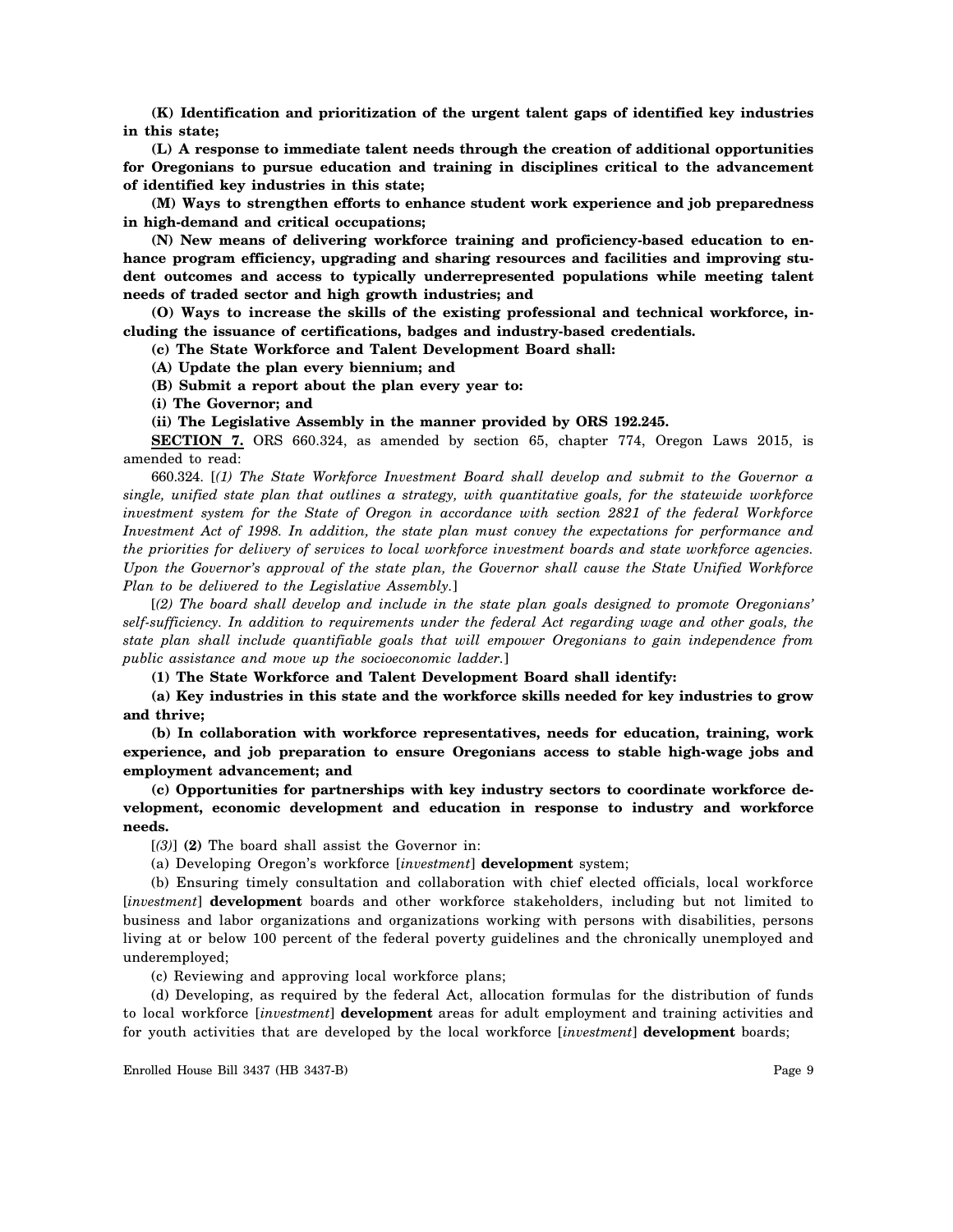(e) Working with local workforce [*investment*] **development** boards to increase efficiencies and align workforce programs and services with local needs;

(f) Recommending the duties and responsibilities of state agencies to implement the federal Act, to avoid conflicts of interest and to capitalize on the experience developed by workforce partners that are efficient and effective at meeting the requirements of the federal Act;

(g) Participating in the development of a coordinated statewide system of activities and services that includes both mandatory and optional partners of the one-stop delivery system, as provided in the federal Act;

(h) Providing for the development, accountability and continuous improvement of comprehensive workforce performance measures to assess the effectiveness of the workforce [*investment*] **development** activities in this state;

(i) Developing a statewide employment statistics system, as described in section 15(e) of the Wagner-Peyser Act (29 U.S.C. 49L-2(e)); and

(j) Preparing an annual report and submitting it to [*the United States Department of Education, the United States Department of Health and Human Services and*] the United States Department of Labor.

[*(4)*] **(3)** The State Workforce [*Investment*] **and Talent Development** Board, in partnership with the Governor, shall establish criteria for use by chief elected officials in appointing members to local workforce [*investment*] **development** boards in accordance with the requirements of section [*2832 of the federal Workforce Investment Act of 1998*] **3122 of the federal Workforce Innovation and Opportunity Act**. The State Workforce [*Investment*] **and Talent Development** Board shall establish the following requirements:

(a) To transact business at a meeting of a local workforce [*investment*] **development** board, a quorum of members must participate. A quorum shall consist of a majority of the members. At least 25 percent of the members participating must be representatives of business[*, as described in section 2821(b)(1)(C)(i) of the federal Act*].

(b) When appropriate and upon a request from the chief elected official of a county or the City of Portland, the State Workforce [*Investment*] **and Talent Development** Board shall consider the county or the City of Portland to be a candidate for designation as a local workforce [*investment*] **development** area. The board shall consult with the county or the City of Portland before designating it as a local workforce [*investment*] **development** area. After considering the criteria in section [*2831*] **3121** of the federal Act for designating local workforce [*investment*] **development** areas, chief elected officials may submit a request to the board to combine their units of government into a local workforce [*investment*] **development** area. The board shall make recommendations to the Governor about the designation of local workforce [*investment*] **development** areas. Only the Governor may designate local workforce [*investment*] **development** areas. The Governor must show just cause for not designating a requested local workforce [*investment*] **development** area. A county or the City of Portland may submit an appeal to the board, as provided in section [*2831*] **3121** of the federal Act, if the Governor does not grant the county's or the city's request to designate a local workforce [*investment*] **development** area.

[*(5)*] **(4)** The State Workforce [*Investment*] **and Talent Development** Board shall provide guidance and direction to local workforce [*investment*] **development** boards in the development of local workforce plans. The State Workforce [*Investment*] **and Talent Development** Board shall adopt policies that:

(a) Require each local workforce [*investment*] **development** board, in partnership with its chief elected officials and in accordance with section [*2833*] **3123** of the federal Act, to develop and submit to the Governor and the State Workforce [*Investment*] **and Talent Development** Board a strategic local workforce plan that includes, but is not limited to, performance goals; and

(b) Permit each local workforce [*investment*] **development** board, in consultation with its chief elected officials:

(A) To determine, consistent with the requirements of the federal Act, the appropriate level of services based on the workforce needs in the local workforce [*investment*] **development** area; and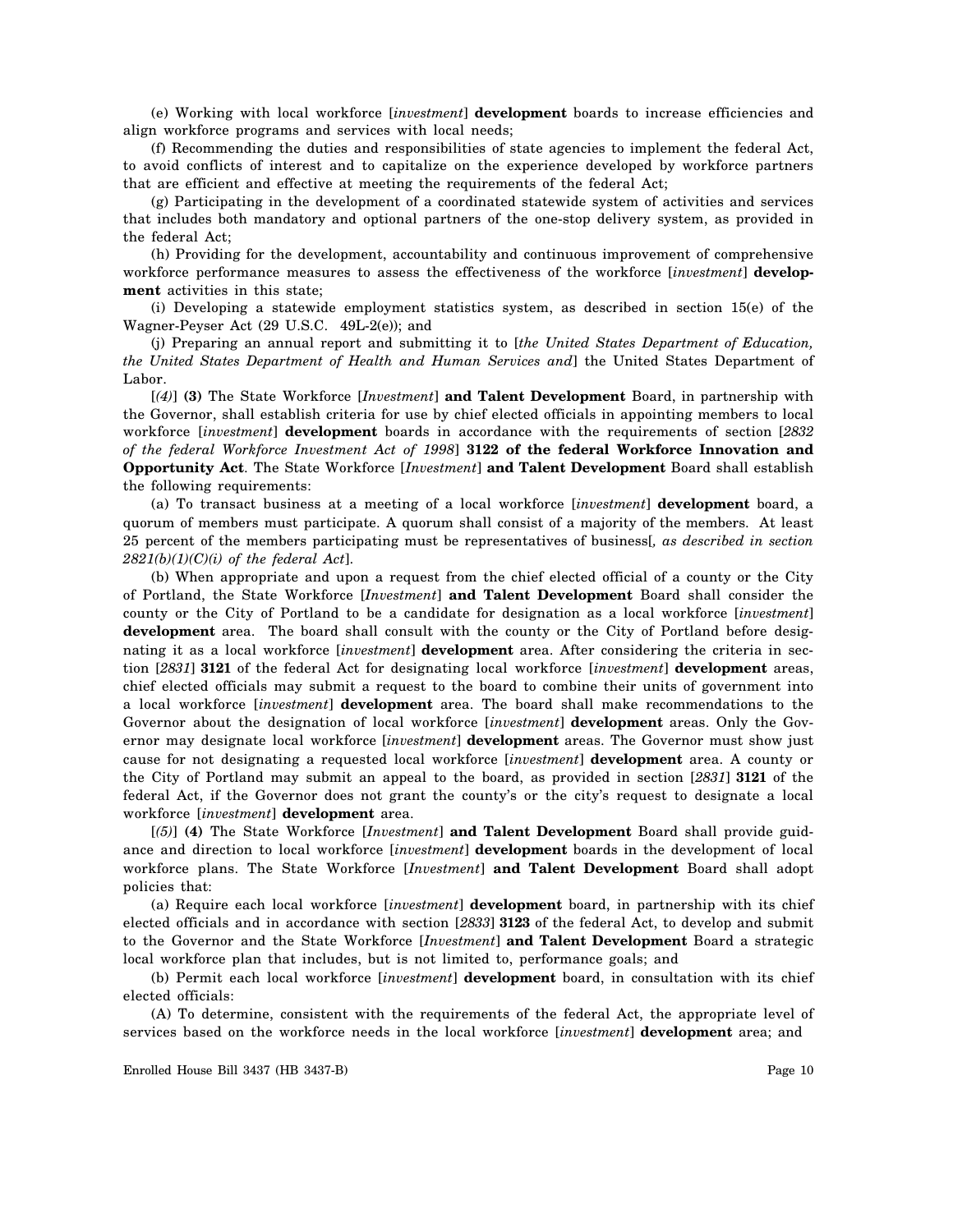(B) To **designate or** certify [*local*] one-stop operators **and to terminate for cause the eligibility of such operators**.

**(5) The State Workforce and Talent Development Board may charter and enter into performance compacts with local workforce development boards.**

(6) The State Workforce [*Investment*] **and Talent Development** Board shall:

(a) Function as the primary advisory committee to the Employment Department in conjunction with the Employment Department Advisory Council established under ORS 657.695;

(b) Collaborate with other advisory bodies also tasked with workforce development, including but not limited to the Oregon State Rehabilitation Council, the Commission for the Blind, the State Apprenticeship and Training Council and the Higher Education Coordinating Commission;

(c) Work with the Oregon Business Development Commission to identify areas of common interest to efficiently align resources, recommend common strategies and provide accountability for reaching statewide goals; and

(d) Hold state workforce agencies and local workforce [*investment*] **development** boards accountable for meeting performance goals and system outcomes.

[*(7) The State Workforce Investment Board may charter and enter into performance compacts with the local workforce investment boards.*]

**(7) The State Workforce and Talent Development Board shall convene, engage and coordinate with senior executives of identified key industries in this state, the Oregon Business Development Commission, the Higher Education Coordinating Commission, the Department of Education, the Bureau of Labor and Industries, the STEM Investment Council, local workforce development boards, the Employment Department, the Department of Human Services, the Commission for the Blind, the Chief Education Office, the Youth Development Council and any other partners from training or workforce development entities in this state to:**

**(a) Determine needs across identified key industries in this state, including challenges and opportunities in developing and growing relevant talent pipelines;**

**(b) Ensure that the talent pipeline development infrastructure includes:**

**(A) A listening process to collect workforce needs of employers in identified key industries in this state;**

**(B) Curriculum alignment for high-demand occupation skill needs;**

**(C) Prediction and monitoring of national trends relating to high-demand industries and occupations;**

**(D) Occupation-aligned education and training options with a clearly articulated progression;**

**(E) Skills assessments; and**

**(F) Academic career counseling;**

**(c) Utilize sector partnerships to:**

**(A) Advise the development of career pathway programs for critical occupations in identified key industries in this state; and**

**(B) Ensure the coordination of education, economic development, business and workforce initiatives between key partners to develop a strong talent pipeline;**

**(d) Leverage and optimize existing measures and data systems to improve systems alignment and interagency communication; and**

**(e) Ensure state alignment and coordination between industry sector partnerships and initiatives in the local workforce development areas.**

**(8)(a) Every biennium, the State Workforce and Talent Development Board shall coordinate and collaborate with entities listed under subsection (7) of this section to create a single, unified state Workforce and Talent Development Plan.**

**(b) The Workforce and Talent Development Plan must include:**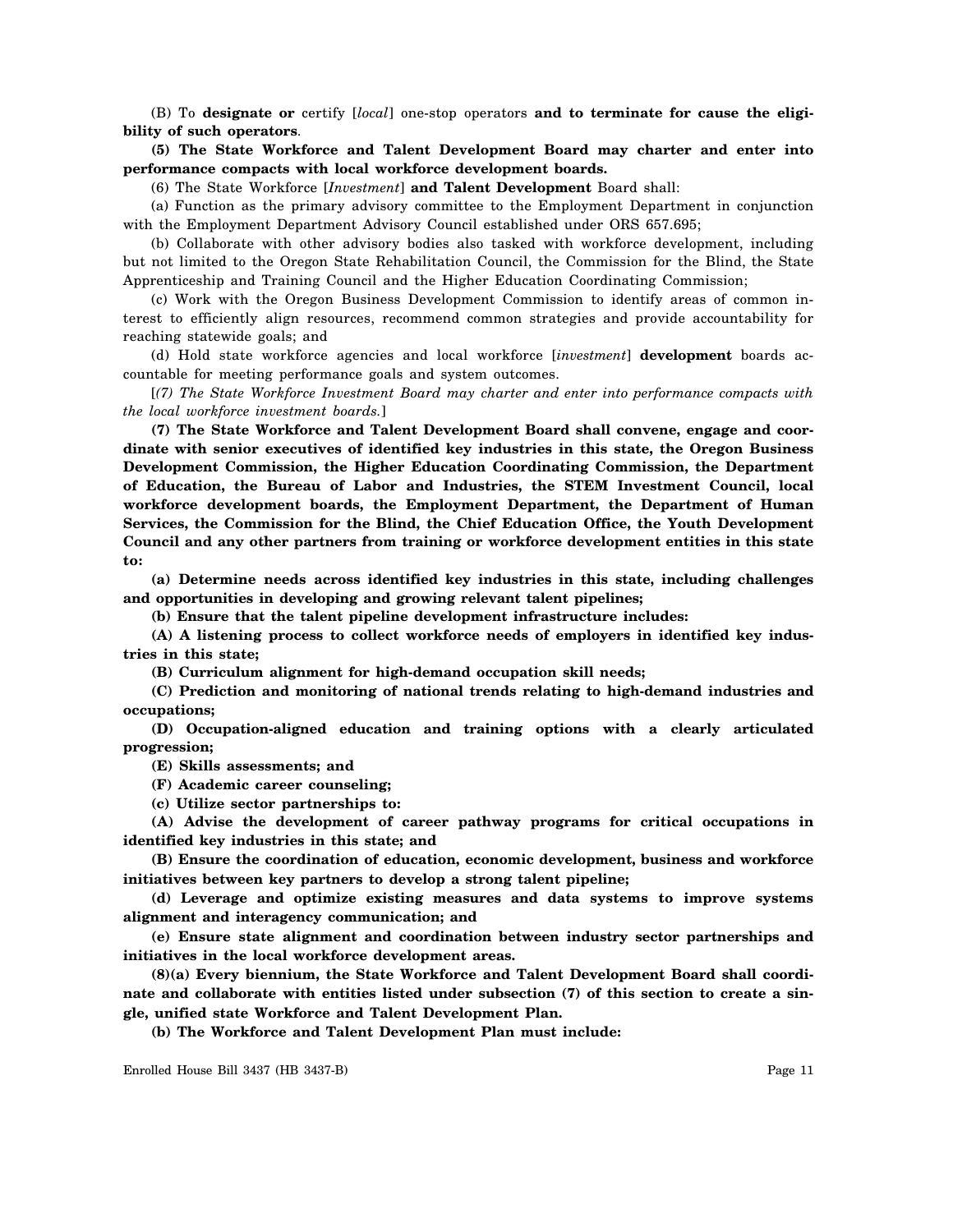**(A) A strategy, with quantitative goals, for the statewide workforce development system for the State of Oregon in accordance with section 3111 of the federal Workforce Innovation and Opportunity Act;**

**(B) Quantifiable goals designed to promote Oregonians' self-sufficiency and that will empower Oregonians to gain independence from public assistance and move up the socioeconomic ladder;**

**(C) Expectations for performance and the priorities for delivery of services to local workforce development boards and state workforce agencies;**

**(D) Industry-based information and data from the Employment Department and other agencies and entities listed in subsection (7) of this section related to talent needs and gaps; (E) Analysis of data regarding the skills required for identified key industry jobs;**

**(F) Information regarding the status of career pathway programs targeted at identified key industries in this state;**

**(G) Recommendations related to advancing talent pipeline and career pathways development based on the identified talent issues and trends;**

**(H) Recommendations regarding the alignment and consistency of data nomenclature, collection practices and data sharing;**

**(I) Utilization and, as appropriate, expansion of existing data-sharing agreements between agencies and partners;**

**(J) Identification of talent issues and trends related to identified key industries in this state that are in strategic alignment with state and local workforce and economic priorities;**

**(K) Identification and prioritization of the urgent talent gaps of identified key industries in this state;**

**(L) A response to immediate talent needs through the creation of additional opportunities for Oregonians to pursue education and training in disciplines critical to the advancement of identified key industries in this state;**

**(M) Ways to strengthen efforts to enhance student work experience and job preparedness in high-demand and critical occupations;**

**(N) New means of delivering workforce training and proficiency-based education to enhance program efficiency, upgrading and sharing resources and facilities and improving student outcomes and access to typically underrepresented populations while meeting talent needs of traded sector and high growth industries; and**

**(O) Ways to increase the skills of the existing professional and technical workforce, including the issuance of certifications, badges and industry-based credentials.**

**(c) The State Workforce and Talent Development Board shall:**

**(A) Update the plan every biennium; and**

**(B) Submit a report about the plan every year to:**

**(i) The Governor; and**

**(ii) The Legislative Assembly in the manner provided by ORS 192.245.**

**SECTION 7a. If House Bill 2312 becomes law, section 6 of this 2017 Act (amending ORS 660.324) is repealed and ORS 660.324, as amended by section 28, chapter \_\_\_, Oregon Laws 2017 (Enrolled House Bill 2312), is amended to read:**

660.324. [*(1) The State Workforce Development Board shall develop and submit to the Governor a single state plan that outlines a strategy, with quantitative goals, for the statewide workforce development system for the State of Oregon in accordance with section 3111 of the federal Workforce Innovation and Opportunity Act. In addition, the state plan must convey the expectations for performance and the priorities for delivery of services to local workforce development boards and state workforce agencies. Upon the Governor's approval of the state plan, the Governor shall cause the State Unified or Combined Workforce Plan to be delivered to the Legislative Assembly.*]

[*(2) The board shall develop and include in the state plan goals designed to promote Oregonians' self-sufficiency. In addition to requirements under the federal Act regarding wage and other goals, the*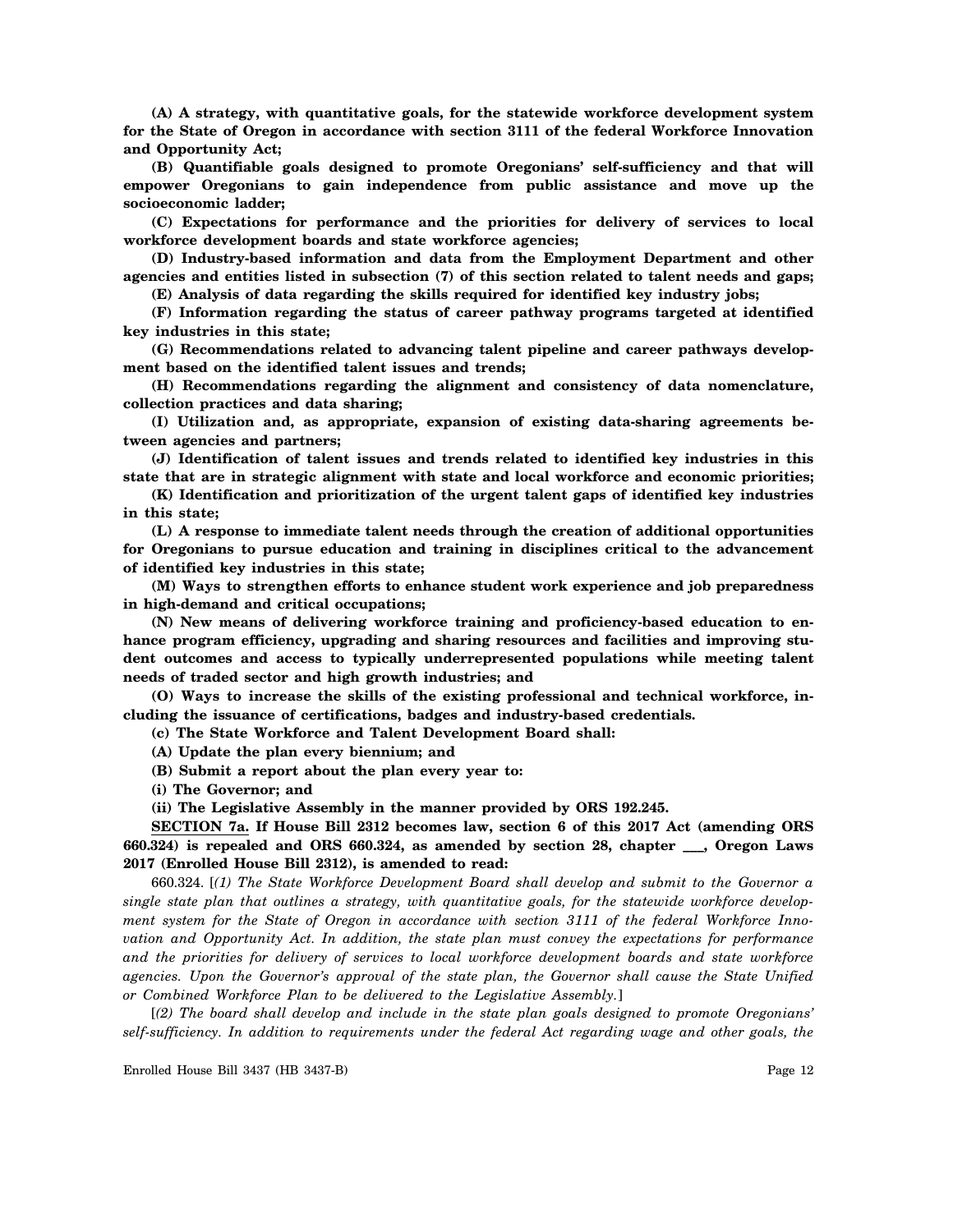*state plan shall include quantifiable goals that will empower Oregonians to gain independence from public assistance and move up the socioeconomic ladder.*]

**(1) The State Workforce and Talent Development Board shall identify:**

**(a) Key industries in this state and the workforce skills needed for key industries to grow and thrive;**

**(b) In collaboration with workforce representatives, needs for education, training, work experience, and job preparation to ensure Oregonians access to stable high-wage jobs and employment advancement; and**

**(c) Opportunities for partnerships with key industry sectors to coordinate workforce development, economic development and education in response to industry and workforce needs.**

[*(3)*] **(2)** The board shall assist the Governor in:

(a) Developing Oregon's workforce development system;

(b) Ensuring timely consultation and collaboration with chief elected officials, local workforce development boards and other workforce stakeholders, including but not limited to business and labor organizations and organizations working with persons with disabilities, persons living at or below 100 percent of the federal poverty guidelines and the chronically unemployed and underemployed;

(c) Reviewing and approving local workforce plans;

(d) Developing, as required by the federal Act, allocation formulas for the distribution of funds to local workforce development areas for adult employment and training activities and for youth activities that are developed by the local workforce development boards;

(e) Working with local workforce development boards to increase efficiencies and align workforce programs and services with local needs;

(f) Recommending the duties and responsibilities of state agencies to implement the federal Act, to avoid conflicts of interest and to capitalize on the experience developed by workforce partners that are efficient and effective at meeting the requirements of the federal Act;

(g) Participating in the development of a coordinated statewide system of activities and services that includes both mandatory and optional partners of the one-stop delivery system, as provided in the federal Act;

(h) Providing for the development, accountability and continuous improvement of comprehensive workforce performance measures to assess the effectiveness of the workforce development activities in this state;

(i) Developing a statewide employment statistics system, as described in section 15(e) of the Wagner-Peyser Act (29 U.S.C. 49L-2(e)); and

(j) Preparing an annual report and submitting it to the United States Department of Labor.

[*(4)*] **(3)** The State Workforce **and Talent** Development Board, in partnership with the Governor, shall establish criteria for use by chief elected officials in appointing members to local workforce development boards in accordance with the requirements of section 3122 of the federal Workforce Innovation and Opportunity Act. The State Workforce **and Talent** Development Board shall establish the following requirements:

(a) To transact business at a meeting of a local workforce development board, a quorum of members must participate. A quorum shall consist of a majority of the members. At least 25 percent of the members participating must be representatives of business.

(b) When appropriate and upon a request from the chief elected official of a county or the City of Portland, the State Workforce **and Talent** Development Board shall consider the county or the City of Portland to be a candidate for designation as a local workforce development area. The board shall consult with the county or the City of Portland before designating it as a local workforce development area. After considering the criteria in section 3121 of the federal Act for designating local workforce development areas, chief elected officials may submit a request to the board to combine their units of government into a local workforce development area. The board shall make recommendations to the Governor about the designation of local workforce development areas. Only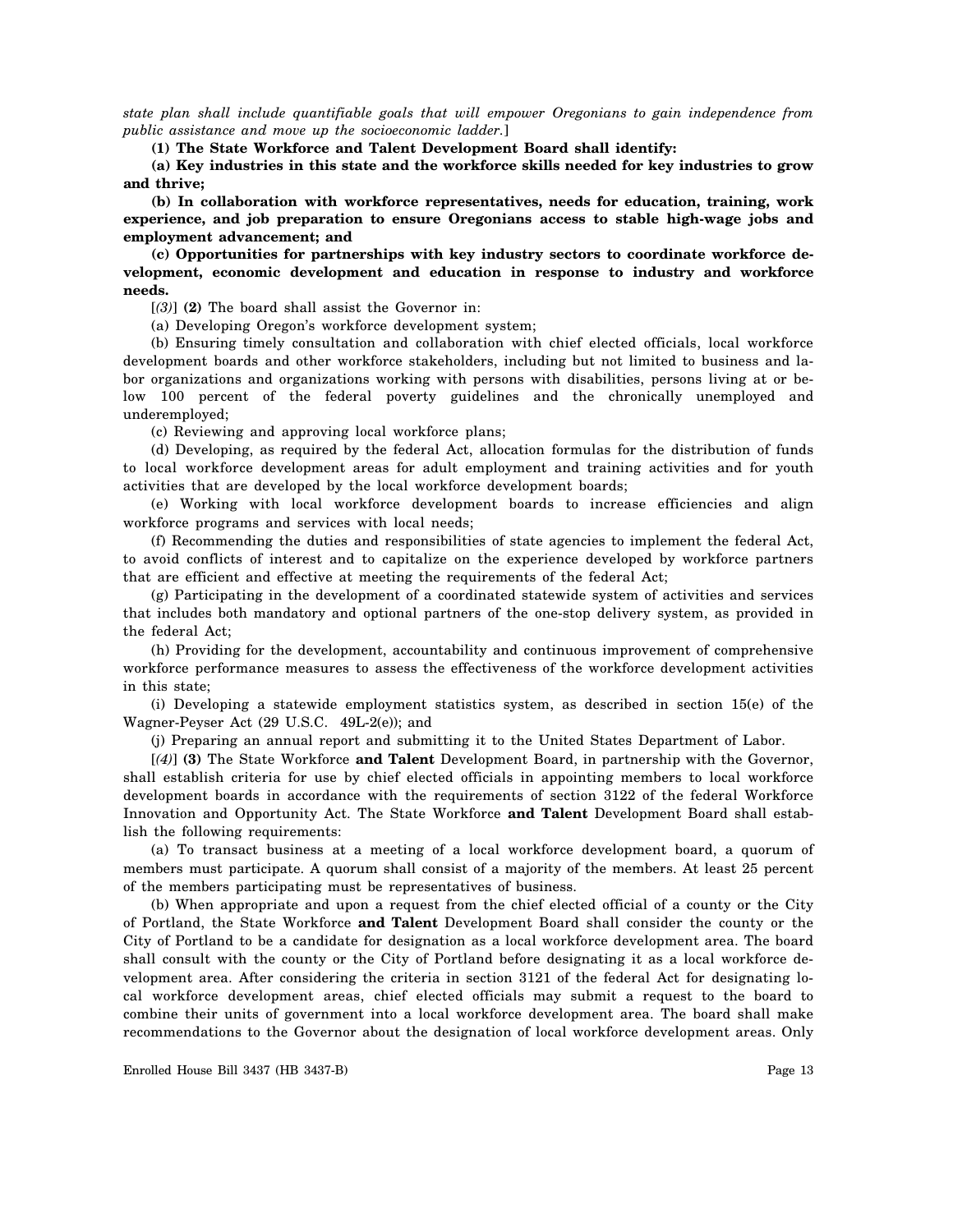the Governor may designate local workforce development areas. The Governor must show just cause for not designating a requested local workforce development area. A county or the City of Portland may submit an appeal to the board, as provided in section 3121 of the federal Act, if the Governor does not grant the county's or the city's request to designate a local workforce development area.

[*(5)*] **(4)** The State Workforce **and Talent** Development Board shall provide guidance and direction to local workforce development boards in the development of local workforce plans. The State Workforce **and Talent** Development Board shall adopt policies that:

(a) Require each local workforce development board, in partnership with its chief elected officials and in accordance with section 3123 of the federal Act, to develop and submit to the Governor and the State Workforce **and Talent** Development Board a strategic local workforce plan that includes, but is not limited to, performance goals; and

(b) Permit each local workforce development board, in consultation with its chief elected officials:

(A) To determine, consistent with the requirements of the federal Act, the appropriate level of services based on the workforce needs in the local workforce development area; and

(B) To designate or certify one-stop operators and to terminate for cause the eligibility of such operators.

**(5) The State Workforce and Talent Development Board may charter and enter into performance compacts with local workforce development boards.**

(6) The State Workforce **and Talent** Development Board shall:

(a) Function as the primary advisory committee to the Employment Department in conjunction with the Employment Department Advisory Council established under ORS 657.695;

(b) Collaborate with other advisory bodies also tasked with workforce development, including but not limited to the Oregon State Rehabilitation Council, the Commission for the Blind, the State Apprenticeship and Training Council and the Higher Education Coordinating Commission;

(c) Work with the Chief Education Office and the Oregon Business Development Commission to identify areas of common interest to efficiently align resources, recommend common strategies and provide accountability for reaching statewide goals; and

(d) Hold state workforce agencies and local workforce development boards accountable for meeting performance goals and system outcomes.

[*(7) The State Workforce Development Board may charter and enter into performance compacts with the local workforce development boards.*]

**(7) The State Workforce and Talent Development Board shall convene, engage and coordinate with senior executives of identified key industries in this state, the Oregon Business Development Commission, the Higher Education Coordinating Commission, the Department of Education, the Bureau of Labor and Industries, the STEM Investment Council, local workforce development boards, the Employment Department, the Department of Human Services, the Commission for the Blind, the Chief Education Office, the Youth Development Council and any other partners from training or workforce development entities in this state to:**

**(a) Determine needs across identified key industries in this state, including challenges and opportunities in developing and growing relevant talent pipelines;**

**(b) Ensure that the talent pipeline development infrastructure includes:**

**(A) A listening process to collect workforce needs of employers from identified key industries in this state;**

**(B) Curriculum alignment for high-demand occupation skill needs;**

**(C) Prediction and monitoring of national trends relating to high-demand industries and occupations;**

**(D) Occupation-aligned education and training options with a clearly articulated progression;**

**(E) Skills assessments; and**

**(F) Academic career counseling;**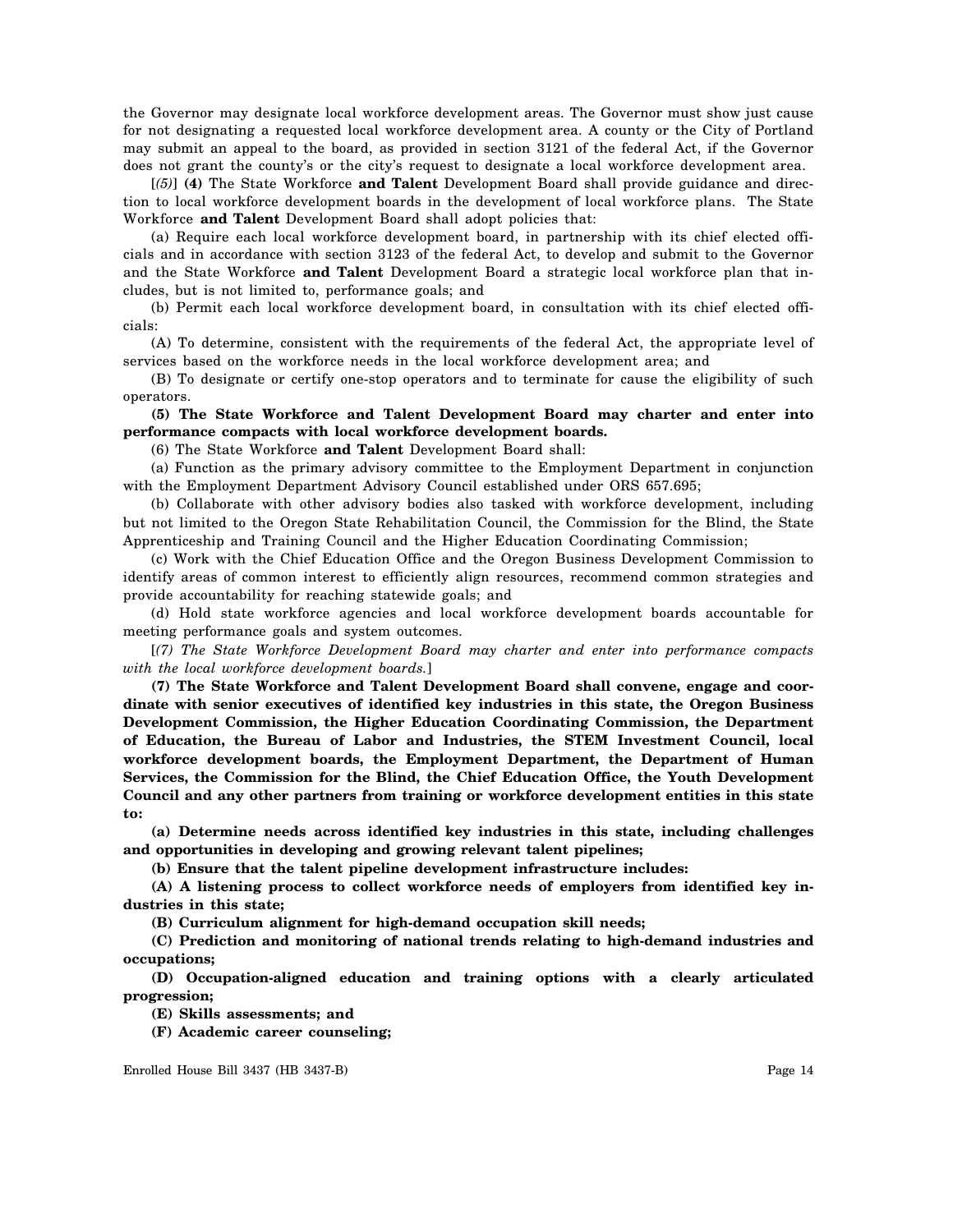**(c) Utilize sector partnerships to:**

**(A) Advise the development of career pathway programs for critical occupations in identified key industries in this state; and**

**(B) Ensure the coordination of education, economic development, business and workforce initiatives between key partners to develop a strong talent pipeline;**

**(d) Leverage and optimize existing measures and data systems to improve systems alignment and interagency communication; and**

**(e) Ensure state alignment and coordination between industry sector partnerships and initiatives in the local workforce development areas.**

**(8)(a) Every biennium, the State Workforce and Talent Development Board shall coordinate and collaborate with entities listed under subsection (7) of this section to create a single, unified state Workforce and Talent Development Plan.**

**(b) The Workforce and Talent Development Plan must include:**

**(A) A strategy, with quantitative goals, for the statewide workforce development system for the State of Oregon in accordance with section 3111 of the federal Workforce Innovation and Opportunity Act;**

**(B) Quantifiable goals designed to promote Oregonians' self-sufficiency and that will empower Oregonians to gain independence from public assistance and move up the socioeconomic ladder;**

**(C) Expectations for performance and the priorities for delivery of services to local workforce development boards and state workforce agencies;**

**(D) Industry-based information and data from the Employment Department and other agencies and entities listed in subsection (7) of this section related to talent needs and gaps;**

**(E) Analysis of data regarding the skills required for identified key industry jobs;**

**(F) Information regarding the status of career pathway programs targeted at identified key industries in this state;**

**(G) Recommendations related to advancing talent pipeline and career pathways development based on the identified talent issues and trends;**

**(H) Recommendations regarding the alignment and consistency of data nomenclature, collection practices and data sharing;**

**(I) Utilization and, as appropriate, expansion of existing data-sharing agreements between agencies and partners;**

**(J) Identification of talent issues and trends related to identified key industries in this state that are in strategic alignment with state and local workforce and economic priorities;**

**(K) Identification and prioritization of the urgent talent gaps of identified key industries in this state;**

**(L) A response to immediate talent needs through the creation of additional opportunities for Oregonians to pursue education and training in disciplines critical to the advancement of identified key industries in this state;**

**(M) Ways to strengthen efforts to enhance student work experience and job preparedness in high-demand and critical occupations;**

**(N) New means of delivering workforce training and proficiency-based education to en**hance program efficiency, upgrading and sharing resources and facilities and improving stu**dent outcomes and access to typically underrepresented populations while meeting talent needs of traded sector and high growth industries; and**

**(O) Ways to increase the skills of the existing professional and technical workforce, including the issuance of certifications, badges and industry-based credentials.**

**(c) The State Workforce and Talent Development Board shall:**

- **(A) Update the plan every biennium; and**
- **(B) Submit a report about the plan every year to:**

**(i) The Governor; and**

**(ii) The Legislative Assembly in the manner provided by ORS 192.245.**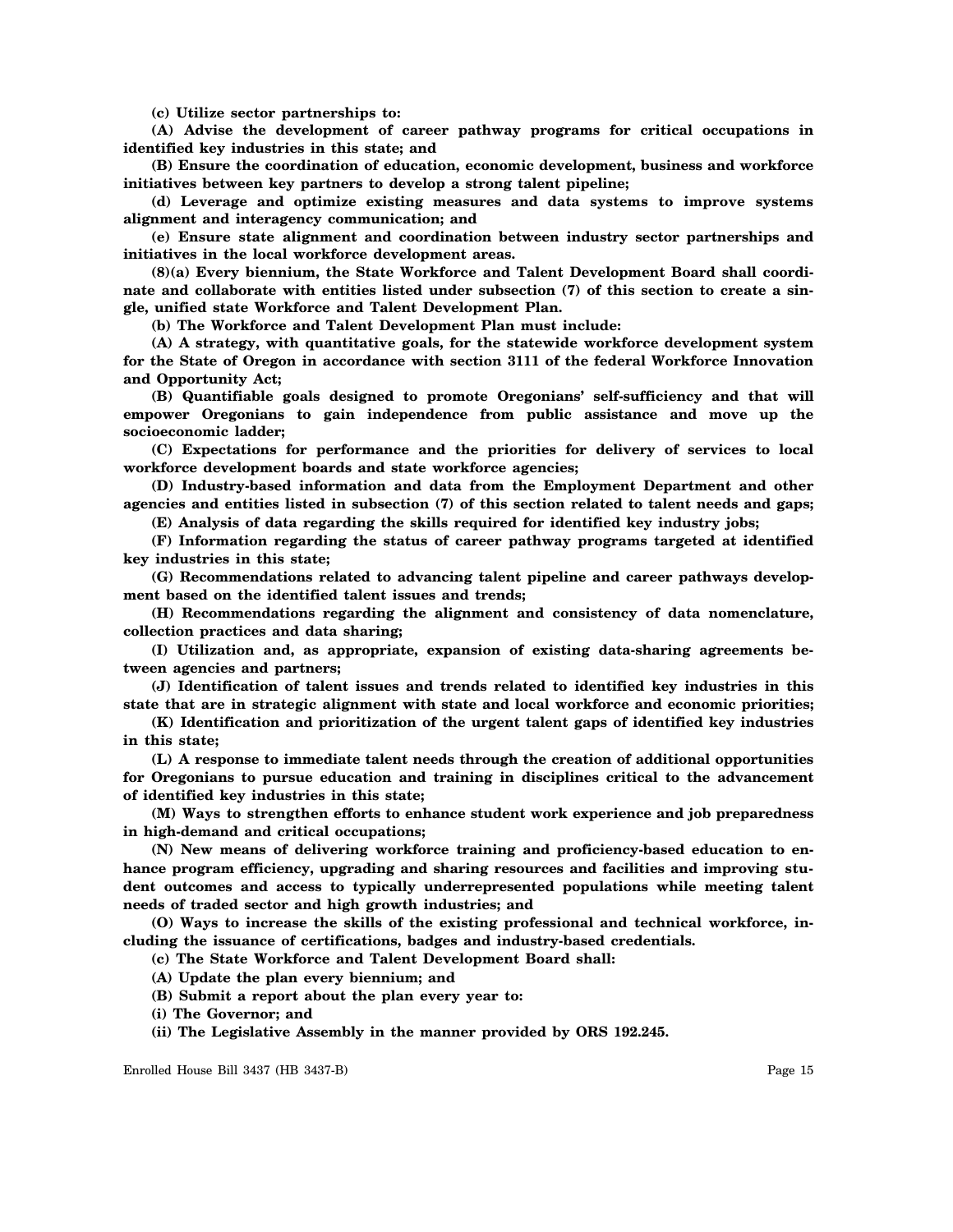**SECTION 7b. If House Bill 2312 becomes law, section 7 of this 2017 Act (amending ORS 660.324) is repealed and ORS 660.324, as amended by section 65, chapter 774, Oregon Laws 2015, and section 29, chapter \_\_\_, Oregon Laws 2017 (Enrolled House Bill 2312), is amended to read:**

660.324. [*(1) The State Workforce Development Board shall develop and submit to the Governor a single state plan that outlines a strategy, with quantitative goals, for the statewide workforce development system for the State of Oregon in accordance with section 3111 of the federal Workforce Innovation and Opportunity Act. In addition, the state plan must convey the expectations for performance and the priorities for delivery of services to local workforce development boards and state workforce agencies. Upon the Governor's approval of the state plan, the Governor shall cause the State Unified or Combined Workforce Plan to be delivered to the Legislative Assembly.*]

[*(2) The board shall develop and include in the state plan goals designed to promote Oregonians' self-sufficiency. In addition to requirements under the federal Act regarding wage and other goals, the state plan shall include quantifiable goals that will empower Oregonians to gain independence from public assistance and move up the socioeconomic ladder.*]

**(1) The State Workforce and Talent Development Board shall identify:**

**(a) Key industries in this state and the workforce skills needed for key industries to grow and thrive;**

**(b) In collaboration with workforce representatives, needs for education, training, work experience, and job preparation to ensure Oregonians access to stable high-wage jobs and employment advancement; and**

**(c) Opportunities for partnerships with key industry sectors to coordinate workforce development, economic development and education in response to industry and workforce needs.**

[*(3)*] **(2)** The board shall assist the Governor in:

(a) Developing Oregon's workforce development system;

(b) Ensuring timely consultation and collaboration with chief elected officials, local workforce development boards and other workforce stakeholders, including but not limited to business and labor organizations and organizations working with persons with disabilities, persons living at or below 100 percent of the federal poverty guidelines and the chronically unemployed and underemployed;

(c) Reviewing and approving local workforce plans;

(d) Developing, as required by the federal Act, allocation formulas for the distribution of funds to local workforce development areas for adult employment and training activities and for youth activities that are developed by the local workforce development boards;

(e) Working with local workforce development boards to increase efficiencies and align workforce programs and services with local needs;

(f) Recommending the duties and responsibilities of state agencies to implement the federal Act, to avoid conflicts of interest and to capitalize on the experience developed by workforce partners that are efficient and effective at meeting the requirements of the federal Act;

(g) Participating in the development of a coordinated statewide system of activities and services that includes both mandatory and optional partners of the one-stop delivery system, as provided in the federal Act;

(h) Providing for the development, accountability and continuous improvement of comprehensive workforce performance measures to assess the effectiveness of the workforce development activities in this state;

(i) Developing a statewide employment statistics system, as described in section 15(e) of the Wagner-Peyser Act (29 U.S.C. 49L-2(e)); and

(j) Preparing an annual report and submitting it to the United States Department of Labor.

[*(4)*] **(3)** The State Workforce **and Talent** Development Board, in partnership with the Governor, shall establish criteria for use by chief elected officials in appointing members to local workforce development boards in accordance with the requirements of section 3122 of the federal Workforce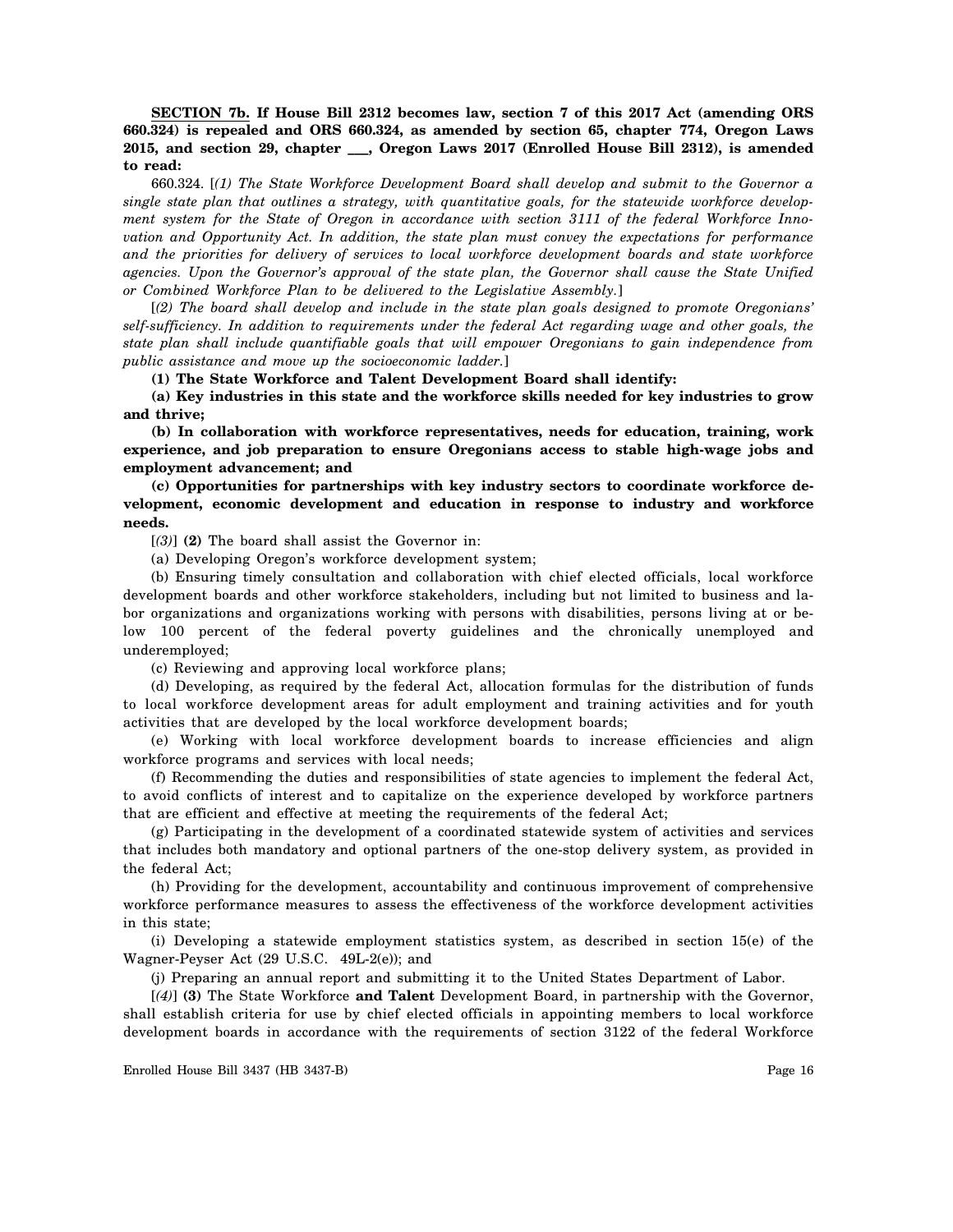Innovation and Opportunity Act. The State Workforce **and Talent** Development Board shall establish the following requirements:

(a) To transact business at a meeting of a local workforce development board, a quorum of members must participate. A quorum shall consist of a majority of the members. At least 25 percent of the members participating must be representatives of business.

(b) When appropriate and upon a request from the chief elected official of a county or the City of Portland, the State Workforce **and Talent** Development Board shall consider the county or the City of Portland to be a candidate for designation as a local workforce development area. The board shall consult with the county or the City of Portland before designating it as a local workforce development area. After considering the criteria in section 3121 of the federal Act for designating local workforce development areas, chief elected officials may submit a request to the board to combine their units of government into a local workforce development area. The board shall make recommendations to the Governor about the designation of local workforce development areas. Only the Governor may designate local workforce development areas. The Governor must show just cause for not designating a requested local workforce development area. A county or the City of Portland may submit an appeal to the board, as provided in section 3121 of the federal Act, if the Governor does not grant the county's or the city's request to designate a local workforce development area.

[*(5)*] **(4)** The State Workforce **and Talent** Development Board shall provide guidance and direction to local workforce development boards in the development of local workforce plans. The State Workforce **and Talent** Development Board shall adopt policies that:

(a) Require each local workforce development board, in partnership with its chief elected officials and in accordance with section 3123 of the federal Act, to develop and submit to the Governor and the State Workforce **and Talent** Development Board a strategic local workforce plan that includes, but is not limited to, performance goals; and

(b) Permit each local workforce development board, in consultation with its chief elected officials:

(A) To determine, consistent with the requirements of the federal Act, the appropriate level of services based on the workforce needs in the local workforce development area; and

(B) To designate or certify one-stop operators and to terminate for cause the eligibility of such operators.

# **(5) The State Workforce and Talent Development Board may charter and enter into performance compacts with local workforce development boards.**

(6) The State Workforce **and Talent** Development Board shall:

(a) Function as the primary advisory committee to the Employment Department in conjunction with the Employment Department Advisory Council established under ORS 657.695;

(b) Collaborate with other advisory bodies also tasked with workforce development, including but not limited to the Oregon State Rehabilitation Council, the Commission for the Blind, the State Apprenticeship and Training Council and the Higher Education Coordinating Commission;

(c) Work with the Oregon Business Development Commission to identify areas of common interest to efficiently align resources, recommend common strategies and provide accountability for reaching statewide goals; and

(d) Hold state workforce agencies and local workforce development boards accountable for meeting performance goals and system outcomes.

[*(7) The State Workforce Development Board may charter and enter into performance compacts with the local workforce development boards.*]

**(7) The State Workforce and Talent Development Board shall convene, engage and coordinate with senior executives of identified key industries in this state, the Oregon Business Development Commission, the Higher Education Coordinating Commission, the Department of Education, the Bureau of Labor and Industries, the STEM Investment Council, local workforce development boards, the Employment Department, the Department of Human Services, the Commission for the Blind, the Chief Education Office, the Youth Development**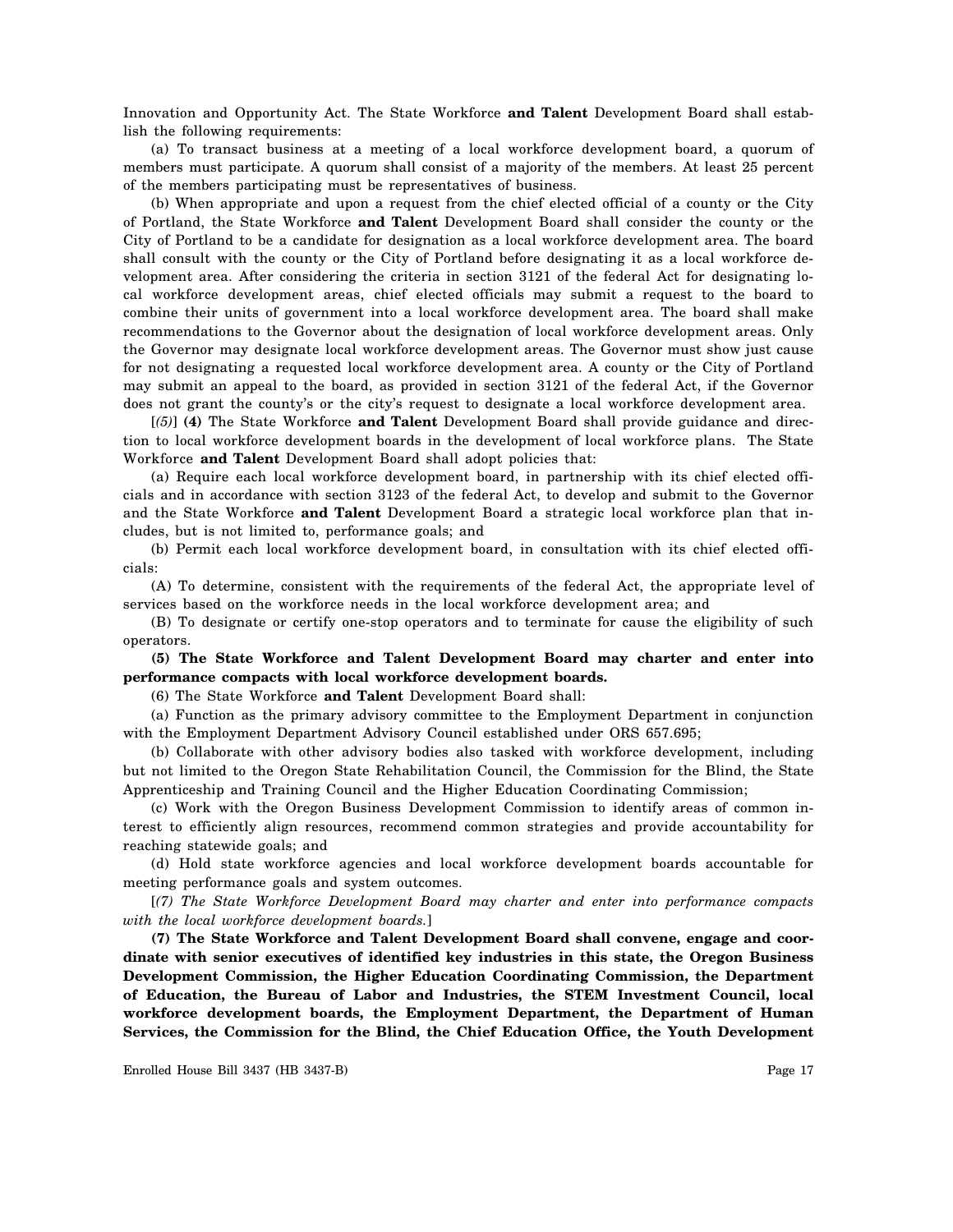**Council and any other partners from training or workforce development entities in this state to:**

**(a) Determine needs across identified key industries in this state, including challenges and opportunities in developing and growing relevant talent pipelines;**

**(b) Ensure that the talent pipeline development infrastructure includes:**

**(A) A listening process to collect workforce needs of employers from identified key industries in this state;**

**(B) Curriculum alignment for high-demand occupation skill needs;**

**(C) Prediction and monitoring of national trends relating to high-demand industries and occupations;**

**(D) Occupation-aligned education and training options with a clearly articulated progression;**

**(E) Skills assessments; and**

**(F) Academic career counseling;**

**(c) Utilize sector partnerships to:**

**(A) Advise the development of career pathway programs for critical occupations in identified key industries in this state; and**

**(B) Ensure the coordination of education, economic development, business and workforce initiatives between key partners to develop a strong talent pipeline;**

**(d) Leverage and optimize existing measures and data systems to improve systems alignment and interagency communication; and**

**(e) Ensure state alignment and coordination between industry sector partnerships and initiatives in the local workforce development areas.**

**(8)(a) Every biennium, the State Workforce and Talent Development Board shall coordinate and collaborate with entities listed under subsection (7) of this section to create a single, unified state Workforce and Talent Development Plan.**

**(b) The Workforce and Talent Development Plan must include:**

**(A) A strategy, with quantitative goals, for the statewide workforce development system for the State of Oregon in accordance with section 3111 of the federal Workforce Innovation and Opportunity Act;**

**(B) Quantifiable goals designed to promote Oregonians' self-sufficiency and that will empower Oregonians to gain independence from public assistance and move up the socioeconomic ladder;**

**(C) Expectations for performance and the priorities for delivery of services to local workforce development boards and state workforce agencies;**

**(D) Industry-based information and data from the Employment Department and other agencies and entities listed in subsection (7) of this section related to talent needs and gaps;**

**(E) Analysis of data regarding the skills required for identified key industry jobs;**

**(F) Information regarding the status of career pathway programs targeted at identified key industries in this state;**

**(G) Recommendations related to advancing talent pipeline and career pathways development based on the identified talent issues and trends;**

**(H) Recommendations regarding the alignment and consistency of data nomenclature, collection practices and data sharing;**

**(I) Utilization and, as appropriate, expansion of existing data-sharing agreements between agencies and partners;**

**(J) Identification of talent issues and trends related to identified key industries in this state that are in strategic alignment with state and local workforce and economic priorities;**

**(K) Identification and prioritization of the urgent talent gaps of identified key industries in this state;**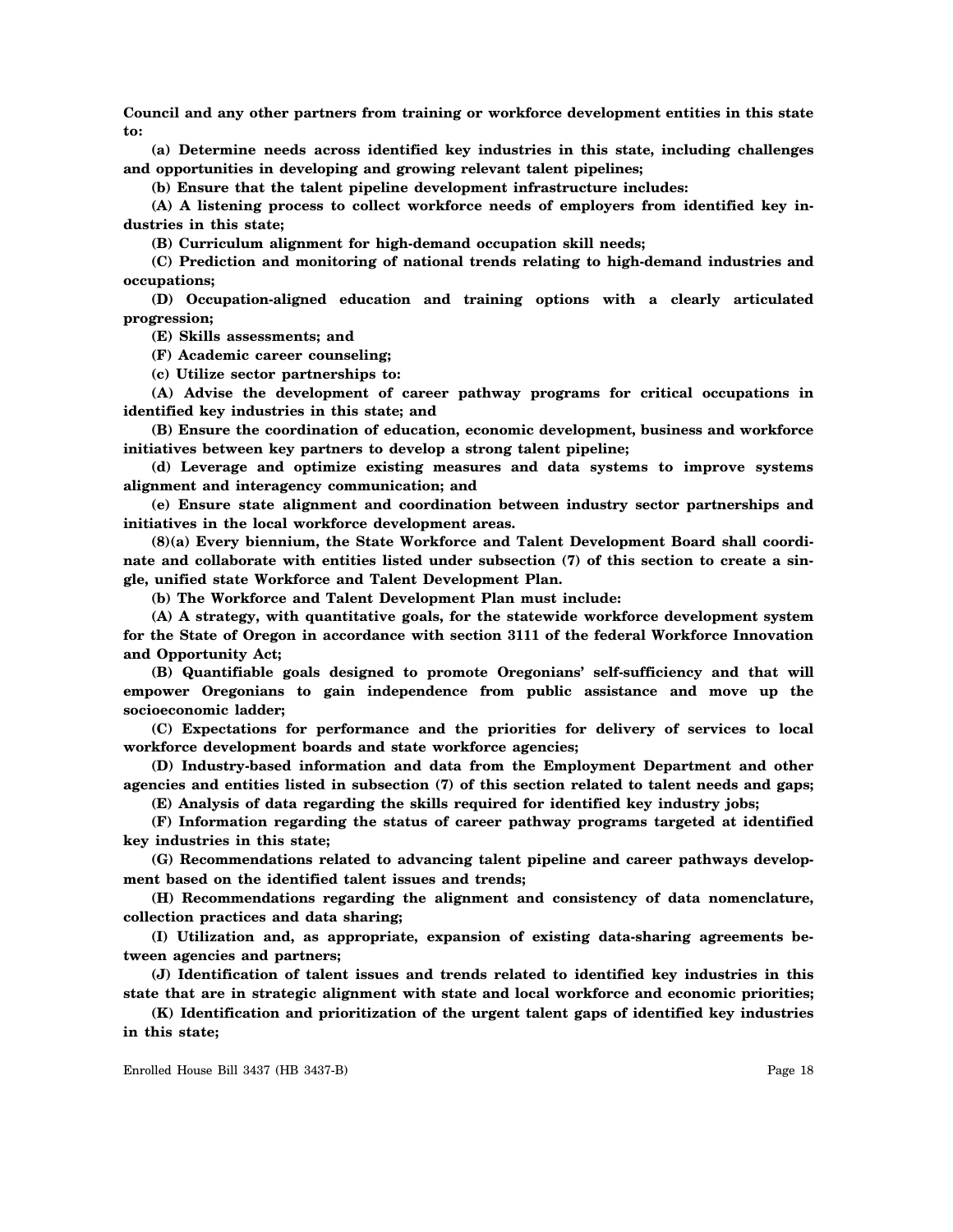**(L) A response to immediate talent needs through the creation of additional opportunities for Oregonians to pursue education and training in disciplines critical to the advancement of identified key industries in this state;**

**(M) Ways to strengthen efforts to enhance student work experience and job preparedness in high-demand and critical occupations;**

**(N) New means of delivering workforce training and proficiency-based education to enhance program efficiency, upgrading and sharing resources and facilities and improving student outcomes and access to typically underrepresented populations while meeting talent needs of traded sector and high growth industries; and**

**(O) Ways to increase the skills of the existing professional and technical workforce, including the issuance of certifications, badges and industry-based credentials.**

**(c) The State Workforce and Talent Development Board shall:**

**(A) Update the plan every biennium; and**

**(B) Submit a report about the plan every year to:**

**(i) The Governor; and**

**(ii) The Legislative Assembly in the manner provided by ORS 192.245.**

**SECTION 8.** ORS 660.327 is amended to read:

660.327. In accordance with section [*2832*] **3122** of the federal Act, each local workforce [*investment*] **development** board shall:

(1) Consistent with section [*2833*] **3123** of the federal Act, in partnership with the chief elected official for the local area involved, develop and submit a local plan to the Governor. The local plan must:

(a) Be developed by the local workforce [*investment*] **development** board with local workforce partners;

(b) Identify strategies and outcomes that the local workforce [*investment*] **development** board will implement in the local workforce [*investment*] **development** area;

(c) Make all parties to the local plan accountable for carrying out the strategies and achieving the outcomes identified in the local plan; and

(d) Be submitted to and approved by the State Workforce [*Investment*] **and Talent Development** Board.

(2) Consistent with section [*2841(d)*] **3151(d)** of the federal Act, with the agreement of the chief elected official, designate or certify one-stop operators as described in section [*2841(d)(2)(A)*] **3151(d)(2)(A)** of the federal Act and may terminate for cause the eligibility of such operators.

(3) Consistent with section [*2843*] **3153** of the federal Act, identify eligible providers of youth activities in the local area and award grants or contracts on a competitive basis to those providers, based on recommendations of a youth council.

(4) Consistent with section [*2842*] **3152** of the federal Act, identify eligible providers of training services described in section [*2864(d)(4)*] **3174(d)(4)** of the federal Act.

(5) Subject to the approval of the chief elected official, develop a budget for the purpose of carrying out the duties of the local workforce [*investment*] **development** board under section [*2832*] **3122** of the federal Act.

(6) In partnership with the chief elected official, provide oversight of local programs of youth activities authorized under section [*2854*] **3164** of the federal Act, local employment and training activities authorized under section [*2864*] **3174** of the federal Act and the one-stop delivery system in the local area.

(7) With the chief elected official and the Governor, negotiate and reach agreement on local performance measures as described in section [*2871(c)*] **3141(c)** of the federal Act.

(8) Coordinate the workforce [*investment*] **development** activities authorized under the federal Act and carried out in the local area with economic development strategies and develop other employer linkages with such activities.

(9) Promote the participation of private sector employers in the statewide workforce [*investment*] **development** system and ensure the effective provision, through the system, of con-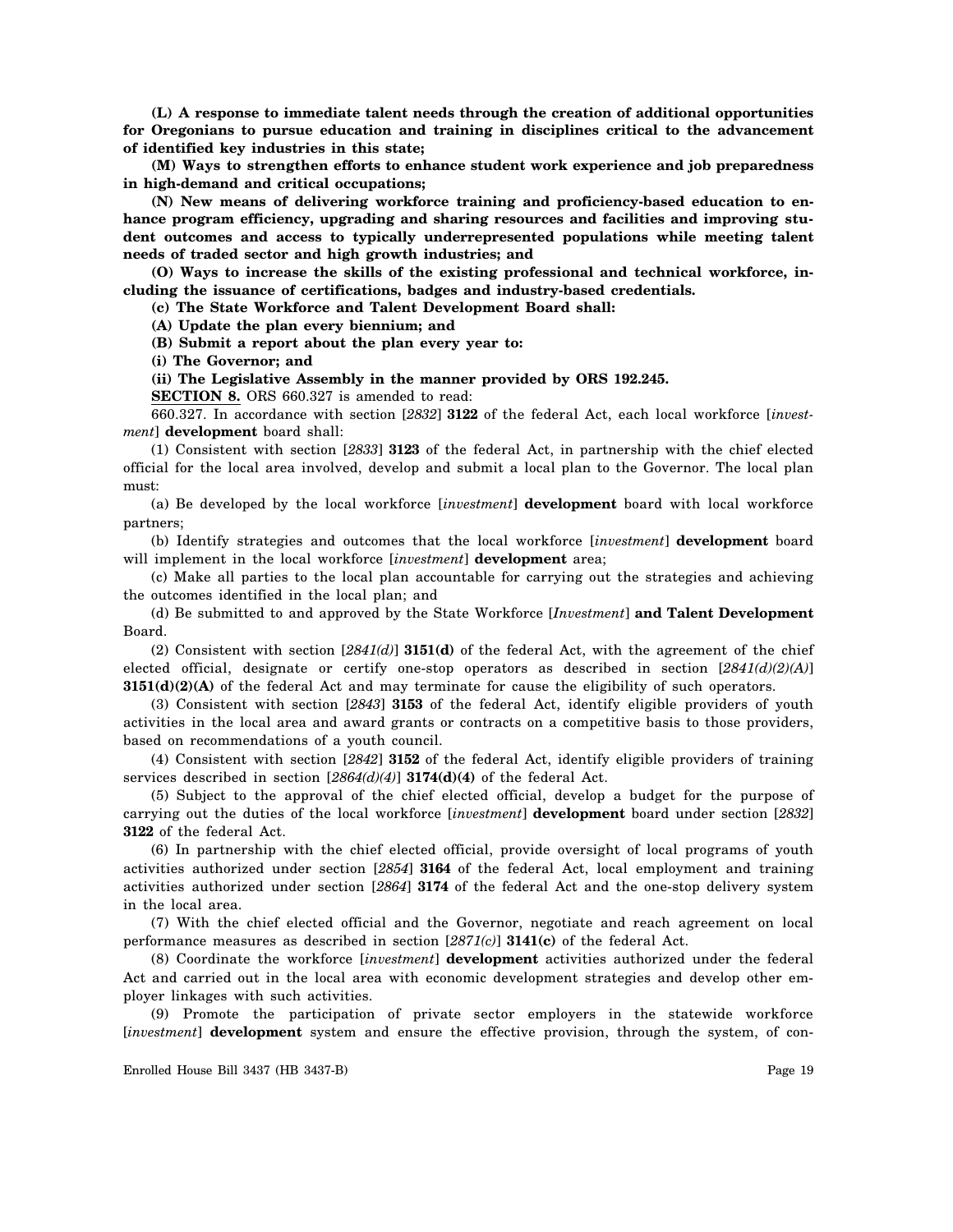necting, brokering and coaching activities, through intermediaries such as the one-stop operator in the local area or through other organizations, to assist such employers in meeting hiring needs.

**SECTION 9.** ORS 660.330 is amended to read:

660.330. (1) The State Workforce [*Investment*] **and Talent Development** Board and local workforce [*investment*] **development** boards shall ensure that Oregon's one-stop delivery system under the federal Workforce [*Investment Act of 1998*] **Innovation and Opportunity Act** is the foundation of local service delivery to employers and participants.

(2) One-stop partners shall include, but are not limited to, those described in section [*2841*] **3151** of the federal Act and programs referenced under section [*2841(b)(1) and (2)*] **3151(b)** of the federal Act.

(3) This section does not restrict the authority of local workforce [*investment*] **development** boards to select providers and one-stop operators, or to set goals or policies, under the federal Act.

**SECTION 10.** ORS 660.333 is amended to read:

660.333. (1) The State Workforce [*Investment*] **and Talent Development** Board shall advise the Governor as required under section [*2821*] **3111** of the **federal** Workforce [*Investment Act of 1998*] **Innovation and Opportunity Act** and on matters pertaining to the use of funds under section [*2864*] **3174** of the federal Act.

(2) As a part of the core services required by section  $[2864(d)(2)(E)(i)]$  **3174(c)(2)(A)(vi)(I)** of the federal Act, the one-stop delivery system, as described in section [*2864(c)*] **3151(e)** of the federal Act, shall provide timely listings of all job opportunities, consistent with statute or rule, to a participant immediately upon application by the participant for services offered by the one-stop delivery system.

(3) Intensive services offered by the one-stop delivery system may include drug and alcohol rehabilitative services meeting minimum standards established pursuant to ORS 430.357.

(4) Local workforce [*investment*] **development** boards shall determine whether funds will be used as provided in section [*2864(e)(3)*] **3174(d)(3)** of the federal Act.

(5) Participants may receive training in accordance with section [*2864*] **3174** of the federal Act. In addition, a participant who is employed in a subsidized or unsubsidized job and who needs training may receive an individual training account that allows the participant to choose among training providers, except as provided in section [*2864(d)(4)(G)(ii)*] **3174(c)(3)(G)(ii)** of the federal Act.

(6) Any funds expended under ORS 660.300 to 660.364 shall be from funds appropriated by the Legislative Assembly or within any expenditure limitations placed on federal funds by the Legislative Assembly.

**SECTION 11.** ORS 660.336 is amended to read:

660.336. (1) The designated state agency and state level fiscal agent for the federal Workforce [*Investment Act of 1998 (P.L. 105-220)*] **Innovation and Opportunity Act** shall provide customers of the one-stop delivery system with reports containing information about the performance of training providers and programs in each local area.

(2) In order for customers to have choices in deciding the training program that best fits their needs and the organization that best provides that service, and in order for customers to have information about how well training providers succeed in preparing people for jobs, the reports shall include information about:

(a) Training programs and the organizations that provide the programs; and

(b) The success rate of the programs in preparing people for jobs.

(3) The reports shall present the information in a manner that allows a customer to easily understand the options that are available in choosing a program of training services.

**SECTION 12.** ORS 660.339 is amended to read:

660.339. (1) All participant records maintained by the local workforce [*investment*] **development** boards or any public or private agency involved in [*Title I-B*] programs **under the federal Workforce Innovation and Opportunity Act** shall be confidential and except as provided in ORS 660.300 to 660.364 shall be open for inspection only in accordance with [*rules*] **policies** adopted by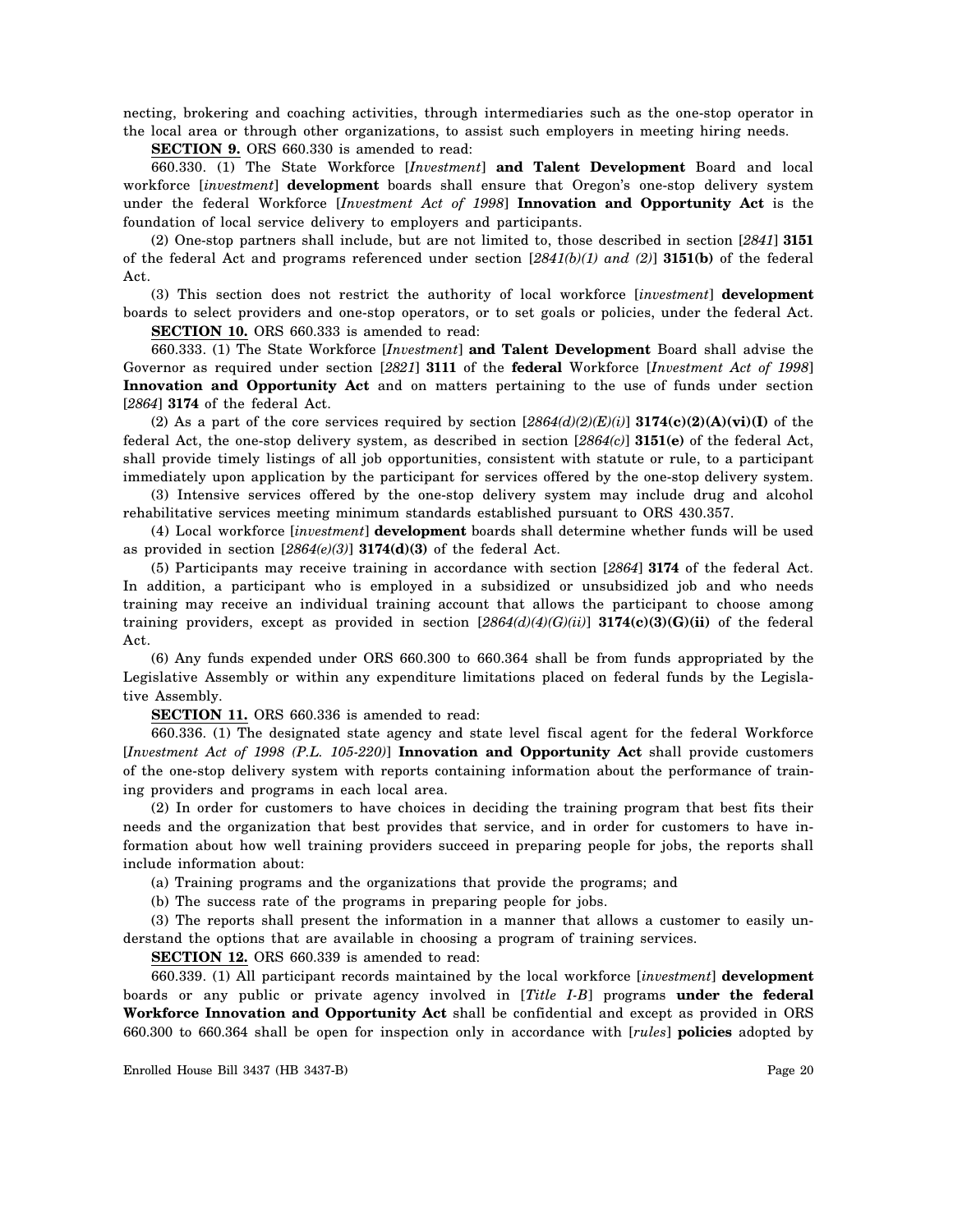### the [*Office of Community Colleges and Workforce Development*] **Higher Education Coordinating Commission**.

(2) A participant may provide written consent for the examination or release of any record pertaining to the participant.

(3) All information contained in participant files shall be available for inspection by the participant and by the participant's parent or legal guardian if the participant is under 18 years of age. Participant behavioral records shall be released only in the presence of an individual qualified to explain or interpret the records.

(4) The [*office*] **commission** may adopt **policies and** rules to provide the circumstances under which participant names or records may be made available for inspection when:

(a) Ordered by a court of competent jurisdiction.

(b) Necessary to protect the health or safety of a participant or another.

(c) Necessary to provide information to state and local agencies administering ORS 412.001 to 412.161 and 412.991 and ORS chapters 418 and 657, other programs under the federal Workforce [*Investment Act of 1998*] **Innovation and Opportunity Act** and other mandatory programs under this state's one-stop service delivery system.

(d) Necessary for program staff work or studies of a statistical or demographic nature.

(e) Necessary to carry out the planning and coordinating functions between state and local agencies under [*Title I-B of*] the federal Workforce [*Investment*] **Innovation and Opportunity** Act, other applicable state laws or those functions assigned by the Education and Workforce Policy Advisor.

**SECTION 13.** ORS 660.340 is amended to read:

660.340. (1) There is created in the [*Office of Community Colleges and Workforce Development*] **Higher Education Coordinating Commission** the Oregon Employer Workforce Training Program. Subject to the availability of funding, **and in consultation with the State Workforce and Talent Development Board,** the [*office*] **commission** shall [*create and*] operate, and local workforce [*investment*] **development** boards shall manage, the program for the purpose of:

(a) Assisting businesses and consortia of businesses in implementing projects that identify and provide cost-effective solutions to the issues of employee training, retention and advancement;

(b) Maximizing the utilization of public and private resources for providing training to employed persons in skills that are responsive to the need of businesses and industries in Oregon to become and to remain competitive on the national and international level; and

(c) Responding to the need of workers in Oregon to develop current job skills necessary to meet the current and future needs of employers.

(2)(a) Businesses in industries identified in the plans developed by local workforce [*investment*] **development** boards as required by ORS 660.327 are eligible to participate in projects selected for participation in the program.

(b) Priority for approval of projects submitted under this subsection shall be given to businesses in industries that have the greatest impact on the local economy and emerging green jobs.

(3) Local workforce [*investment*] **development** boards shall:

(a) Identify businesses and consortia of businesses for potential participation in the program;

(b) Develop and implement an application process for projects proposed for the program;

(c) Notwithstanding the provisions of the Public Contracting Code, use an open and competitive procurement process for agreements entered into with participants in the program;

(d) Require that businesses participating in a project provide private sector funding equal to the amount of state funding provided for the project; and

(e) Track and report to the [*office*] **commission** the outcomes of projects implemented in the local workforce [*investment*] **development** area, including, but not limited to:

(A) The number of businesses participating in approved projects;

- (B) The number and types of projects completed;
- (C) The number of employees receiving training;
- (D) The number of jobs retained or created by the businesses participating in the project; and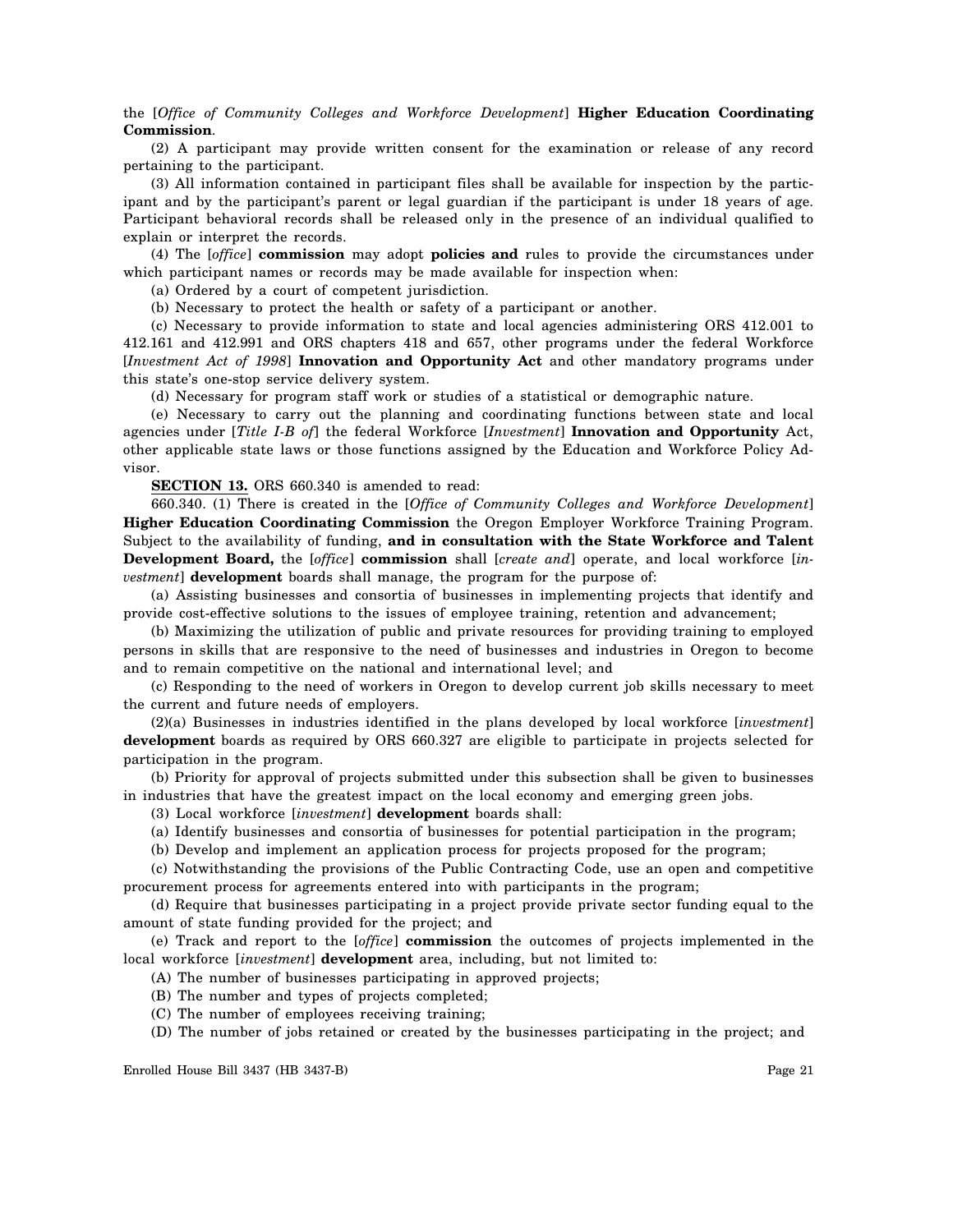(E) The value of the private sector funding provided.

(4) The [*Higher Education Coordinating*] commission shall adopt rules necessary for the implementation and operation of the program created under subsection (1) of this section. The rules shall include, but are not limited to, a process by which moneys may be appropriated and allocated to the local workforce [*investment*] **development** boards to support projects identified by the local workforce [*investment*] **development** boards under subsection (3) of this section.

**SECTION 14.** ORS 660.343 is amended to read:

660.343. (1) There is created in the [*Office of Community Colleges and Workforce Development*] **Higher Education Coordinating Commission** the Oregon National Career Readiness Certification Program to certify the workplace and college readiness skills of Oregonians and to better prepare Oregonians for continued education and workforce training, successful employment and career advancement in a demand-driven, skills-based economy.

(2) Program services may be offered through public high schools, community colleges, local and regional career centers and any other institutions determined to be appropriate by the [*office*] **commission** to residents of Oregon and to employees of businesses located in Oregon.

(3) Services provided by the program shall include, but are not limited to:

(a) An assessment process that identifies the proficiency level of program participants in workready skills including, but not limited to, reading, applied mathematics, locating information and any additional skills determined by the [*office*] **commission** to be necessary to meet business and industry skill demands;

(b) Targeted instruction and remedial skills training to provide work-ready skills in which program participants are not proficient, as determined by the assessment process described in paragraph (a) of this subsection, and that have been identified by the [*office*] **commission** as work-ready skills required by local employers;

(c) Issuance of a National Career Readiness Certificate to program participants who demonstrate proficiency in work-ready skills, as determined by the assessment process described in paragraph (a) of this subsection, and who satisfy any other requirements for certification adopted by the [*office*] **commission** by rule;

(d) Providing information to school districts, community colleges and community college service districts about the National Career Readiness Certificate and the assessments, targeted instruction and remedial skills training available through the program; and

(e) An online database that:

(A) Serves as the repository for National Career Readiness Certificate attainment data.

(B) Provides online access to program data that enables employers to determine the work skill proficiency level of individual program participants and to locate certified individuals on a statewide or regional basis.

(C) Provides individual program participants the opportunity for career exploration, continuing education, job readiness practice and job searches.

(D) Provides individual program participants the opportunity to opt out of the database in accordance with rules adopted by the [*office*] **commission**.

(4) The [*Office of Community Colleges and Workforce Development*] **commission**, after consultation with [*the Higher Education Coordinating Commission,*] the State Workforce [*Investment*] **and Talent Development** Board and the Department of Education, shall adopt rules for the implementation and administration of the program created under subsection (1) of this section.

(5) By September 1 of each year, school districts, community colleges and community college service districts shall report to the [*Office of Community Colleges and Workforce Development*] **commission** the rate of participation in and the total number of students enrolled in the district or community college who utilized the services provided by the program in the most recently concluded school year.

(6) The [*Office of Community Colleges and Workforce Development*] **commission** shall submit a report on program outcomes and recommendations for improving and funding the program to the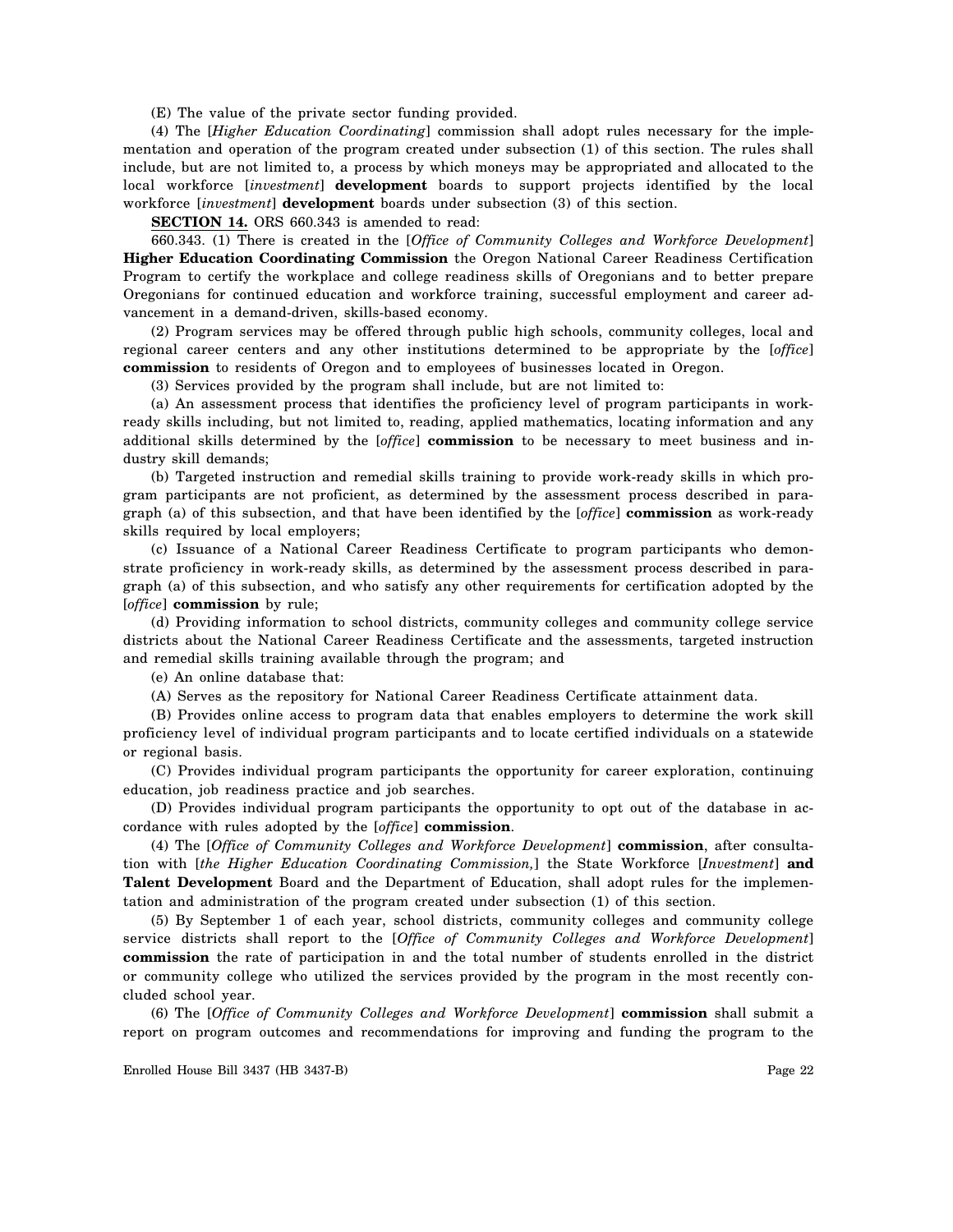appropriate interim legislative committees and to the Governor by December 1 of each year. The report shall include a summary of the information required under subsection (5) of this section.

**SECTION 15.** ORS 660.346 is amended to read:

660.346. (1)(a) The [*Office of Community Colleges and Workforce Development*] **Higher Education Coordinating Commission**, in collaboration with the Employment Department and the State Workforce [*Investment*] **and Talent Development** Board, shall develop and implement a demanddriven, skills-based integrated workforce delivery system focused on skills and talent development.

(b) The integrated workforce delivery system implemented under paragraph (a) of this subsection must include, and the [*office*] **commission** shall maintain, a workforce training inventory of prioritized occupations.

(c) The [*office*] **commission** shall prioritize recommendations for the allocation of workforce training resources by the integrated workforce delivery system based on occupational prioritization data developed by the Employment Department.

(2) The [*office*] **commission** shall adopt rules necessary for the implementation and administration of the integrated workforce delivery system developed under subsection (1) of this section.

**SECTION 16.** ORS 660.349 is amended to read:

660.349. (1)(a) There is created in the Office of Community Colleges and Workforce Development a program to make grants to pilot projects to promote hands-on experience and education in the fundamentals and core competencies in architecture, construction trades and engineering for high school juniors and seniors.

(b) Pilot projects funded by the program created under this subsection shall be based on collaborative efforts between local school districts, community colleges, business organizations and labor organizations that provide participants the opportunity for education and training in skills required to meet the workforce development needs of local, regional and statewide employers.

(c) The office may apply for and receive grants and gifts from public and private sources to fund grants provided under this section.

(2) The program created under subsection (1) of this section for making grants to pilot projects shall ensure that:

(a) Local communities are informed about the availability of the grants;

(b) The pilot projects are geographically distributed throughout Oregon;

(c) Urban and rural participants have equal opportunity to access quality educational opportunities;

(d) Representatives of related, ongoing community efforts assist in the implementation of architecture, construction trades and engineering education and training; and

(e) The program and timelines are designed to minimize barriers to receiving funds.

(3) When considering applications for grants, the program shall give priority to pilot projects that:

(a) Provide access for high school juniors and seniors to architecture, construction trades and engineering education and training through the efforts of local and regional career centers and public-private consortia;

(b) In combination with other projects receiving funds, contribute to architecture, construction trades and engineering education and training opportunities in every part of the state;

(c) Use private and federal funds;

(d) Facilitate sharing of resources through public-private partnerships including collaboration among local school districts, community colleges, business organizations and labor organizations;

(e) Have a long-term strategic plan and lack only the necessary financial resources;

(f) Help students connect education and training with career planning and job opportunities through local and regional career centers implemented under the federal Workforce [*Investment*] **Innovation and Opportunity** Act;

(g) Provide articulated secondary and post-secondary education programs that are designed to lead to a degree or industry-specific skills certification; and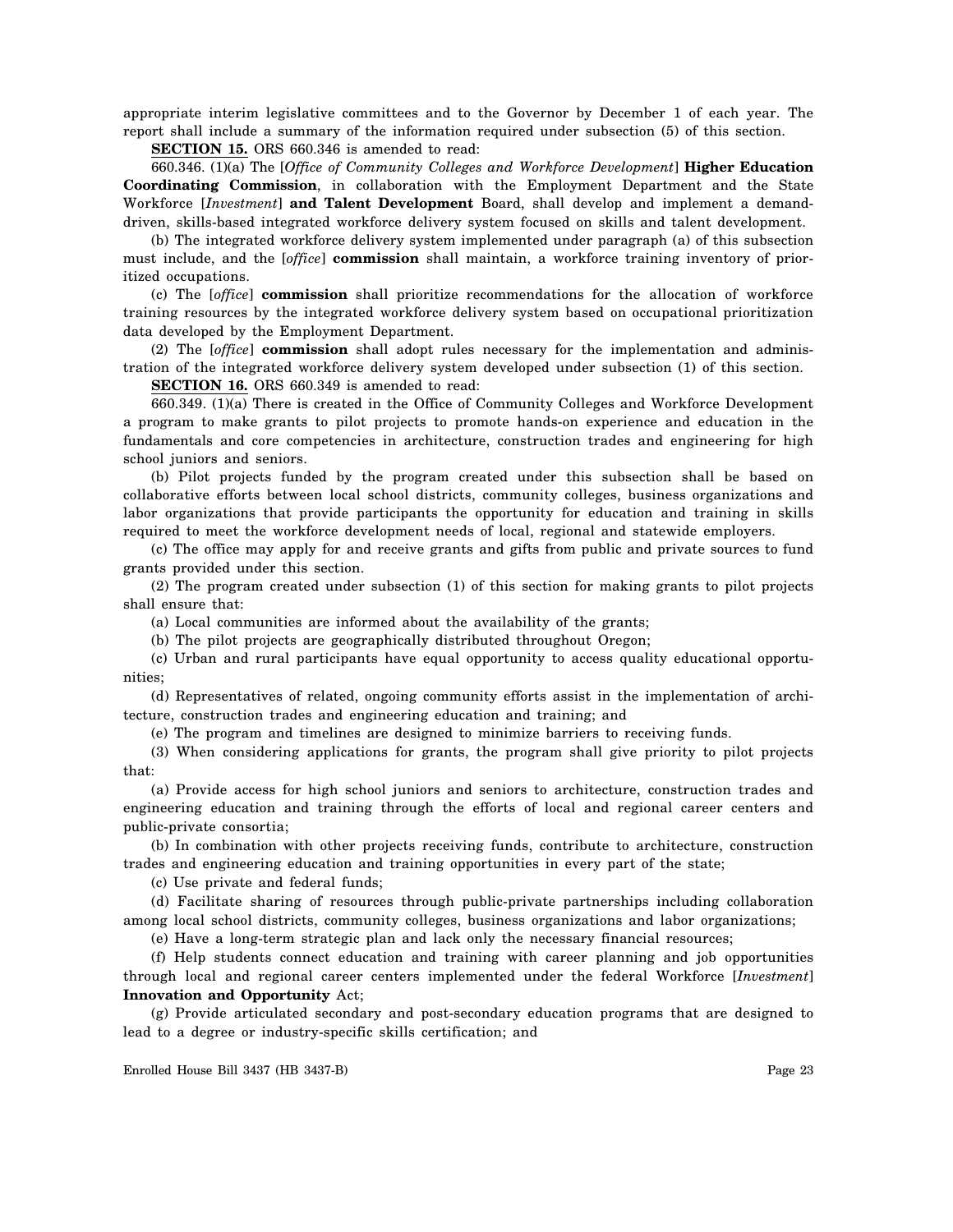(h) Establish short-term training programs that meet the immediate needs of local and regional employers.

(4)(a) The office shall include in the program created under subsection (1) of this section a process for the certification of instructors for the program to provide education and practical experience in architecture, construction trades and engineering.

(b) The office shall adopt by rule requirements for the certification of instructors described in paragraph (a) of this subsection.

(c) Notwithstanding the requirements adopted under paragraph (b) of this subsection, a person qualified to serve as an instructor in a state-recognized apprenticeship program is qualified for certification as an instructor for projects implemented under this section.

**SECTION 17.** ORS 660.353 is amended to read:

660.353. (1) There is created in the [*Office of Community Colleges and Workforce Development*] **Higher Education Coordinating Commission** the Oregon Youth Employment Program. Subject to the availability of funding, the [*office*] **commission** shall create and operate, and local workforce [*investment*] **development** boards shall manage, the program to provide meaningful work experience and workforce training for persons between the ages of 14 and 24.

(2) The program shall provide to participants in the program case management and support services that include, but are not limited to:

(a) Developing an individual development plan for the participant that outlines work readiness, career and educational goals;

(b) Work readiness instruction;

(c) At least 12 weeks of paid internships or other work experience; and

(d) Academic support for earning high school graduation credit, completion of a General Educational Development (GED) certificate program or earning college credit for work experience or internships provided through the program.

(3) The program:

(a) Plan, implementation procedures and evaluation criteria shall be described in the local plan developed by a local workforce [*investment*] **development** board under ORS 660.327.

(b) May provide for public and private sector employment opportunities.

(4) Local workforce [*investment*] **development** boards responsible for managing the program shall ensure appropriate training and positive work experiences for participants.

(5) The [*office*] **commission** shall collaborate with the local workforce [*investment*] **development** boards to collect data on youth work experience programs that identify successful work experiences and allow for the identification and dissemination of the most promising practices. The data collected shall also include the number of participants in the program, the number of participants that complete the program, the cost of internships and other work experiences provided, the academic credit earned by participants and the number of General Educational Development (GED) certificates earned by participants.

(6) The [*office*] **commission** shall adopt rules necessary for the implementation and operation of the program created under subsection (1) of this section. The rules shall include, but are not limited to, establishing eligibility criteria for persons participating in the program.

**SECTION 18.** ORS 660.358 is amended to read:

660.358. (1) The State Workforce [*Investment*] **and Talent Development** Board, in consultation with the Governor, the Education and Workforce Policy Advisor and other parties deemed appropriate by the board and after consideration of the clean energy and energy efficiency policies of this state, shall develop a plan for a green jobs growth initiative to promote the development of emerging technologies and innovations that lead to, create or sustain family wage green jobs.

(2) The plan for the initiative developed by the board shall:

(a) Identify industries that are high demand green industries based on current and projected creation of family wage green jobs and the potential for career pathways created for such jobs.

(b) Use the needs of identified high demand green industries as the basis for the planning of workforce development activities that promote the development of emerging green technologies and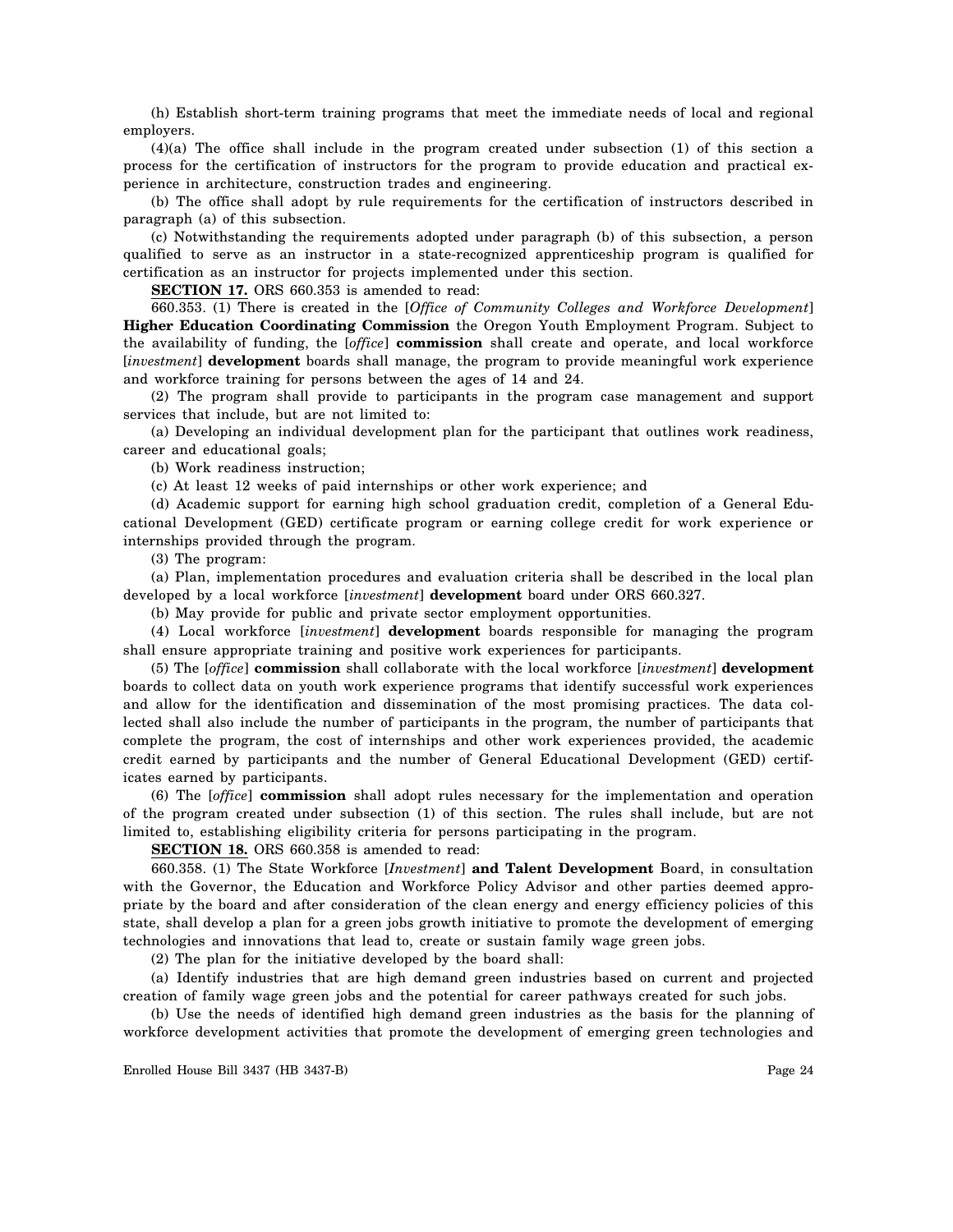innovations. These activities include, but are not limited to, such efforts undertaken by community colleges, public universities listed in ORS 352.002, designated signature research centers, registered apprenticeship programs and other private sector training programs.

(c) Leverage and align existing public workforce development programs and other public and private resources to the goal of recruiting, supporting, educating and training of targeted populations of workers.

(d) Require the board to work collaboratively with stakeholders from business, labor and low income advocacy groups in the regional economy to develop and implement the initiative.

(e) Link adult basic and remedial education programs with job training for skills necessary for green jobs.

(f) Require the board to collaborate with employers and labor organizations to identify skills and competencies necessary for green job career pathways.

(g) Ensure that support services are integrated with education and training for green jobs and that such services are provided by organizations with direct access to and experience with targeted populations.

(h) Include an analysis of occupations in the forest products industry to:

(A) Determine key growth factors and employment projections for green jobs in the forest products industry; and

(B) Define the educational and skill standards required for current and emerging green occupations in the forest products industry.

(3) Based on the analysis conducted under subsection (2)(h) of this section, the State Workforce [*Investment*] **and Talent Development** Board, in consultation with the Education and Workforce Policy Advisor, shall identify those forest products industries to be classified as high-demand green industries, taking into consideration current and future job creation and the strategic importance of the development of high-demand green forest products industry jobs to the development and growth of the state's green economy.

(4) As used in this section, "forest products industry" includes, but is not limited to, businesses that grow, manage, harvest, transport or process forest, wood and paper products.

**SECTION 19.** ORS 660.361 is amended to read:

660.361. The State Workforce [*Investment*] **and Talent Development** Board, in consultation with state agencies, boards, commissions and private entities deemed appropriate by the State Workforce [*Investment*] **and Talent Development** Board shall develop a list of defined terms related to green jobs and the green economy that are consistent with current workforce development and economic development terminology.

**SECTION 20.** ORS 660.364 is amended to read:

660.364. The Oregon Business Development Department, in consultation with the State Workforce [*Investment*] **and Talent Development** Board, shall:

(1) Develop criteria for existing investments and new or expanded financial incentives and comprehensive strategies to recruit, retain and expand green economy industries, including but not limited to forest products industries as defined in ORS 660.358, and small businesses.

(2) Make recommendations for new or expanded financial incentives and comprehensive strategies to stimulate research and development of green technology and innovation.

**SECTION 21.** ORS 350.075, as amended by section 5, chapter 30, Oregon Laws 2016, and section 55, chapter 117, Oregon Laws 2016, is amended to read:

350.075. (1) As used in this section, "student access programs" means scholarship, loan, grant and access programs described in ORS chapter 348.

(2) The Higher Education Coordinating Commission shall be guided by the legislative findings in ORS 341.009, 350.001 and 350.005 and the goals and mission of post-secondary education set forth in ORS 350.009 and 350.014.

(3) The Higher Education Coordinating Commission shall:

(a) Develop state goals for the state post-secondary education system, including community colleges and public universities listed in ORS 352.002, and for student access programs.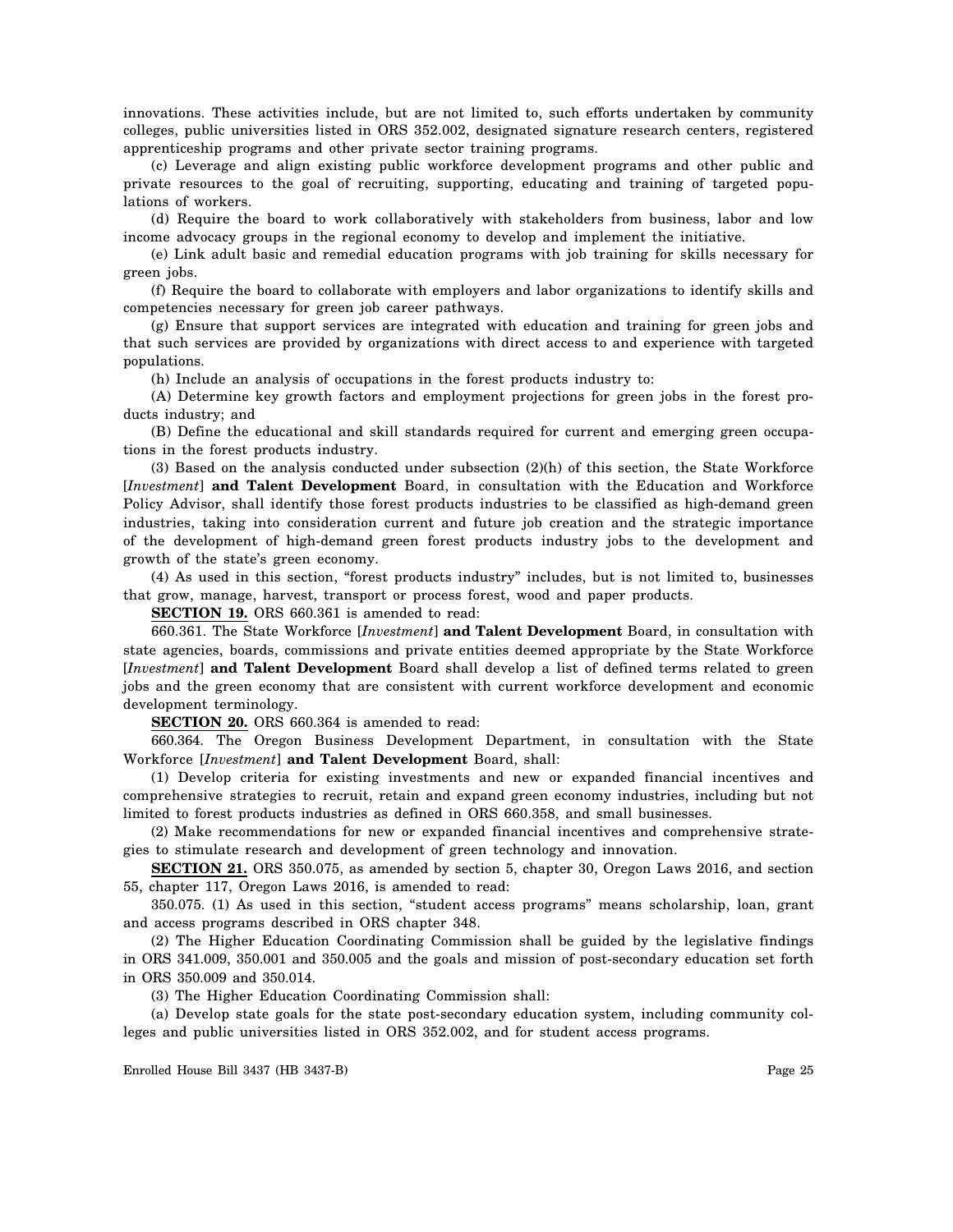(b) Determine strategic investments in the state's community colleges, public universities and student access programs necessary to achieve state post-secondary education goals.

(c) Coordinate the post-secondary elements of data collection and structure, with the advice and recommendation of the state's independent institutions, community colleges and public universities, as appropriate, in order to construct a state longitudinal data system.

(d) Adopt a strategic plan for achieving state post-secondary education goals, taking into consideration the contributions of this state's independent institutions, philanthropic organizations and other organizations dedicated to helping Oregonians reach state goals. State post-secondary education goals as described in this section should include, but need not be limited to:

(A) Increasing the educational attainment of the population;

(B) Increasing this state's global economic competitiveness and the quality of life of its residents;

(C) Ensuring affordable access for qualified Oregon students at each college or public university;

(D) Removing barriers to on-time completion; and

(E) Tracking progress toward meeting the state's post-secondary education goals established in the strategic plan described in this paragraph.

(e)(A) Each biennium, after receiving funding requests from the state's community colleges and public universities as authorized by law, recommend to the Governor a consolidated higher education agency request budget aligned with the strategic plan described in paragraph (d) of this subsection, including appropriations for:

(i) Student access programs;

(ii) Public universities listed in ORS 352.002, including but not limited to education and general operations, statewide public services and state-funded debt service;

(iii) Community colleges, including but not limited to education and general operations and state-funded debt service;

(iv) New facilities or programs;

(v) Capital improvements and deferred maintenance; and

(vi) Special initiatives and investments.

(B) In the development of the consolidated higher education agency request budget:

(i) Determine the costs necessary to provide quality post-secondary education;

(ii) Solicit input from educators, education policy experts, appropriate legislative committees, students and other persons interested in the development of the funding model; and

(iii) Solicit public input regarding educational priorities.

(f) Adopt rules governing the distribution of appropriations from the Legislative Assembly to community colleges, public universities listed in ORS 352.002 and student access programs. These rules must be based on allocation formulas developed in consultation with the state's community colleges and public universities, as appropriate.

(g) Approve or disapprove any significant change to the academic program of a community college or a public university listed in ORS 352.002. In reaching a decision under this paragraph, the commission shall consider the recommendation from the community college or public university seeking to make the change to an academic program that is issued pursuant to the obligation of the governing board of a community college or public university to review and approve academic programs. The commission shall ensure that approved programs:

(A) Are consistent with the mission statement of the community college or public university;

(B) Do not unnecessarily duplicate academic programs offered by Oregon's other community colleges or public universities;

(C) Are not located in a geographic area that will cause undue hardship to Oregon's other community colleges or public universities; and

(D) Are allocated among Oregon's community colleges and public universities to maximize the achievement of statewide needs and requirements.

(h) For public universities listed in ORS 352.002:

(A) Approve the mission statement adopted by a governing board of a public university.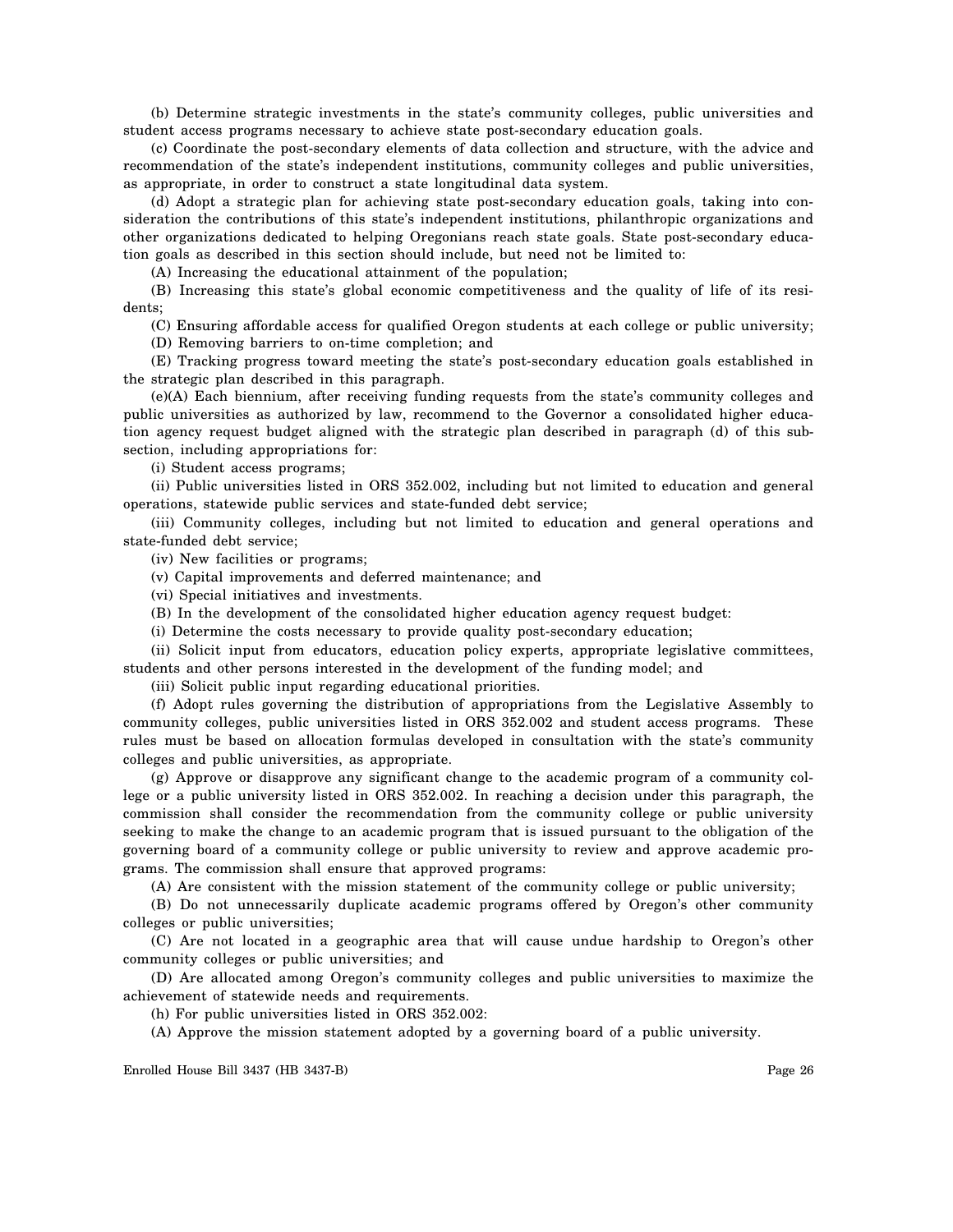(B) Review and determine whether a proposed annual increase of resident undergraduate enrollment fees of greater than five percent is appropriate.

(C) Advise the Governor and the Legislative Assembly on issues of university governance.

(D) Approve and authorize degrees.

(E) Perform the evaluation and certification required by ORS 350.095.

(i) Authorize degrees to be offered by independent post-secondary institutions in this state under ORS 348.594 to 348.615.

(j) Oversee the licensing of career schools under ORS 345.010 to 345.450.

(k) Have the authority to enter into and administer interstate agreements regarding the provision of post-secondary distance education. The participation by an educational institution that is not based in this state in distance learning courses or programs that are part of an interstate agreement entered into and administered under this paragraph does not constitute operating in this state for purposes of ORS 348.594 to 348.615. The commission, by rule, may impose a fee on any educational institution that seeks to operate under or participate in such interstate agreements. The fee amount shall be established to recover designated expenses incurred by the commission in participating in such agreements.

(L) Coordinate and collaborate with the Chief Education Office as provided by section 1, chapter 519, Oregon Laws 2011.

(4)(a) The Higher Education Coordinating Commission shall implement a process to resolve student complaints against any school operating in this state. As part of the process implemented under this subsection, the commission may:

(A) Receive student complaints from students regarding a school;

(B) Specify the type of information that must be included in a student complaint;

(C) Investigate any student complaint filed against a school;

(D) Establish a process to review and resolve student complaints against a school, including but not limited to reviewing school records, holding administrative hearings and issuing final orders;

(E) Assess a fee to cover the costs of any proceeding brought under this subsection, including but not limited to the costs of an investigation or administrative hearing;

(F) Require a school to make full or partial restitution to a student or to cease an act or practice that is challenged in a student complaint;

(G) Adopt rules to implement the provisions of this subsection; and

(H) Enter into agreements to implement the provisions of this subsection.

(b) Any hearing held under this subsection is subject to the provisions of ORS chapter 183.

(c) As used in this subsection:

(A) "School" means a school that meets the requirements of ORS 348.597 (2)(a); and

(B) "Student" means a person who is enrolled or accepted for enrollment at a school for the purpose of obtaining a degree, certificate or other recognized educational credential offered by that school.

(5) In addition to the duties described in subsections (2) to (4) of this section, the Higher Education Coordinating Commission shall advise the Legislative Assembly, the Governor, community colleges, public universities and other state boards and commissions on policies in order to:

(a) Ensure or improve access to higher education by diverse and underserved populations.

(b) Encourage student success and completion initiatives.

(c) Improve the coordination of the provision of educational services, including:

(A) Transfers and coenrollment throughout the higher education system;

(B) Accelerated college credit programs for high school students;

(C) Applied baccalaureate and other transfer degrees;

(D) Programs and grants that span multiple institutions; and

(E) Reciprocity agreements with other states.

(d) In coordination with the State Board of Education, enhance the use and quality of dual credit, career and technical pathways and efforts to create a culture of college attendance in this state.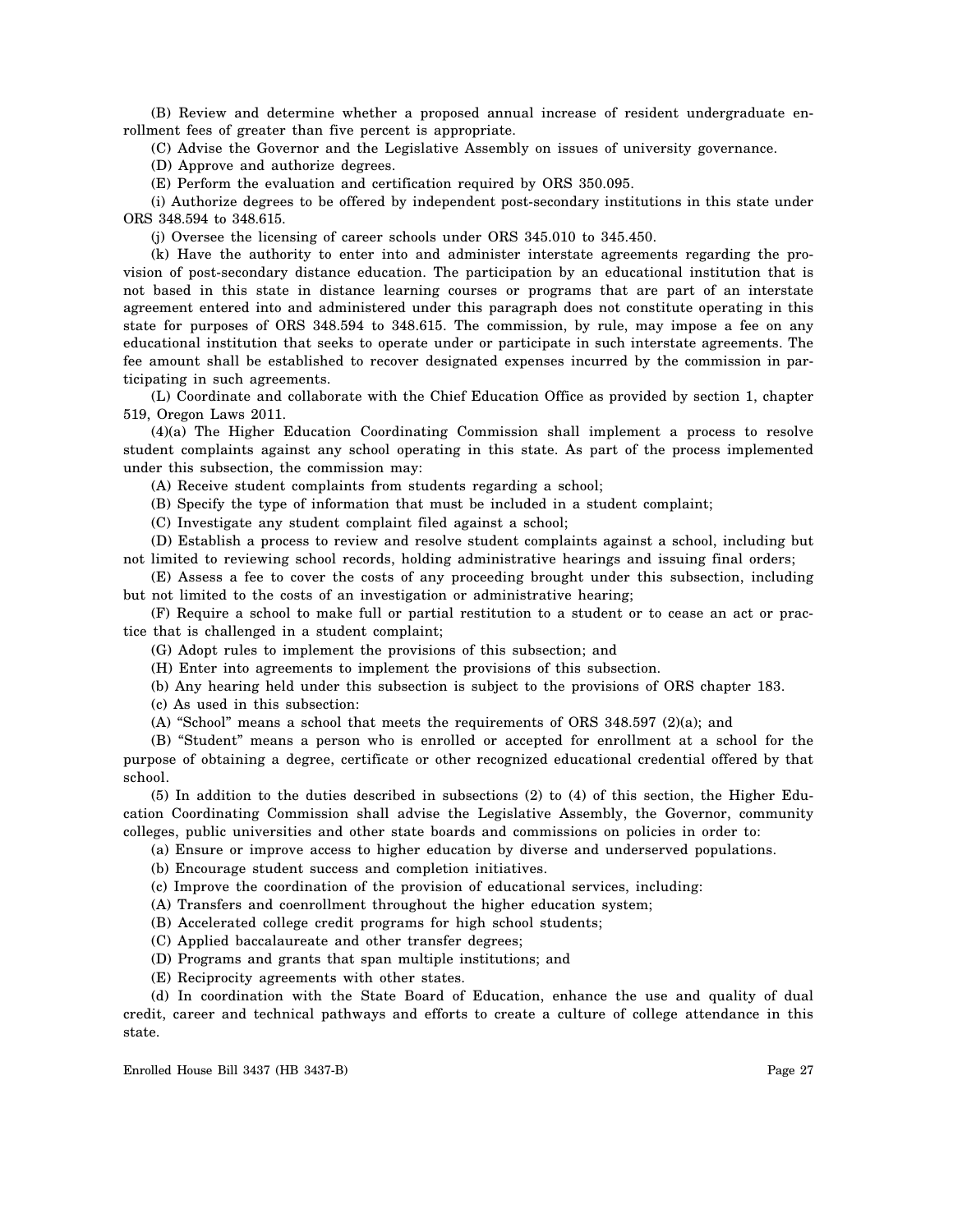(e) In coordination with the State Workforce [*Investment*] **and Talent Development** Board, local workforce [*investment*] **development** boards, the Oregon Health and Science University and independent institutions, ensure that the state's colleges and universities offer programs in high-demand occupations that meet Oregon's workforce needs.

(f) Improve economies of scale by encouraging and facilitating the use of the shared services among post-secondary institutions in this state.

(6) The Higher Education Coordinating Commission, in a manner consistent with ORS chapter 183, may adopt administrative rules.

(7) With the exception of the rulemaking authority granted in subsection (6) of this section, the Higher Education Coordinating Commission may delegate any of its powers, duties or functions to a committee of the commission or to the executive director of the commission.

(8) The Higher Education Coordinating Commission may establish technical or advisory committees to assist the commission in exercising its powers, duties and functions.

(9) The Higher Education Coordinating Commission may exercise only powers, duties and functions expressly granted by the Legislative Assembly. Except as otherwise expressly provided by law, all other authorities reside at the institutional level with the respective boards of the post-secondary institutions.

**SECTION 22.** ORS 350.075, as amended by section 61, chapter 774, Oregon Laws 2015, section 6, chapter 30, Oregon Laws 2016, and section 56, chapter 117, Oregon Laws 2016, is amended to read:

350.075. (1) As used in this section, "student access programs" means scholarship, loan, grant and access programs described in ORS chapter 348.

(2) The Higher Education Coordinating Commission shall be guided by the legislative findings in ORS 341.009, 350.001 and 350.005 and the goals and mission of post-secondary education set forth in ORS 350.009 and 350.014.

(3) The Higher Education Coordinating Commission shall:

(a) Develop state goals for the state post-secondary education system, including community colleges and public universities listed in ORS 352.002, and for student access programs.

(b) Determine strategic investments in the state's community colleges, public universities and student access programs necessary to achieve state post-secondary education goals.

(c) Coordinate the post-secondary elements of data collection and structure, with the advice and recommendation of the state's independent institutions, community colleges and public universities, as appropriate, in order to construct a state longitudinal data system.

(d) Adopt a strategic plan for achieving state post-secondary education goals, taking into consideration the contributions of this state's independent institutions, philanthropic organizations and other organizations dedicated to helping Oregonians reach state goals. State post-secondary education goals as described in this section should include, but need not be limited to:

(A) Increasing the educational attainment of the population;

(B) Increasing this state's global economic competitiveness and the quality of life of its residents;

(C) Ensuring affordable access for qualified Oregon students at each college or public university;

(D) Removing barriers to on-time completion; and

(E) Tracking progress toward meeting the state's post-secondary education goals established in the strategic plan described in this paragraph.

(e)(A) Each biennium, after receiving funding requests from the state's community colleges and public universities as authorized by law, recommend to the Governor a consolidated higher education agency request budget aligned with the strategic plan described in paragraph (d) of this subsection, including appropriations for:

(i) Student access programs;

(ii) Public universities listed in ORS 352.002, including but not limited to education and general operations, statewide public services and state-funded debt service;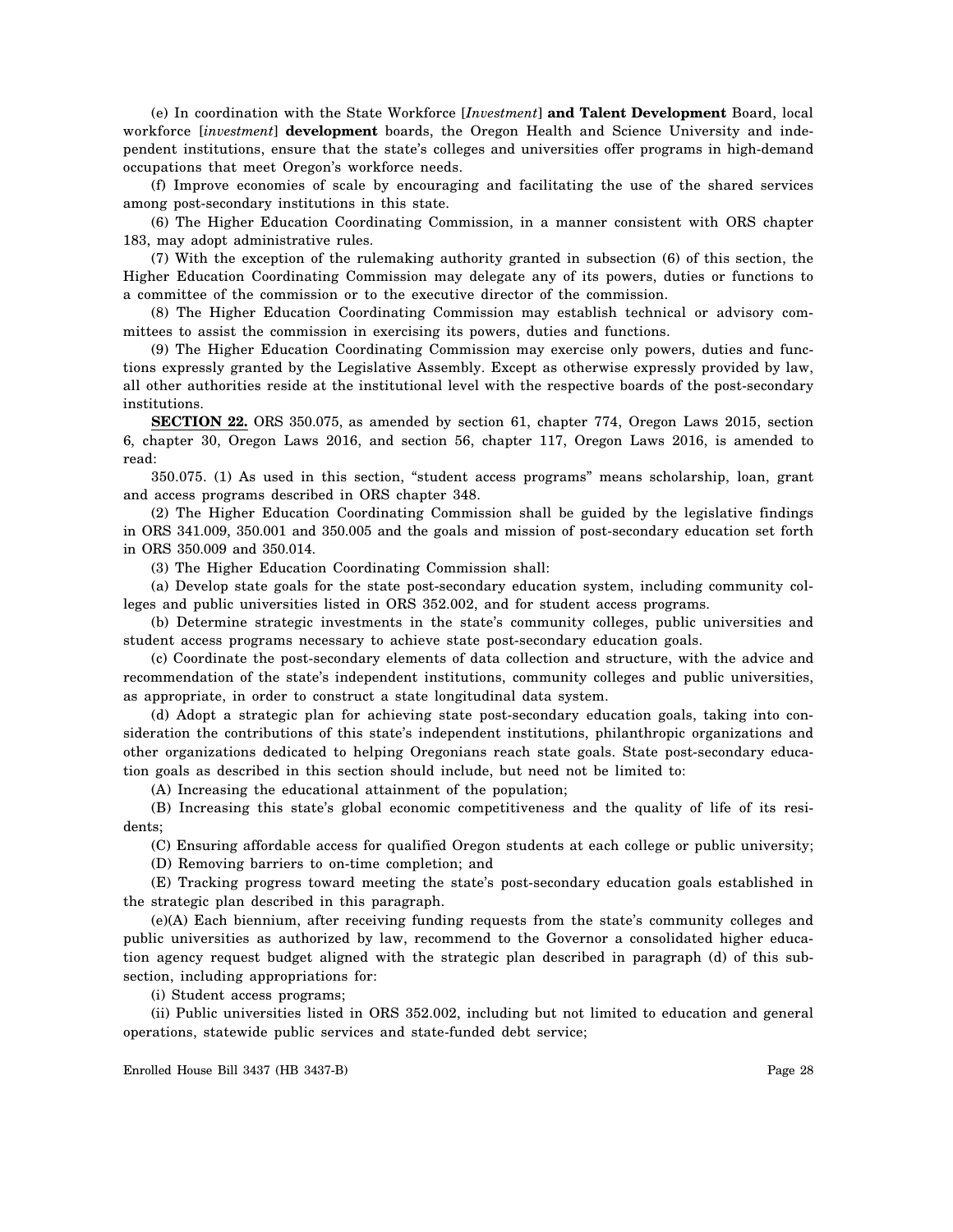(iii) Community colleges, including but not limited to education and general operations and state-funded debt service;

(iv) New facilities or programs;

(v) Capital improvements and deferred maintenance; and

(vi) Special initiatives and investments.

(B) In the development of the consolidated higher education agency request budget:

(i) Determine the costs necessary to provide quality post-secondary education;

(ii) Solicit input from educators, education policy experts, appropriate legislative committees, students and other persons interested in the development of the funding model; and

(iii) Solicit public input regarding educational priorities.

(f) Adopt rules governing the distribution of appropriations from the Legislative Assembly to community colleges, public universities listed in ORS 352.002 and student access programs. These rules must be based on allocation formulas developed in consultation with the state's community colleges and public universities, as appropriate.

(g) Approve or disapprove any significant change to the academic program of a community college or a public university listed in ORS 352.002. In reaching a decision under this paragraph, the commission shall consider the recommendation from the community college or public university seeking to make the change to an academic program that is issued pursuant to the obligation of the governing board of a community college or public university to review and approve academic programs. The commission shall ensure that approved programs:

(A) Are consistent with the mission statement of the community college or public university;

(B) Do not unnecessarily duplicate academic programs offered by Oregon's other community colleges or public universities;

(C) Are not located in a geographic area that will cause undue hardship to Oregon's other community colleges or public universities; and

(D) Are allocated among Oregon's community colleges and public universities to maximize the achievement of statewide needs and requirements.

(h) For public universities listed in ORS 352.002:

(A) Approve the mission statement adopted by a governing board of a public university.

(B) Review and determine whether a proposed annual increase of resident undergraduate enrollment fees of greater than five percent is appropriate.

(C) Advise the Governor and the Legislative Assembly on issues of university governance.

(D) Approve and authorize degrees.

(E) Perform the evaluation and certification required by ORS 350.095.

(i) Authorize degrees to be offered by independent post-secondary institutions in this state under ORS 348.594 to 348.615.

(j) Oversee the licensing of career schools under ORS 345.010 to 345.450.

(k) Have the authority to enter into and administer interstate agreements regarding the provision of post-secondary distance education. The participation by an educational institution that is not based in this state in distance learning courses or programs that are part of an interstate agreement entered into and administered under this paragraph does not constitute operating in this state for purposes of ORS 348.594 to 348.615. The commission, by rule, may impose a fee on any educational institution that seeks to operate under or participate in such interstate agreements. The fee amount shall be established to recover designated expenses incurred by the commission in participating in such agreements.

(4)(a) The Higher Education Coordinating Commission shall implement a process to resolve student complaints against any school operating in this state. As part of the process implemented under this subsection, the commission may:

(A) Receive student complaints from students regarding a school;

(B) Specify the type of information that must be included in a student complaint;

(C) Investigate any student complaint filed against a school;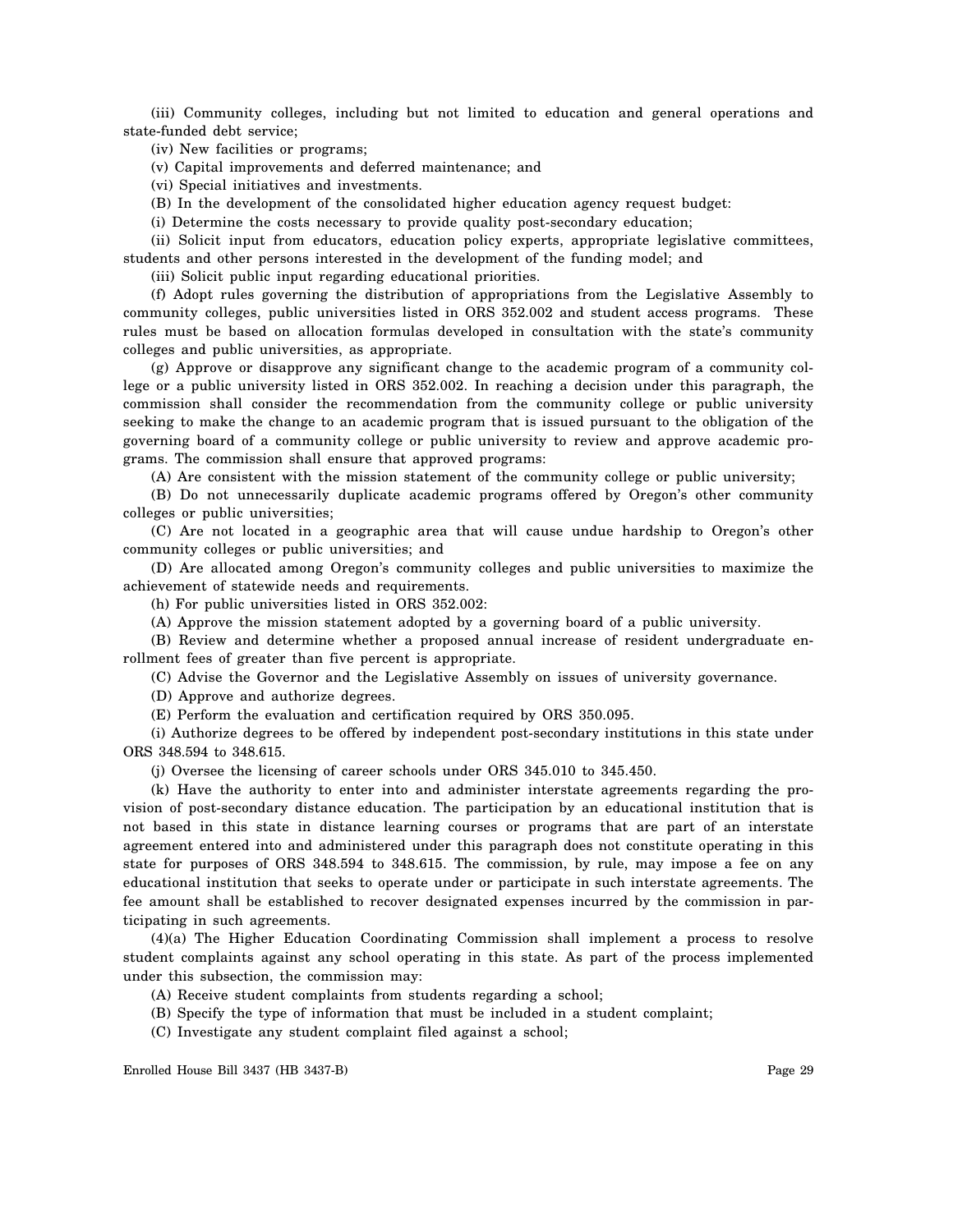(D) Establish a process to review and resolve student complaints against a school, including but not limited to reviewing school records, holding administrative hearings and issuing final orders;

(E) Assess a fee to cover the costs of any proceeding brought under this subsection, including but not limited to the costs of an investigation or administrative hearing;

(F) Require a school to make full or partial restitution to a student or to cease an act or practice that is challenged in a student complaint;

(G) Adopt rules to implement the provisions of this subsection; and

(H) Enter into agreements to implement the provisions of this subsection.

(b) Any hearing held under this subsection is subject to the provisions of ORS chapter 183.

(c) As used in this subsection:

(A) "School" means a school that meets the requirements of ORS 348.597 (2)(a); and

(B) "Student" means a person who is enrolled or accepted for enrollment at a school for the purpose of obtaining a degree, certificate or other recognized educational credential offered by that school.

(5) In addition to the duties described in subsections (2) to (4) of this section, the Higher Education Coordinating Commission shall advise the Legislative Assembly, the Governor, community colleges, public universities and other state boards and commissions on policies in order to:

(a) Ensure or improve access to higher education by diverse and underserved populations.

(b) Encourage student success and completion initiatives.

(c) Improve the coordination of the provision of educational services, including:

(A) Transfers and coenrollment throughout the higher education system;

(B) Accelerated college credit programs for high school students;

(C) Applied baccalaureate and other transfer degrees;

(D) Programs and grants that span multiple institutions; and

(E) Reciprocity agreements with other states.

(d) In coordination with the State Board of Education, enhance the use and quality of dual credit, career and technical pathways and efforts to create a culture of college attendance in this state.

(e) In coordination with the State Workforce [*Investment*] **and Talent Development** Board, local workforce [*investment*] **development** boards, the Oregon Health and Science University and independent institutions, ensure that the state's colleges and universities offer programs in high-demand occupations that meet Oregon's workforce needs.

(f) Improve economies of scale by encouraging and facilitating the use of the shared services among post-secondary institutions in this state.

(6) The Higher Education Coordinating Commission, in a manner consistent with ORS chapter 183, may adopt administrative rules.

(7) With the exception of the rulemaking authority granted in subsection (6) of this section, the Higher Education Coordinating Commission may delegate any of its powers, duties or functions to a committee of the commission or to the executive director of the commission.

(8) The Higher Education Coordinating Commission may establish technical or advisory committees to assist the commission in exercising its powers, duties and functions.

(9) The Higher Education Coordinating Commission may exercise only powers, duties and functions expressly granted by the Legislative Assembly. Except as otherwise expressly provided by law, all other authorities reside at the institutional level with the respective boards of the post-secondary institutions.

**SECTION 23.** ORS 413.231 is amended to read:

413.231. The Oregon Health Authority, through the Health Care Workforce Committee created pursuant to ORS 413.017, shall work with interested parties, which may include Travel Oregon, the State Workforce [*Investment*] **and Talent Development** Board, medical schools, physician organizations, hospitals, county and city officials, local chambers of commerce, organizations that promote Oregon or local communities in Oregon, and organizations that recruit health care professionals, to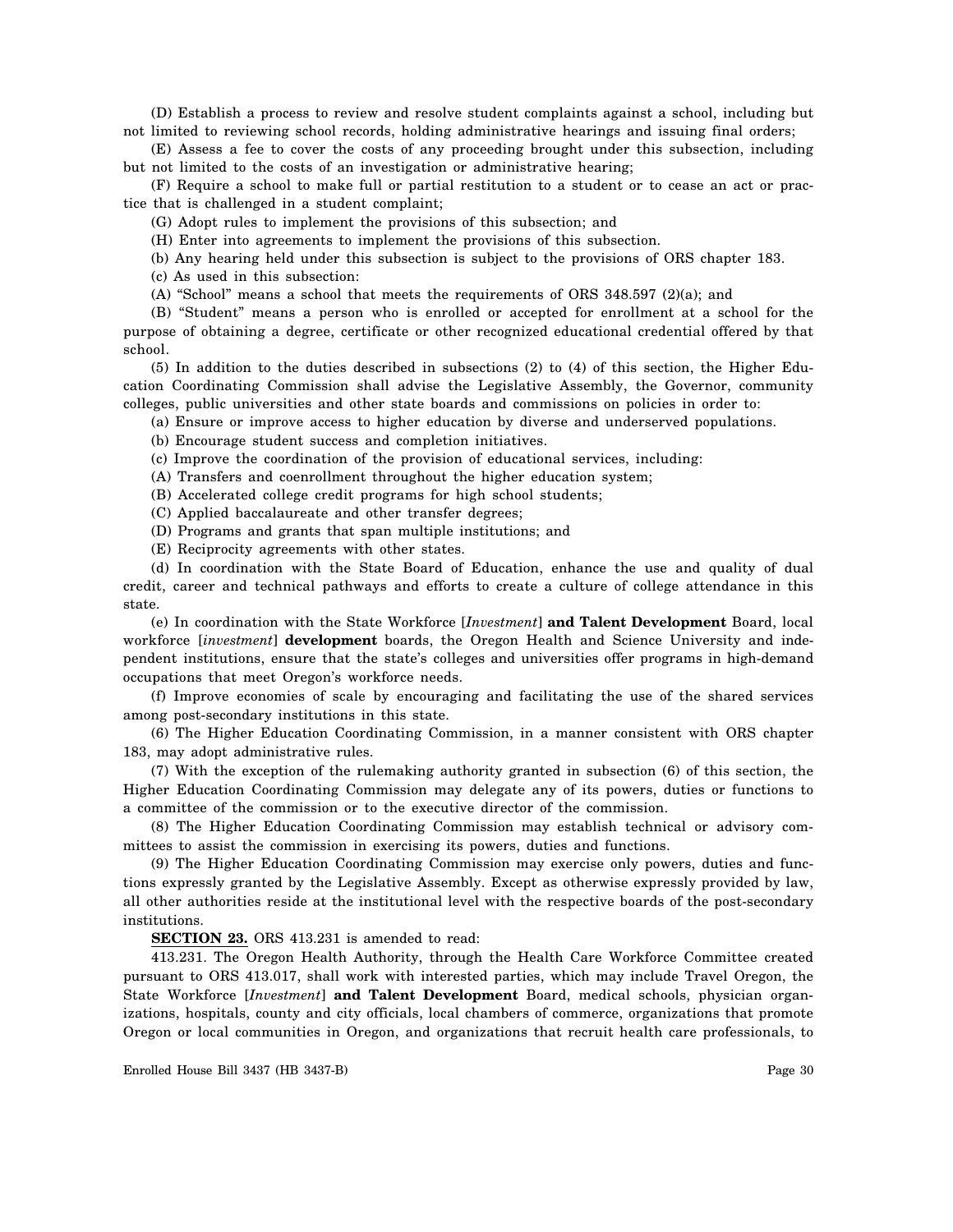develop a strategic plan for recruiting primary care providers to Oregon. The strategic plan must address:

(1) Best recruitment practices and existing recruitment programs;

(2) Development of materials and information promoting Oregon as a desirable place for primary care providers to live and work;

(3) Development of a pilot program to promote coordinated visiting and recruitment opportunities for primary care providers;

(4) Potential funding opportunities; and

(5) The best entities to implement the strategic plan.

**SECTION 24.** ORS 413.435 is amended to read:

413.435. (1) The Oregon Health Authority, in collaboration with the State Workforce [*Investment*] **and Talent Development** Board, shall convene a work group to develop standards for administrative requirements for student placement in clinical training settings in Oregon. The work group may include representatives of:

(a) State education agencies;

(b) A public educational institution offering health care professional training;

(c) Independent or proprietary educational institutions offering health care professional training; (d) An employer of health care professionals; and

(e) The Health Care Workforce Committee established under ORS 413.017.

(2)(a) The work group shall develop standards for:

(A) Drug screening;

(B) Immunizations;

(C) Criminal records checks;

(D) Health Insurance Portability and Accountability Act orientation; and

(E) Other standards as the work group deems necessary.

(b) The standards must apply to students of nursing and allied health professions. The standards may apply to students of other health professions.

(c) The standards must pertain to clinical training in settings including but not limited to hospitals and ambulatory surgical centers, as those terms are defined in ORS 442.015.

(3) The work group shall make recommendations on the standards developed under this section and the initial and ongoing implementation of the standards to the Oregon Health Policy Board established in ORS 413.006.

(4) The authority may establish by rule standards for student placement in clinical training settings that incorporate the standards developed under this section and approved by the Oregon Health Policy Board.

**SECTION 25.** ORS 470.710 is amended to read:

470.710. (1) The State Department of Energy shall collaborate with the State Workforce [*Investment*] **and Talent Development** Board and other interested parties to identify opportunities for apprenticeship and for job training and development that would further the goals of ORS 470.500 to 470.710 and provide valuable skills to Oregon workers.

(2) In adopting any rules for carrying out apprenticeship and job training and development under the energy efficiency and sustainable technology loan program, the department and the board shall consult with representatives from:

(a) State workforce programs;

(b) Organized labor;

(c) The State Apprenticeship and Training Council;

(d) The Bureau of Labor and Industries; and

(e) Consumer advocacy organizations.

(3) In addition to consulting with entities described in subsection (2) of this section, in adopting any rules for carrying out apprenticeship and job training and development under the energy efficiency and sustainable technology loan program, the department and the board may seek input from organizations representing construction contractors.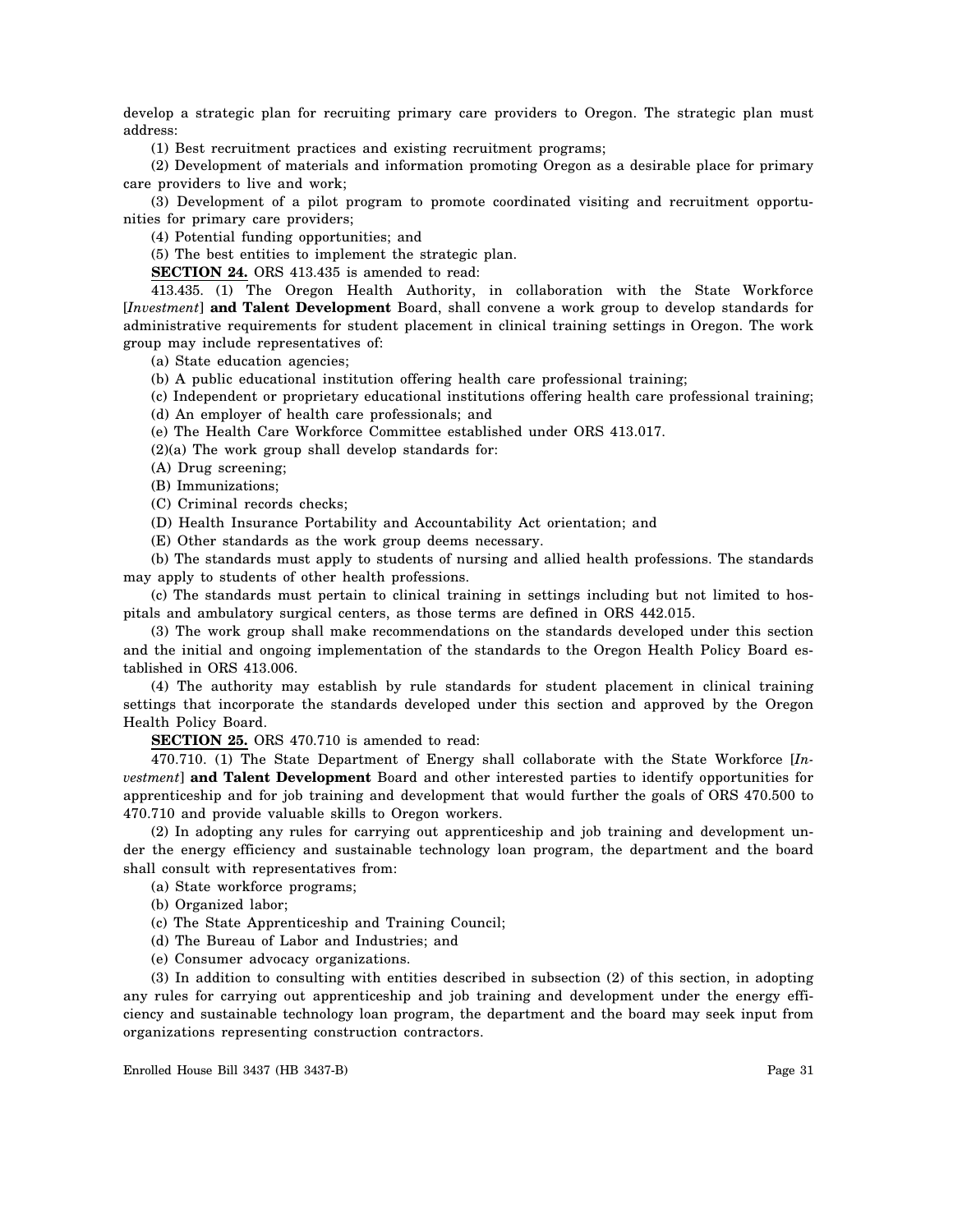#### **SECTION 26.** ORS 657.710 is amended to read:

657.710. (1) The Director of the Employment Department shall establish and maintain such free public employment offices, including such branch or affiliate offices, as may be necessary for the proper administration of this chapter and for participation in Oregon's workforce [*investment*] **development** system.

(2) The director may enter into such contracts or memoranda of understanding with designated workforce [*investment*] **development** system partners, including but not limited to other states and governments, government entities, state agencies, units of local government, intergovernmental entities, community colleges and persons, as appropriate to administer the workforce [*investment*] **development** system.

(3) The director may enter into contracts or memoranda of understanding to share confidential information as authorized under federal law and regulations for purposes of a national performance accounting system, including receiving and making available wage records to the extent the wage records are required by another state to carry out that state's workforce [*investment*] **development** system performance plan.

(4) All moneys made available by or received by the state for the Oregon State Employment Service shall be paid to and expended from the Unemployment Compensation Administration Fund.

(5) Each contracting agency shall provide to the director timely information pertinent to all existing job vacancies over which the contracting agency exercises employment control and for which there will be open recruitment. Such information shall be made available to the public by the director. As used in this subsection, "contracting agency" has the meaning given that term in ORS 279A.010.

**SECTION 27.** ORS 660.120 is amended to read:

660.120. (1) The State Apprenticeship and Training Council, under the direction of the Apprenticeship and Training Division of the Bureau of Labor and Industries, shall enforce the provisions of ORS 660.002 to 660.210 in order to carry out the intent and purposes of those provisions. The State Director of Apprenticeship and Training, the division and the council may conduct investigations, issue subpoenas and subpoenas duces tecum, obtain evidence, administer oaths and take testimony in all matters relating to the council's duties and functions as set forth in ORS 660.002 to 660.210 when the information sought is relevant to a lawful investigative purpose and is reasonable in scope. The council and the division shall adopt rules for gathering information through subpoenas or testimony. The rules must include procedures through which a party may object to providing information. After being served with a subpoena, if a person refuses, without reasonable cause, to be examined, to answer any question or to produce any document or other thing as required by the subpoena, the director, the division or the council may petition the circuit court in the county in which the investigation is pending for an order directing the person to show cause why the person has not complied with the subpoena and should not be held in contempt. The director, division or council shall serve the court's order upon the person in the manner provided by ORCP 55 D. If the person fails to show cause for the noncompliance, the court shall order the person to comply with the subpoena within such time as the court shall direct and may hold the person in contempt.

(2) The division, on behalf of the council, may bring suit in a court of proper jurisdiction in the name of the Bureau of Labor and Industries, or in the name of an apprentice on behalf of the apprentice, through the district attorney or the Attorney General.

(3) The council and the division may adopt rules that are reasonably necessary to enforce and administer ORS 660.002 to 660.210. In adopting the rules, the council and the division shall comply with ORS chapter 183. In addition, if the council and the division find that it would be impractical for a number or all of the local joint committees in the state to develop criteria concerning a particular matter, the council and the division may adopt rules on the matter. The rules shall govern on that matter except to the extent that a local joint committee's approved standards contain exceptions.

(4) The council and the division also shall: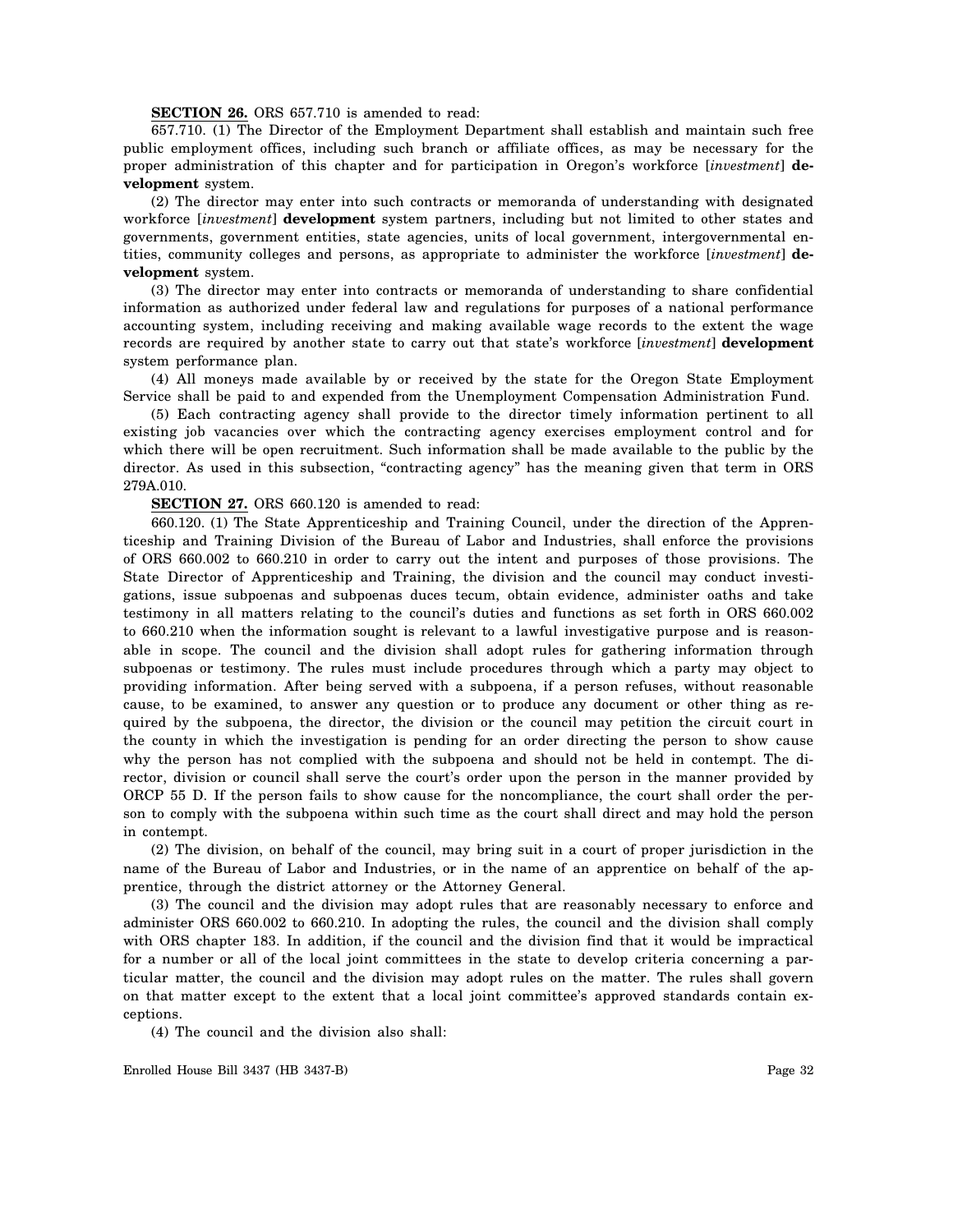(a) Establish policy of the program so as to encourage the promotion, expansion and improvement of programs of apprenticeship and training;

(b) Approve and register program standards and modifications to program standards that are submitted by appropriate local joint committees as provided in ORS 660.126, if the standards and modifications are in substantial conformity with the statewide standards approved under ORS 660.155;

(c) Establish committees and approve nominations of members and alternates to local joint committees and state joint committees to ensure balanced representation of employer and employee groups;

(d) Deregister standards and terminate entire programs, and remove any or all members of any committee, for inactivity or inadequate activity, or for failure to abide by the provisions of ORS 660.002 to 660.210 or by the rules and policies of the council and the division;

(e) Cooperate with interested state and federal agencies, including the Department of Education, the State Workforce [*Investment*] **and Talent Development** Board and other providers of related training and curriculum such as community college districts, community college service districts, education service districts and recognized industry programs; and

(f) Perform such other functions and duties as are necessary or appropriate to carry out the purposes of ORS 660.002 to 660.210.

(5) The council shall hold at least four regular public meetings each year. Executive sessions shall be held on call of the chairperson, or at the written request of a majority of the members of the council.

**SECTION 28.** ORS 678.425 is amended to read:

678.425. The Oregon Center for Nursing and the Oregon Healthcare Workforce Institute may serve in advisory capacities to the State Workforce [*Investment*] **and Talent Development** Board, the Higher Education Coordinating Commission and other related entities. The Oregon Center for Nursing may advise on education and workforce development issues affecting nursing. The Oregon Healthcare Workforce Institute may advise on education and workforce development issues affecting doctors, dentists and other allied health professionals. The Oregon Center for Nursing and the Oregon Healthcare Workforce Institute may work together to develop comprehensive solutions to the healthcare workforce shortages in Oregon.

**SECTION 29.** ORS 285C.050 is amended to read:

285C.050. As used in ORS 285C.050 to 285C.250, unless the context requires otherwise:

(1) "Assessment date" and "assessment year" have the meanings given those terms in ORS 308.007.

(2) "Authorized business firm" means an eligible business firm that has been authorized under ORS 285C.140.

(3) "Business firm" means a person operating or conducting one or more trades or businesses, a people's utility district organized under ORS chapter 261 or a joint operating agency formed under ORS chapter 262, but does not include any other governmental agency, municipal corporation or nonprofit corporation.

(4) "County average annual wage" means:

(a) The most recently available average annual covered payroll for the county in which the enterprise zone is located, as determined by the Employment Department; or

(b) If the enterprise zone is located in more than one county, the highest county average annual wage as determined under paragraph (a) of this subsection.

(5) "Electronic commerce" means engaging in commercial or retail transactions predominantly over the Internet or a computer network, utilizing the Internet as a platform for transacting business, or facilitating the use of the Internet by other persons for business transactions, and may be further defined by the Oregon Business Development Department by rule.

(6) "Eligible business firm" means a firm engaged in an activity described under ORS 285C.135 that may file an application for authorization under ORS 285C.140.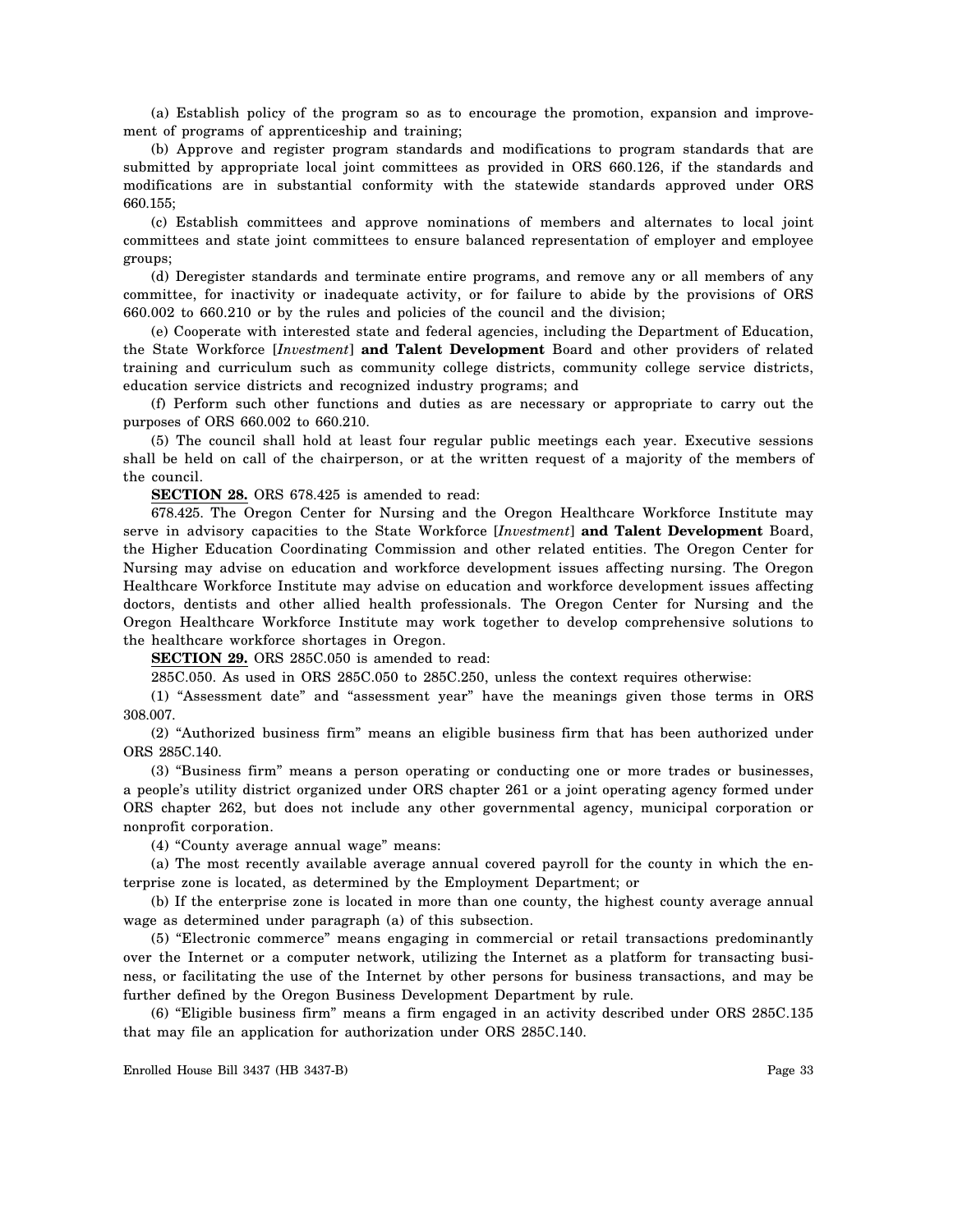(7) "Employee" means a person who works more than 32 hours per week, but does not include a person with a temporary or seasonal job or a person hired solely to construct qualified property.

(8) "Enterprise zone" means one of the 30 areas designated or terminated and redesignated by order of the Governor under ORS 284.160 (1987 Replacement Part) before October 3, 1989, one of the areas designated by the Director of the Oregon Business Development Department under ORS 285C.080 before October 5, 2015, an area designated under ORS 285C.065, a federal enterprise zone area designated under ORS 285C.085, an area designated under ORS 285C.250 or a reservation enterprise zone designated, or a reservation partnership zone cosponsored, under ORS 285C.306.

(9) "Federal enterprise zone" means any discrete area wholly or partially within this state that is designated as an empowerment zone, an enterprise community, a renewal community or some similar designation for purposes of improving the economic and community development of the area.

(10) "First-source hiring agreement" means an agreement between an authorized business firm and a publicly funded job training provider whereby the provider refers qualified candidates to the firm for new jobs and job openings in the firm.

(11) "In service" means being used or occupied or fully ready for use or occupancy for commercial purposes consistent with the intended operations of the business firm as described in the application for authorization.

(12) "Modification" means modernization, renovation or remodeling of an existing building, structure or real property machinery or equipment.

(13) "New employees hired by the firm":

(a) Includes only those employees of an authorized business firm engaged for a majority of their time in eligible operations.

(b) Does not include individuals employed in a job or position that:

(A) Is created and first filled after December 31 of the first tax year in which qualified property of the firm is exempt under ORS 285C.175;

(B) Existed prior to the submission of the relevant application for authorization; or

(C) Is performed primarily at a location outside of the enterprise zone.

(14) "Publicly funded job training provider" includes but is not limited to a community college, a service provider under the federal Workforce [*Investment Act Title I-B (29 U.S.C. 2801 et seq.)*] **Innovation and Opportunity Act**, or a similar program.

(15) "Qualified business firm" means a business firm described in ORS 285C.200, the qualified property of which is exempt from property tax under ORS 285C.175.

(16) "Qualified property" means property described under ORS 285C.180.

(17) "Rural enterprise zone" means:

(a) An enterprise zone located in an area of this state in which an urban enterprise zone could not be located; or

(b) A reservation enterprise zone designated, or a reservation partnership zone cosponsored, under ORS 285C.306.

(18) "Sparsely populated county" means a county with a density of 100 or fewer persons per square mile, based on the most recently available population figure for the county from the Portland State University Population Research Center.

(19) "Sponsor" means:

(a) The city, county or port, or any combination of cities, counties or ports, that received approval of an enterprise zone under ORS 284.150 and 284.160 (1987 Replacement Part), under ORS 285C.080 before October 5, 2015, or under ORS 285C.085 or 285C.250 or that designated an enterprise zone under ORS 285C.065 or 285C.250;

(b) The tribal government, in the case of a reservation enterprise zone;

(c) The tribal government and the cosponsoring city, county or port, in the case of a reservation partnership zone; or

(d) A city, county or port that joined the enterprise zone through a boundary change under ORS 285C.115 (6) or a port that joined the enterprise zone under ORS 285C.068.

(20) "Tax year" has the meaning given that term in ORS 308.007.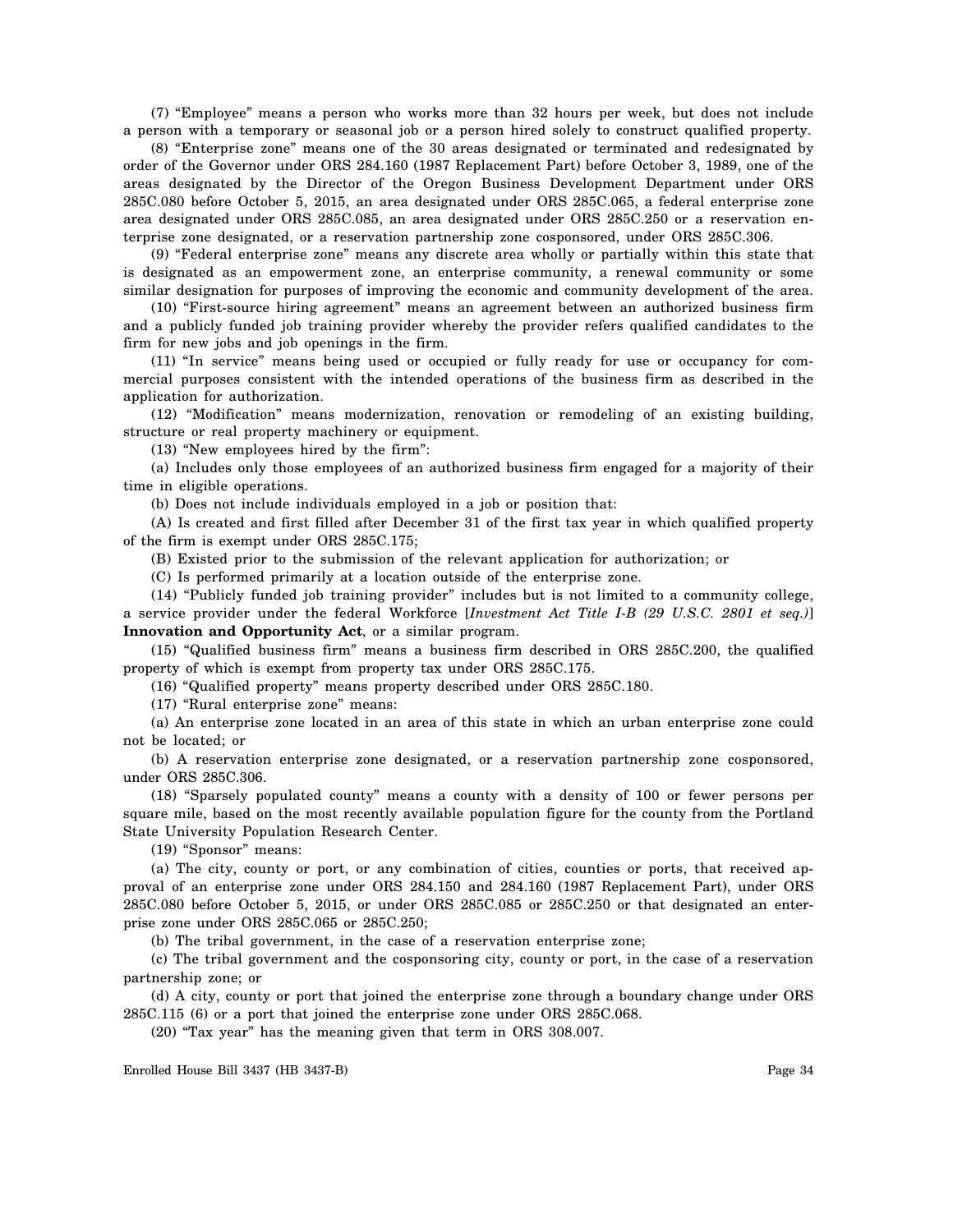(21) "Urban enterprise zone" means an enterprise zone in a metropolitan statistical area, as defined by the most recent federal decennial census, that is located inside a regional or metropolitan urban growth boundary.

(22) "Year" has the meaning given that term in ORS 308.007.

**SECTION 30.** ORS 350.150 is amended to read:

350.150. (1) The Office of Community Colleges and Workforce Development is established within the Higher Education Coordinating Commission. The office shall function under the direction and control of the commission, with the Director of the Office of Community Colleges and Workforce Development serving as an administrative officer for community college matters.

(2) Except as provided in subsection (3) of this section, the commission may adopt any rules necessary for the effective and efficient administration of the office or for the administration of laws that the office is charged with administering.

(3) The commission, in consultation with **the State Workforce and Talent Development Board, workforce partners** [*the office*] and the Education and Workforce Policy Advisor and pursuant to ORS chapter 183, may adopt any rules necessary for the administration of laws related to the federal Workforce [*Investment*] **Innovation and Opportunity** Act that the office **or commission** is charged with administering.

**SECTION 31.** ORS 350.170 is amended to read:

350.170. (1) The Higher Education Coordinating Commission shall establish by rule a process for making grants or loans to public-private partnerships to provide advanced technology education and training opportunities. The purpose of the grants and loans is to support the development and implementation of public-private partnerships to provide advanced technology education and training opportunities in all business and industry sectors for individuals in communities throughout Oregon. The partnerships shall be between public and private entities and may include joint ventures among business and industry, school districts, education service districts, eligible post-secondary institutions as defined in ORS 348.180 and public bodies as defined in ORS 174.109.

(2) A public-private partnership that receives a grant or loan under this section must provide advanced technology education and training opportunities that:

(a) Address current and future workforce development needs dictated by Oregon's rapidly changing economy;

(b) Facilitate sustainable and dynamic economic development in communities by creating flexible opportunities for workforce development;

(c) Establish results oriented, collaborative investments of public and private resources in communities throughout Oregon;

(d) Ensure that Oregon's capacity for economic growth and vitality is not limited by a lack of opportunities for workforce development; and

(e) Provide support to existing community efforts to establish innovative strategies for delivering advanced technology education and training.

(3) The process established by the commission for making grants and loans shall ensure that:

(a) Local communities are informed about the availability of the grants and loans;

(b) Advanced technology education and training projects are geographically distributed throughout Oregon;

(c) There is equal opportunity for urban and rural access to quality education and training opportunities;

(d) Representatives of related, ongoing community efforts assist in the implementation of advanced technology education and training projects; and

(e) Procedures and timelines are designed to minimize barriers to receiving funds.

(4) When considering applications for grants and loans, the Office of Community Colleges and Workforce Development shall give priority to advanced technology education and training projects that: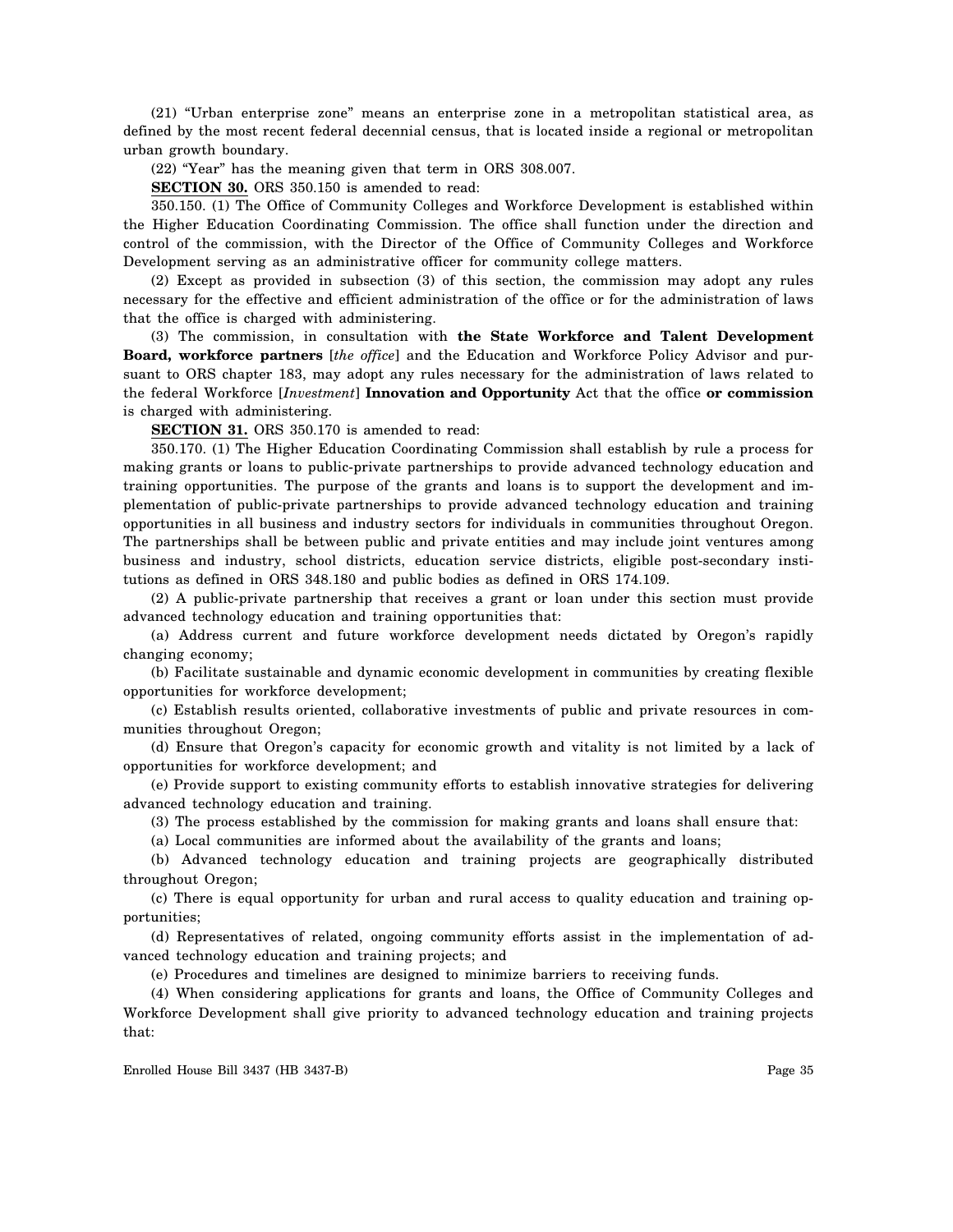(a) Provide or increase access for individuals to advanced technology education and training through the efforts of local and regional career centers and partnerships and distance education technology available locally and regionally;

(b) In combination with other projects receiving funds, contribute to advanced technology education and training opportunities in every part of the state;

(c) Use federal funds;

(d) Have widespread community support as evidenced by a memorandum of agreement or similar documentation;

(e) Represent an effective sharing of resources through public-private partnerships among business and industry, school districts, education service districts, eligible post-secondary institutions as defined in ORS 348.180 and public bodies as defined in ORS 174.109;

(f) Have a long-term strategic plan and lack only the necessary financial resources;

(g) Provide state-of-the-art technology that meets current standards of business and industry and addresses local and regional economic development priorities;

(h) Help individuals connect education and training with career planning and job opportunities through local and regional career centers as implemented under the federal Workforce [*Investment*] **Innovation and Opportunity** Act;

(i) Provide articulated education programs that lead to a degree or an industry-specific skills certification; and

(j) Establish short-term training programs that meet the immediate needs of local employers in their communities.

(5)(a) A public-private partnership awarded a grant or loan under this section shall use the grant or loan for any of the following:

(A) Infrastructure construction or reconstruction.

(B) Equipment or technology purchases.

(C) Curriculum development.

(D) Expansion or revision of a current project to increase the capacity of the project, alter the project plan, change the members of the partnership or address education or employment deficiencies in the community served by the public-private partnership.

(b) A grant or loan awarded under this section for the purpose described in paragraph  $(a)(D)$ of this subsection may not exceed \$25,000.

(6) The application for a grant or loan under this section shall include:

(a) The names of the members of the public-private partnership;

(b) A description of standards used to assess the performance of the project;

(c) An estimate of the number of individuals who will be served by the project;

(d) The name of the fiscal agent of the public-private partnership;

(e) A project plan covering at least the first two years after receipt of a grant or loan; and

(f) The name of the person who will be responsible for convening the public-private partnership on a regular basis.

(7) The commission may accept contributions of funds and assistance from the United States Government or its agencies or from any other source, public or private, and agree to conditions placed on the funds not inconsistent with the purposes of this section.

(8) Any moneys received by the commission through repayment of a loan awarded under this section, or received by the commission under subsection (7) of this section, shall be deposited by the commission in the Advanced Technology Education and Training Fund established under ORS 350.165.

**SECTION 32.** ORS 418.658 is amended to read:

418.658. (1) The program director of the Oregon Youth Conservation Corps shall establish a separate program known as the Oregon Community Stewardship Corps. In addition to the established purposes of the Oregon Youth Conservation Corps, the purpose of the Oregon Community Stewardship Corps is to promote community service activities throughout the state for a broad cross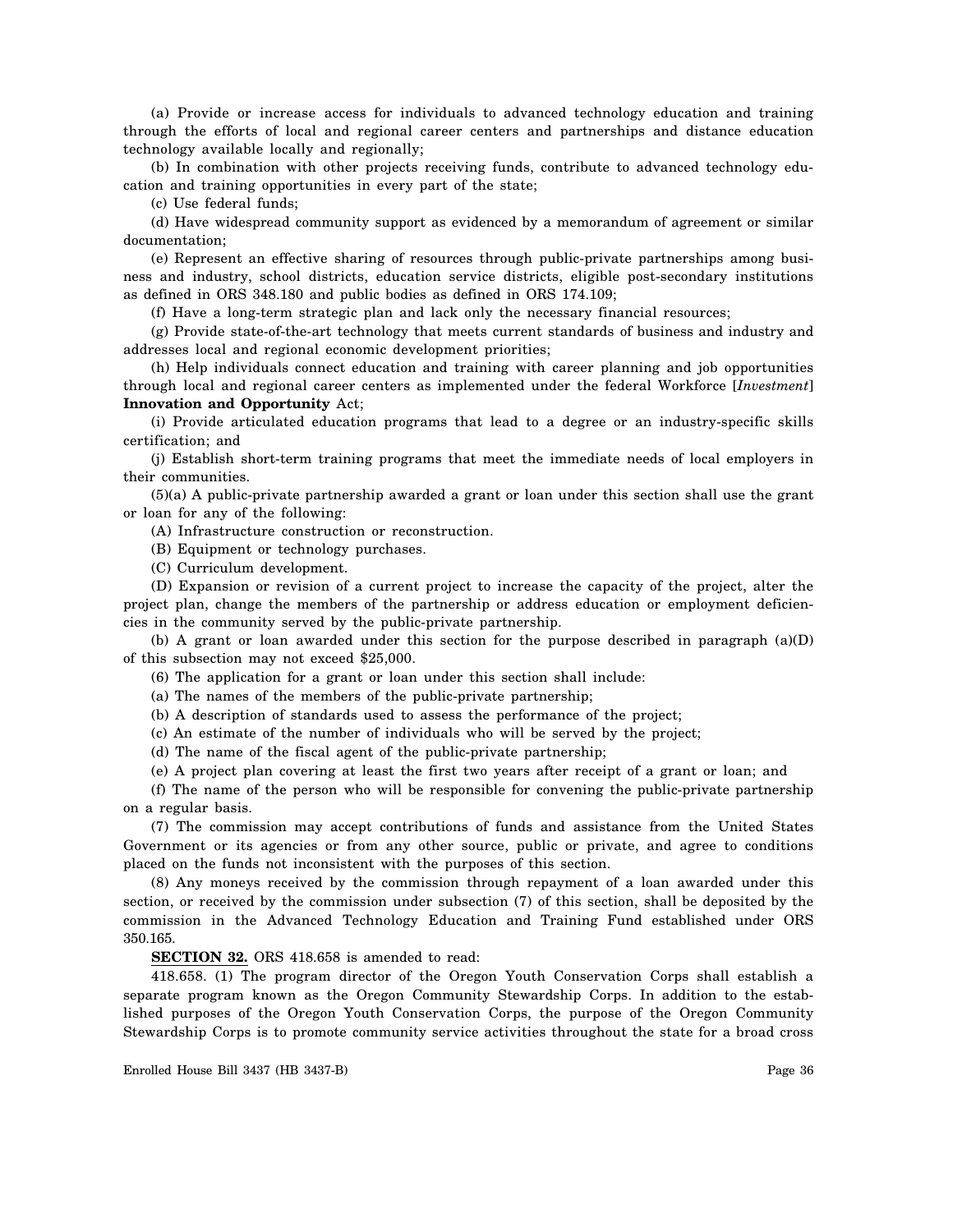section of Oregon disadvantaged and at-risk youth through programs that also include appropriate educational and job training opportunities for participants.

(2) In addition to projects submitted under ORS 418.660 (1), projects of the Oregon Community Stewardship Corps may include, but shall not be limited to:

(a) Child care services.

(b) Elderly and disabled care services.

(c) Literacy education programs.

(d) Recycling and other waste reduction services.

(3) The Oregon Community Stewardship Corps shall offer employment and educational opportunities of at least three but not more than 12 months' duration for selected participants.

(4) Under rules adopted by the Higher Education Coordinating Commission, participants who successfully complete any 12-month program under this section shall be eligible for \$1,500 in tuition vouchers that can be used at any career school or post-secondary educational institution that is qualified to receive assistance through the Executive Director of the Office of Student Access and Completion.

(5) All Oregonians who are at least 13 years of age and under 25 years of age are eligible to participate in the program. To ensure that Oregon Community Stewardship Corps participants represent a broad cross section of Oregonians, special emphasis shall be given to recruiting school dropouts and other disadvantaged and at-risk youth, according to criteria established by the Oregon Youth Conservation Corps Advisory Committee.

(6) To the extent practicable, the program director shall enlist state and federal agencies, local government, nonprofit organizations and private businesses, and any combination of such entities, to act as sponsors for programs administered under this section. Selection of sponsors shall be based on criteria that include the following:

(a) The availability of other resources on a matching basis, including contributions from private sources, other federal, state and local agencies, and moneys available through the federal Workforce [*Investment Act of 1998 (29 U.S.C. 2801 et seq.)*] **Innovation and Opportunity Act**;

(b) The provision of related educational and job training programs to participants, including but not limited to school and college coursework, General Educational Development (GED) tests equivalency training, project-related education and professional training;

(c) Assurances that proposed projects will not displace existing employees or duplicate existing private or government programs; and

(d) Assurances that proposed projects are devoted to the enhancement of the community and are not based in maintenance activities and that these projects meet an identified need.

(7) In consultation with the advisory committee [*and the Director of the Office of Community Colleges and Workforce Development*], the program director shall make grants for programs administered under this section.

**SECTION 33.** ORS 657.345 is amended to read:

657.345. (1) Individuals who are identified as dislocated workers under the federal Workforce [*Investment Act of 1998 (29 U.S.C. 2801 et seq.)*] **Innovation and Opportunity Act**, and implementing regulations, and who attend training programs identified under the Act shall be considered to be in approved career and technical training. The training shall be for occupations or skills for which there are or are expected to be reasonable employment opportunities in the area or in another area to which the individual is willing to relocate or which relate to the development of a selfemployment enterprise for which there is reasonable opportunity for success.

(2) In approving career and technical training for eligible dislocated workers who do not attend training programs identified in subsection (1) of this section, the Director of the Employment Department shall require:

(a) That the career and technical training relates to an occupation or skill for which there are, or are expected to be, reasonable employment opportunities in this state or relates to the development of a self-employment enterprise for which there is a reasonable opportunity for success.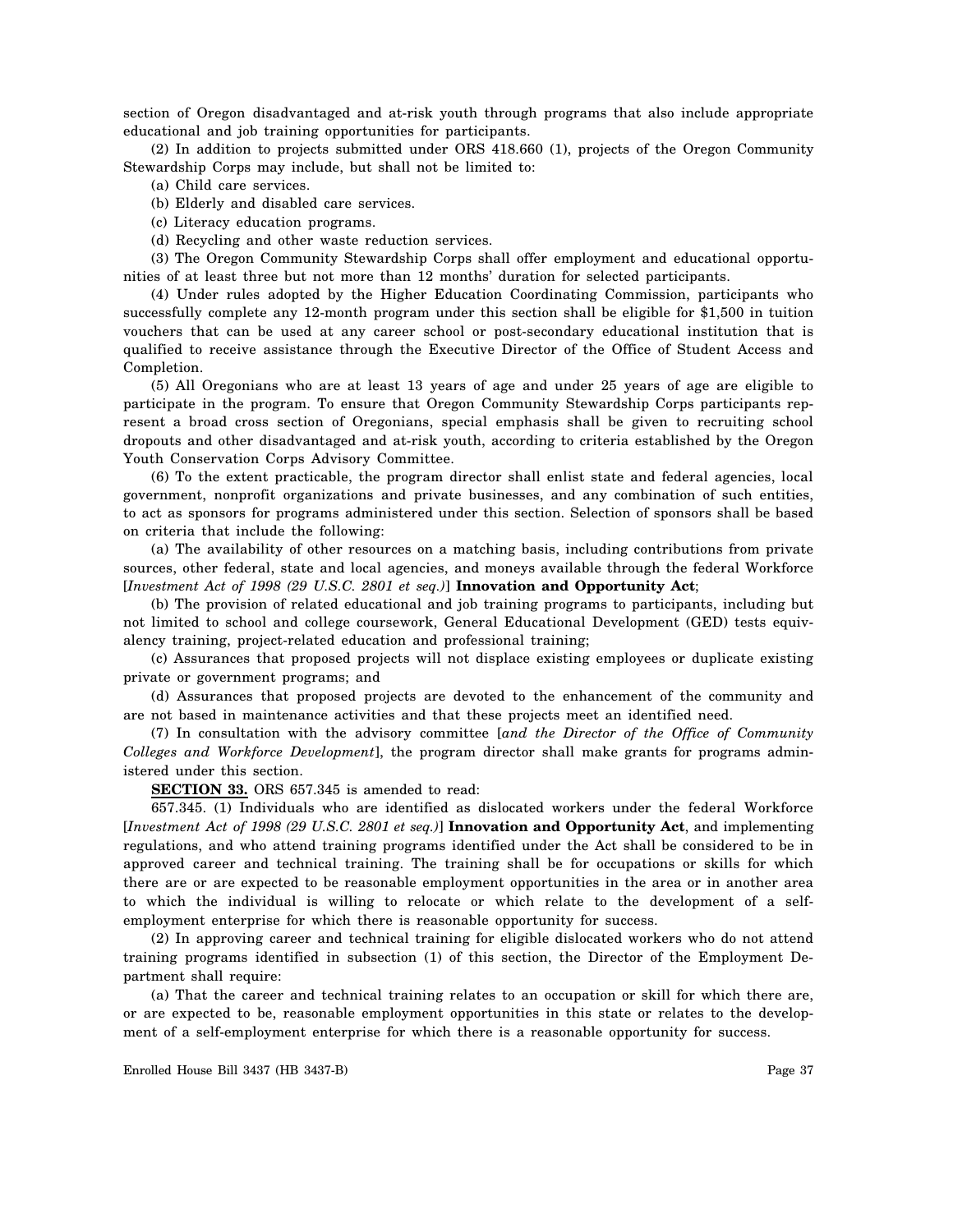(b) That the individual has the qualifications and aptitudes to successfully complete such career and technical training.

**SECTION 34.** ORS 329.850 is amended to read:

329.850. (1) The Education and Workforce Policy Advisor, in consultation with the Department of Education, the [*Office of Community Colleges and Workforce Development*] **Higher Education Coordinating Commission**, the Bureau of Labor and Industries, the Oregon Business Development Department and the Department of Human Services, shall propose policies and strategies consistent with this chapter.

(2) The Education and Workforce Policy Advisor's policies and strategies must take into account that:

(a) The state must promote innovative thinking with respect to the curriculum and educational delivery system of Oregon public schools;

(b) The state must require of all youth a level of achievement that prepares them to pursue college, career and technical education programs, apprenticeships, work-based training and schoolto-work programs;

(c) Greater employer investment is essential in the ongoing training of all workers to meet workforce needs;

(d) The state must encourage Oregon businesses to improve productivity by creating high performance work organizations that provide high skills and high wage opportunities for youth and adults; and

(e) All employment-related training, education and job placement services and sources of funds must be coordinated among state agencies and boards and must complement the state's overall efforts on behalf of youth and adults.

**SECTION 35.** ORS 458.675 is amended to read:

458.675. The Legislative Assembly finds that:

(1) The problem of poverty will not be solved solely by government programs and income subsidies.

(2) Family economic well-being does not come solely from income, spending or consumption, but instead requires savings, investment and the accumulation of assets.

(3) It is appropriate for the state to institute an asset-based antipoverty strategy.

(4) The state has an opportunity to take advantage of private and federal resources by making the transition to an asset-based antipoverty strategy. Those resources include, but are not limited to, the Assets for Independence Act (42 U.S.C. 604) and the Workforce [*Investment Act (P.L. 105-220)*] **Innovation and Opportunity Act (29 U.S.C. 3101 et seq.)**.

(5) Investment through an individual development account system will help lower income households obtain the assets they need to succeed. Communities and this state will experience resultant economic and social benefits accruing from the promotion of job training and higher education, home ownership and small business development.

(6) It is desirable for this state to enact legislation that enables an authorized fiduciary organization sufficient flexibility to receive private, state and federal moneys for individual development accounts. The Legislative Assembly should periodically review the provisions of ORS 458.675 to 458.700 to ensure that this state maximizes the receipt of available federal moneys for individual development accounts.

**SECTION 36.** ORS 461.740 is amended to read:

461.740. (1) It is the policy of the State of Oregon that any firm receiving benefit from state lottery-funded programs should undertake a good faith effort to hire and retain as employees lowincome individuals who have received job training assistance from publicly funded job training providers.

(2) The Oregon Business Development Department may require any firm receiving benefit from state lottery-funded programs the department administers to enter into a first-source hiring agreement with publicly funded job training providers.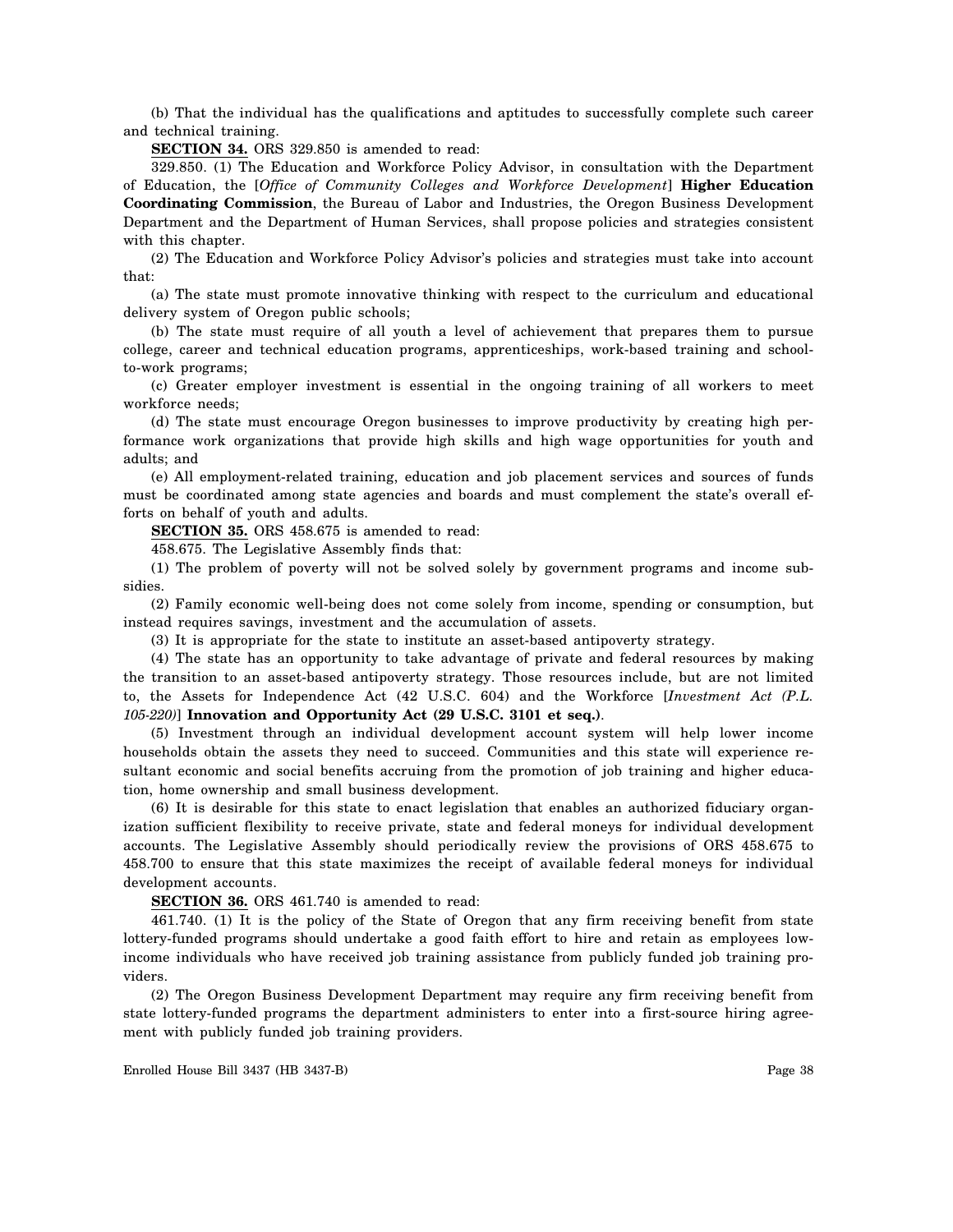(3) Publicly funded job training providers shall coordinate their services and establish an agreement outlining the process by which they will respond to firms receiving benefit. This agreement shall be submitted to the department for its review and approval.

(4) As used in this section:

(a) "Firm receiving benefit" means any business that benefits directly or substantially from any program financed by state lottery funds and is certified as such a firm by the state agency that administers the lottery-funded program.

(b) "First-source hiring agreement" means an agreement between a firm receiving benefits and a publicly funded job training provider whereby the job provider refers qualified candidates to the firm for new jobs and job openings, excluding professional, managerial, technical and seasonal positions which the Director of the Oregon Business Development Department determines cannot be filled by persons likely to be referred by publicly funded job training providers.

(c) "Publicly funded job training provider" includes, but is not limited to, community colleges, service providers under the federal Workforce [*Investment Act Title I-B (29 U.S.C. 2801 et seq.)*] **Innovation and Opportunity Act** and other similar programs.

**SECTION 37.** ORS 657.380 is amended to read:

657.380. (1) Notwithstanding any other provision of this chapter, for the purposes of ORS 657.370 to 657.390, an individual is unemployed and eligible to receive shared work benefits with respect to any week if, in addition to meeting all other eligibility requirements of this chapter, the Director of the Employment Department finds that:

(a) During the week the individual is employed as a member of an affected group in an approved plan that was approved prior to the week and is in effect for the week.

(b) During the week the individual's normal weekly hours of work were reduced, in accordance with an approved plan, at least 20 percent but not more than 40 percent, with a corresponding reduction in wages.

(2) Shared work benefits may not be paid to an eligible individual in an amount greater than 26 times the individual's weekly benefit amount of regular benefits.

(3) The total amount of regular benefits and shared work benefits paid to an individual in a benefit year may not exceed the total for the benefit year as provided in ORS 657.150 (5).

(4) An otherwise eligible individual may not be denied benefits under this section:

(a) Because of the application of any provision of this chapter relating to availability for work, active search for work or refusal to apply for or accept work from other than the individual's shared work employer.

(b) For participating in training to enhance the job skills of the individual, if the training is sponsored by the employer or funded under the federal Workforce [*Investment Act of 1998 (29 U.S.C. 2801 et seq.)*] **Innovation and Opportunity Act**, and approved by the director.

**SECTION 38.** ORS 657.610 is amended to read:

657.610. The Director of the Employment Department may:

(1) For purposes of administration and control, and with the approval of the Governor, organize and reorganize the department in whatever manner the director considers appropriate to carry out the duties, functions and powers of the department.

(2) Appoint all subordinate officers and employees of the department, whether classified or unclassified, and prescribe their duties and compensation, subject to applicable provisions of the State Personnel Relations Law.

(3) Delegate to departmental officers and employees such responsibility and authority as the director determines necessary.

(4)(a) Determine all questions of general policy for this chapter;

(b) Adopt rules for this chapter; and

(c) Administer and enforce this chapter.

(5) Sue and be sued in the name of the director, and shall have a seal bearing the name of the Employment Department.

(6) Adopt proper rules to regulate the mode and manner of all investigations.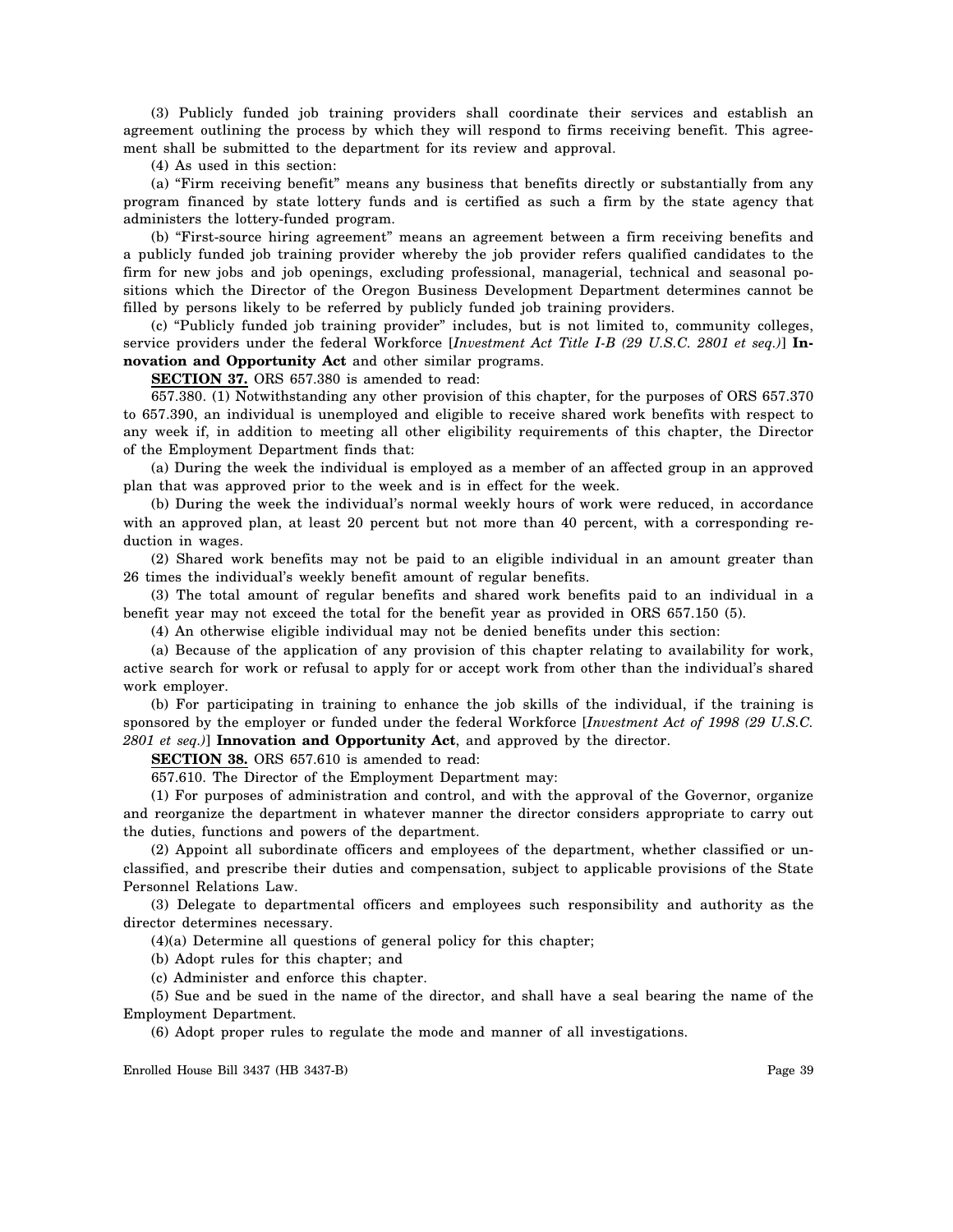(7) Prescribe the time, place and manner of making claims for benefits under this chapter, the kind and character of notices required thereunder and the procedure for investigating and deciding claims.

(8) Enter into contracts relating to the federal Workforce [*Investment*] **Innovation and Opportunity** Act deemed necessary by the director to fulfill the mission of the department. The director may enter into contracts with other states or governments, public bodies or persons to provide or receive services. Contracts entered into by the director shall be executed in the name of the state, by and through the Employment Department.

**SECTION 39.** ORS 657.665 is amended to read:

657.665. (1) Except as provided in subsections (2) to (5) of this section, all information in the records of the Employment Department pertaining to the administration of the unemployment insurance, employment service and labor market information programs:

(a) Is confidential and for the exclusive use and information of the Director of the Employment Department in administering the unemployment insurance, employment service and labor market information programs in Oregon.

(b) May not be used in any court action or in any proceeding pending in the court unless the director or the state is a party to the action or proceeding or unless the proceeding concerns the establishment, enforcement or modification of a support obligation and support services are being provided by the Division of Child Support or the district attorney pursuant to ORS 25.080.

(c) Is exempt from disclosure under ORS 192.410 to 192.505.

(2) The Employment Department shall disclose information:

(a) To any claimant or legal representative, at a hearing before an administrative law judge, to the extent necessary for the proper presentation of an unemployment insurance claim.

(b) Upon request to the United States Secretary of Labor. The Employment Department shall disclose the information in a form and containing the information that the United States Secretary of Labor may require. The information disclosed is confidential and may not be used for any other purpose.

(c) Pursuant to section 303(a)(7) of the Social Security Act, upon request to any agency of the United States charged with the administration of public works or assistance through public employment. Under this paragraph, the Employment Department shall disclose the name, address, ordinary occupation and employment status of each recipient of unemployment insurance benefits and a statement of the recipient's right to further benefits under this chapter. The information disclosed is confidential and may not be used for any other purpose.

(d) Pursuant to section 303(c)(1) of the Social Security Act, to the Railroad Retirement Board. Under this paragraph, the Employment Department shall disclose unemployment insurance records. The information disclosed is confidential and may not be used for any other purpose. The costs of disclosing information under this paragraph shall be paid by the board.

(e) Pursuant to section 303(d) of the Social Security Act, upon request to officers and employees of the United States Department of Agriculture and to officers or employees of any state Supplemental Nutrition Assistance Program agency for the purpose of determining an individual's eligibility for or the amount of supplemental nutrition assistance. The information disclosed is confidential and may not be used for any other purpose. The costs of disclosing information under this paragraph shall be paid by the United States Department of Agriculture.

(f) Pursuant to section  $303(e)(1)$  and  $(2)(A)(ii)$  of the Social Security Act, to state or local child support enforcement agencies enforcing child support obligations under Title IV-D of the Social Security Act for the purposes of establishing child support obligations, locating individuals owing child support obligations and collecting child support obligations from those individuals. The information disclosed is confidential and may not be used for any other purpose. The costs of disclosing information under this paragraph shall be paid by the child support enforcement agency.

(g) Pursuant to sections 303(f) and 1137 of the Social Security Act, to agencies participating in the income and eligibility verification system for the purpose of verifying an individual's eligibility for benefits, or the amount of benefits, under unemployment insurance, temporary assistance for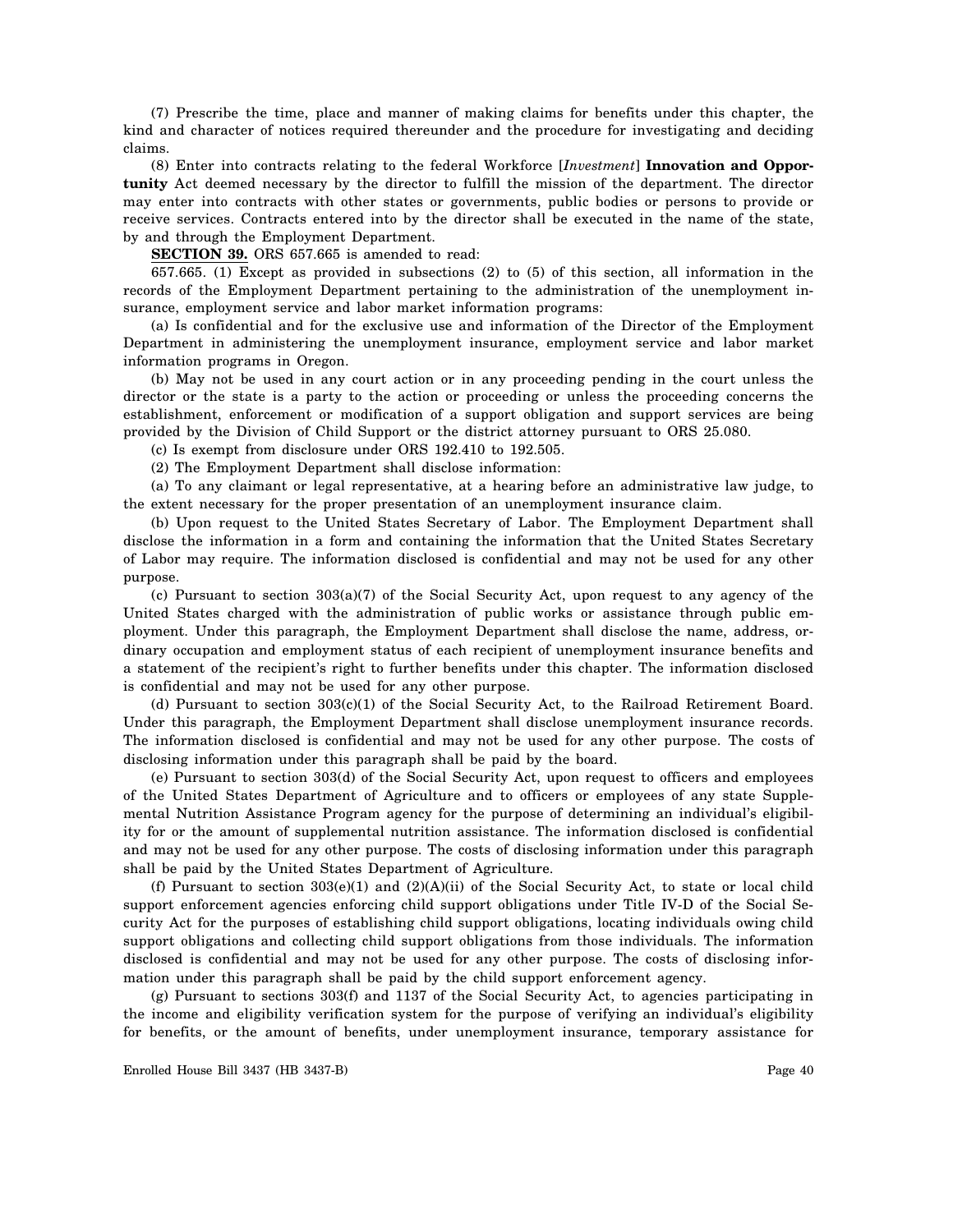needy families, Medicaid, the Supplemental Nutrition Assistance Program, Supplemental Security Income, child support enforcement or Social Security programs. The information disclosed is confidential and may not be used for any other purpose. The costs of disclosing information under this paragraph shall be paid by the requesting agency.

(h) Pursuant to section 303(h) of the Social Security Act and section 3304(a)(16)(B) of the Federal Unemployment Tax Act, to the United States Department of Health and Human Services National Directory of New Hires. The information disclosed is confidential and may not be used for any other purpose. The costs of disclosing information under this paragraph shall be paid by the United States Department of Health and Human Services.

(i) Pursuant to section 303(i) of the Social Security Act, to officers and employees of the United States Department of Housing and Urban Development and to representatives of a public housing agency for the purpose of determining an individual's eligibility for benefits, or the amount of benefits, under a housing assistance program of the United States Department of Housing and Urban Development. The information disclosed is confidential and may not be used for any other purpose. The costs of disclosing information under this paragraph shall be paid by the United States Department of Housing and Urban Development or the public housing agency.

(j) Pursuant to regulations of the United States Secretary of Health and Human Services issued under section  $3304(a)(16)(A)$  of the Federal Unemployment Tax Act, and except as required by section 303 of the Social Security Act, to the state, a political subdivision or a federally recognized Indian tribe that has signed an agreement with the Department of Human Services to administer Part A of Title IV of the Social Security Act for the purpose of determining an individual's eligibility for assistance, or the amount of assistance, under a program funded under Part A of Title IV of the Social Security Act. The information disclosed is confidential and may not be used for any other purpose.

(k) Upon request, to the United States Attorney's Office. Under this paragraph, the Employment Department may disclose an individual's employment and wage information in response to a federal grand jury subpoena or for the purpose of collecting civil and criminal judgments, including restitution and special assessment fees. The information disclosed is confidential and may not be used for any other purpose. The costs of disclosing information under this paragraph shall be paid by the United States Attorney's Office.

(3) The Employment Department may disclose information secured from employing units:

(a) To agencies of this state, federal agencies and local government agencies to the extent necessary to properly carry out governmental planning, performance measurement, program analysis, socioeconomic analysis and policy analysis functions performed under applicable law. The information disclosed is confidential and may not be disclosed by the agencies in any manner that would identify individuals, claimants, employees or employing units. If the information disclosed under this paragraph is not prepared for the use of the Employment Department, the costs of disclosing the information shall be paid by the agency requesting the information.

(b) As part of a geographic information system. Points on a map may be used to represent economic data, including the location, employment size class and industrial classification of businesses in Oregon. Information presented as part of a geographic information system may not give specific details regarding a business's address, actual employment or proprietary information. If the information disclosed under this paragraph is not prepared for the use of the Employment Department, the costs of disclosing the information shall be paid by the party requesting the information.

(c) In accordance with ORS 657.673.

(4) The Employment Department may:

(a) Disclose information to public employees in the performance of their duties under state or federal laws relating to the payment of unemployment insurance benefits, the provision of employment services and the provision of labor market information.

(b) At the discretion of the Director of the Employment Department and subject to an interagency agreement, disclose information to public officials in the performance of their official duties administering or enforcing laws within their authority and to the agents or contractors of public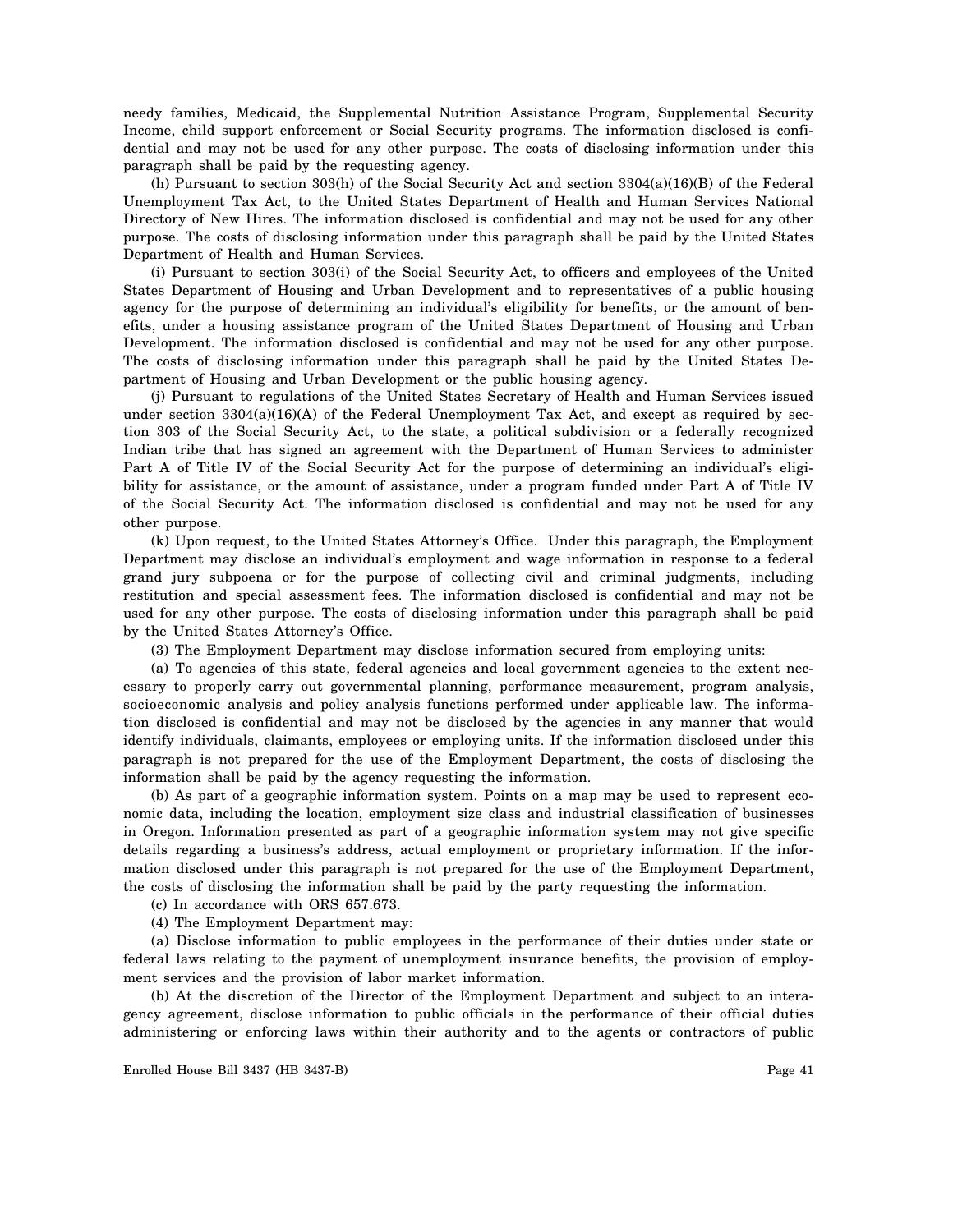officials. The public official shall agree to assume responsibility for misuse of the information by the official's agent or contractor.

(c) Disclose information pursuant to an informed consent, received from an employer or claimant, to disclose the information.

(d) Disclose information to partners under the federal Workforce [*Investment Act of 1998*] **Innovation and Opportunity Act** for the purpose of administering state workforce programs under the Act. The information disclosed is confidential and may not be used for any other purpose. The costs of disclosing information under this paragraph shall be paid by the requesting partner.

(e) Disclose the names and addresses of employing units to the Bureau of Labor and Industries for the purpose of disseminating information to employing units. The names and addresses disclosed are confidential and may not be used for any other purpose. If the information disclosed under this paragraph is not prepared for the use of the Employment Department, the costs of disclosing the information shall be paid by the bureau.

(f) Disclose information to the Commissioner of the Bureau of Labor and Industries for the purpose of performing duties under ORS 279C.800 to 279C.870, 658.005 to 658.245 or 658.405 to 658.503 or ORS chapter 652, 653 or 659A. The information disclosed may include the names and addresses of employers and employees and payroll data of employers and employees. The information disclosed is confidential and may not be used for any other purpose. If the information disclosed under this paragraph is not prepared for the use of the Employment Department, the costs of disclosing the information shall be paid by the bureau.

(g) Disclose information required under ORS 657.660 (3) and (4) to the Public Employees Retirement System for the purpose of determining the eligibility of members of the retirement system for disability retirement allowances under ORS chapter 238. The information disclosed is confidential and may not be used for any other purpose. The costs of disclosing information under this paragraph shall be paid by the Public Employees Retirement System.

(h) Disclose to the Oregon Business Development Commission information required by the commission in performing its duty under ORS 285A.050 to verify changes in employment levels following direct employer participation in Oregon Business Development Department programs or indirect participation through municipalities under ORS 285B.410 to 285B.482. The information disclosed to the commission may include an employer's employment level, total subject wages payroll and whole hours worked. The information disclosed is confidential and may not be used for any other purpose. The commission may not disclose the information in any manner that would identify an employing unit or employee except to the extent necessary to carry out the commission's duty under ORS 285A.050. If the information disclosed under this paragraph is not prepared for the use of the Employment Department, the costs of disclosing the information shall be paid by the commission.

(i) Disclose information to the Department of Revenue for the purpose of performing its duties under ORS 293.250 or under the revenue and tax laws of this state. The information disclosed may include the names and addresses of employers and employees and payroll data of employers and employees. The information disclosed is confidential and may not be disclosed by the Department of Revenue in any manner that would identify an employing unit or employee except to the extent necessary to carry out the department's duties under ORS 293.250 or in auditing or reviewing any report or return required or permitted to be filed under the revenue and tax laws administered by the department. The Department of Revenue may not disclose any information received to any private collection agency or for any other purpose. If the information disclosed under this paragraph is not prepared for the use of the Employment Department, the costs of disclosing the information shall be paid by the Department of Revenue.

(j) Disclose information to the Department of Consumer and Business Services for the purpose of performing its duties under ORS chapters 654 and 656. The information disclosed may include the name, address, number of employees and industrial classification code of an employer and payroll data of employers and employees. The information disclosed is confidential and may not be disclosed by the Department of Consumer and Business Services in any manner that would identify an employing unit or employee except to the extent necessary to carry out the department's duties under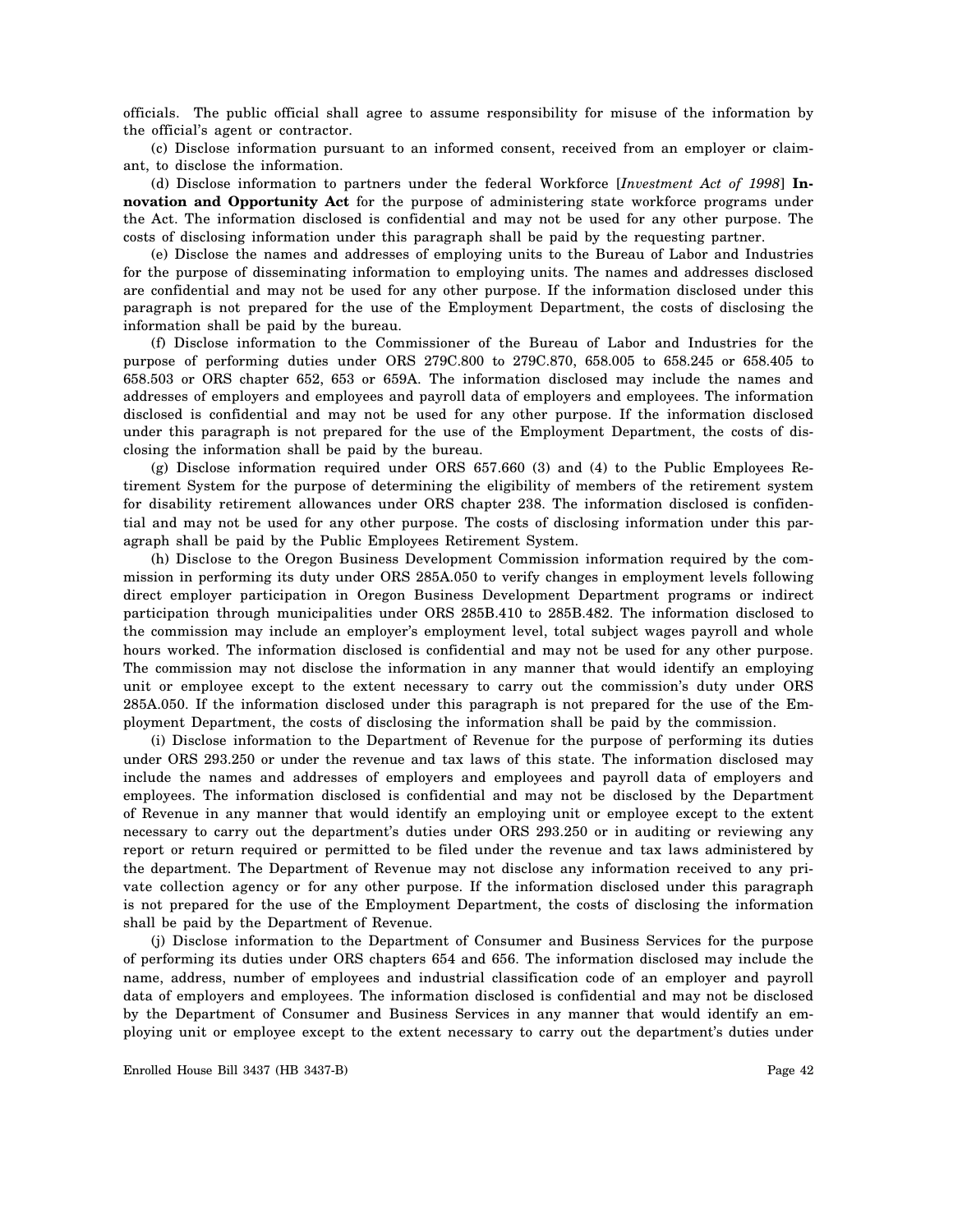ORS chapters 654 and 656, including administrative hearings and court proceedings in which the Department of Consumer and Business Services is a party. If the information disclosed under this paragraph is not prepared for the use of the Employment Department, the costs of disclosing the information shall be paid by the Department of Consumer and Business Services.

(k) Disclose information to the Construction Contractors Board for the purpose of performing its duties under ORS chapter 701. The information disclosed to the board may include the names and addresses of employers and status of their compliance with this chapter. If the information disclosed under this paragraph is not prepared for the use of the Employment Department, the costs of disclosing the information shall be paid by the board.

(L) Disclose information to the State Fire Marshal to assist the State Fire Marshal in carrying out duties under ORS 453.307 to 453.414. The information disclosed may include the name, address, telephone number and industrial classification code of an employer. The information disclosed is confidential and may not be disclosed by the State Fire Marshal in any manner that would identify an employing unit except to the extent necessary to carry out duties under ORS 453.307 to 453.414. If the information disclosed under this paragraph is not prepared for the use of the Employment Department, the costs of disclosing the information shall be paid by the office of the State Fire Marshal.

(m) Disclose information to the Higher Education Coordinating Commission for the purpose of performing the commission's duties under ORS chapter 348 and Title IV of the Higher Education Act of 1965. The information disclosed may include the names and addresses of employers and employees and payroll data of employers and employees. The information disclosed is confidential and may not be disclosed by the commission in any manner that would identify an employing unit or employee except to the extent necessary to carry out the commission's duties under ORS chapter 348 or Title IV of the Higher Education Act of 1965. If the information disclosed under this paragraph is not prepared for the use of the Employment Department, the costs of disclosing the information shall be paid by the commission.

(n) Disclose information to the Department of Transportation to assist the Department of Transportation in carrying out the duties of the Department of Transportation relating to collection of delinquent and liquidated debts, including taxes, under ORS 184.610 to 184.656, 184.670 to 184.733 and 805.263, ORS chapter 319 and the Oregon Vehicle Code. The information disclosed may include the names and addresses of employers and employees and payroll data of employers and employees. The information disclosed is confidential and may not be disclosed by the Department of Transportation in any manner that would identify an employing unit or employee except to the extent necessary to carry out the Department of Transportation's duties relating to collection of delinquent and liquidated debts or in auditing or reviewing any report or return required or permitted to be filed under the revenue and tax laws administered by the Department of Transportation. The Department of Transportation may not disclose any information received to any private collection agency or for any other purpose. If the information disclosed under this paragraph is not prepared for the use of the Employment Department, the costs of disclosing the information shall be paid by the Department of Transportation.

(o) Disclose information to the Department of Human Services and the Oregon Health Authority to assist the Department of Human Services and the Oregon Health Authority in the collection of debts that the Department of Human Services and the Oregon Health Authority are authorized by law to collect. The information disclosed may include the names, addresses and payroll data of employers and employees. The information disclosed is confidential and may not be disclosed by the Department of Human Services or the Oregon Health Authority in a manner that would identify an employing unit or employee except to the extent necessary for the collection of debts as described in this paragraph. The Department of Human Services and the Oregon Health Authority may not disclose information received under this paragraph to a private collection agency or use the information for a purpose other than the collection of debts as described in this paragraph. If the information disclosed under this paragraph is not prepared for the use of the Employment Department,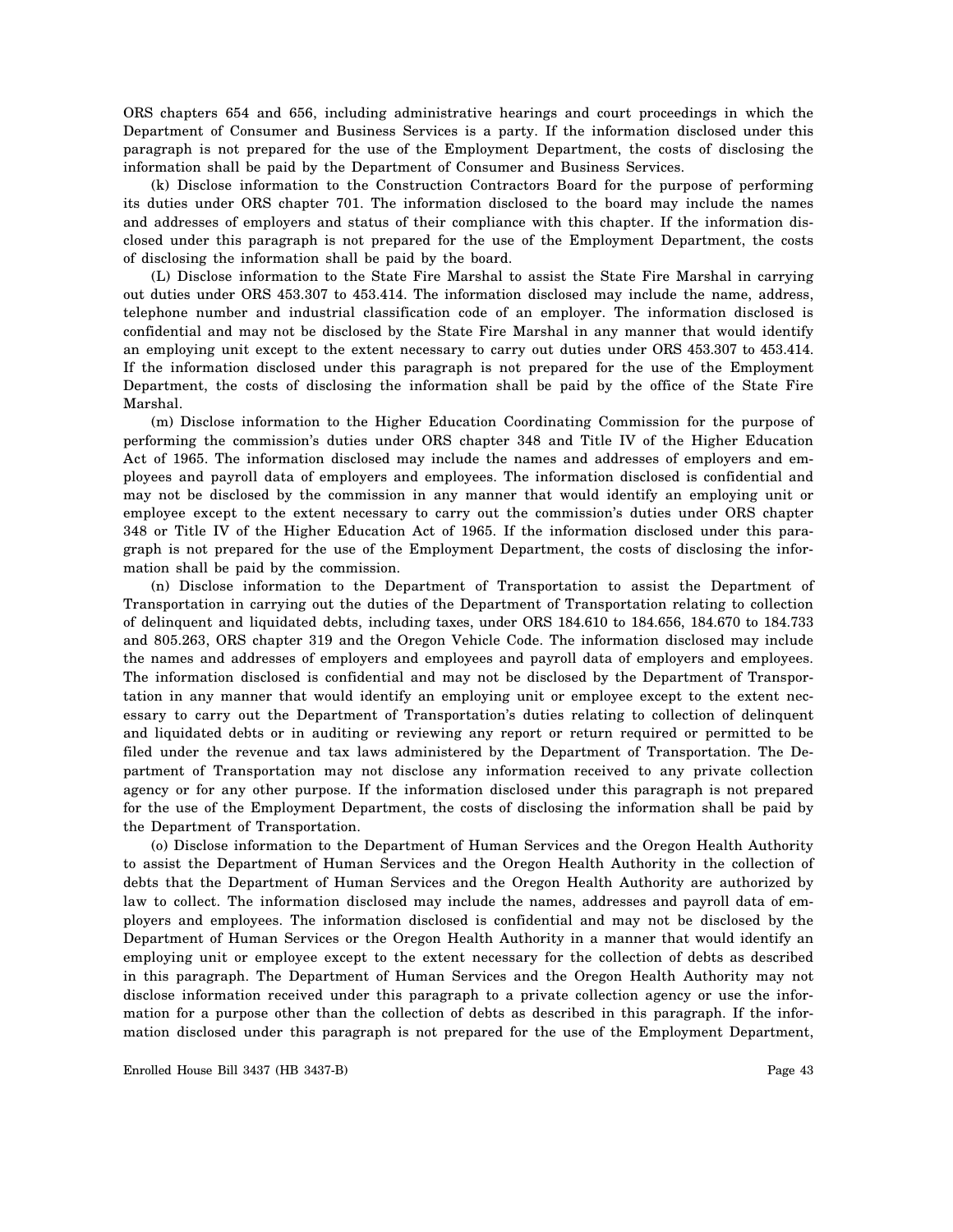the costs of disclosing the information shall be paid by the Department of Human Services or the Oregon Health Authority.

(p) Disclose to the Alcohol and Drug Policy Commission information required by the commission in evaluating and measuring the performance of alcohol and drug prevention and treatment programs under ORS 430.242 or the impact of the programs on employment. The information disclosed to the commission may include total subject wages payroll and whole hours worked. The information disclosed under this paragraph is confidential and may not be used for any other purpose. The commission may not disclose the information in any manner that would identify an employing unit or employee except to the extent necessary to carry out the commission's duties under ORS 430.242. If the information disclosed under this paragraph is not prepared for the use of the Employment Department, the costs of disclosing the information shall be paid by the commission.

(q) Disclose to any person establishment level information secured pursuant to this chapter from federal, state and local government employing units. If the information disclosed under this paragraph is not prepared for the use of the Employment Department, the costs of disclosing the information shall be paid by the party requesting the information.

(r) Disclose to any person the industrial classification code assigned to an employing unit. If the information disclosed under this paragraph is not prepared for the use of the Employment Department, the costs of disclosing the information shall be paid by the party requesting the information.

(5) The Employment Department may make public all decisions of the Employment Appeals Board.

(6) Any officer appointed by or any employee of the Director of the Employment Department who discloses confidential information, except with the authority of the director, pursuant to rules or as otherwise required by law, may be disqualified from holding any appointment or employment with the Employment Department.

(7) Any person or any officer or employee of an entity to whom information is disclosed by the Employment Department under this section who divulges or uses the information for any purpose other than that specified in the provision of law or agreement authorizing the use or disclosure may be disqualified from performing any service under contract or disqualified from holding any appointment or employment with the state agency that engaged or employed that person, officer or employee. The Employment Department may immediately cancel or modify any information sharing agreement with an entity when a person or an officer or employee of that entity discloses confidential information, other than as specified in law or agreement.

**SECTION 40.** ORS 657.730 is amended to read:

657.730. (1) As used in this section, unless the context requires otherwise:

(a) "Labor market analysis" means the measurement and evaluation of economic forces as they relate to the employment process in the local labor market area. Variables affecting labor market relationships include, but are not limited to, such factors as labor force changes and characteristics, population changes and characteristics, occupational and industrial structure and development, technological developments, shifts in consumer demand, volume and extent of unionization and trade disputes, recruitment practices, wage levels, conditions of employment and training opportunities.

(b) "Labor market area" means an economically integrated geographic area within which individuals can reside and find employment within a reasonable distance or can readily change employment without changing their place of residence. Such areas shall be identified in accordance with criteria used by the Bureau of Labor Statistics of the United States Department of Labor in defining such areas or similar criteria established by the Director of the Employment Department. The area generally takes the name of its community. The boundaries depend primarily on economic and geographic factors. The State of Oregon is divided into labor market areas, which usually include a county or group of contiguous counties.

(c) "Labor market information" means the body of information generated from measurement and evaluation of the socioeconomic factors and variables influencing the employment process in the state and specific labor market areas. These socioeconomic factors and variables affect labor demand and supply relationships and include: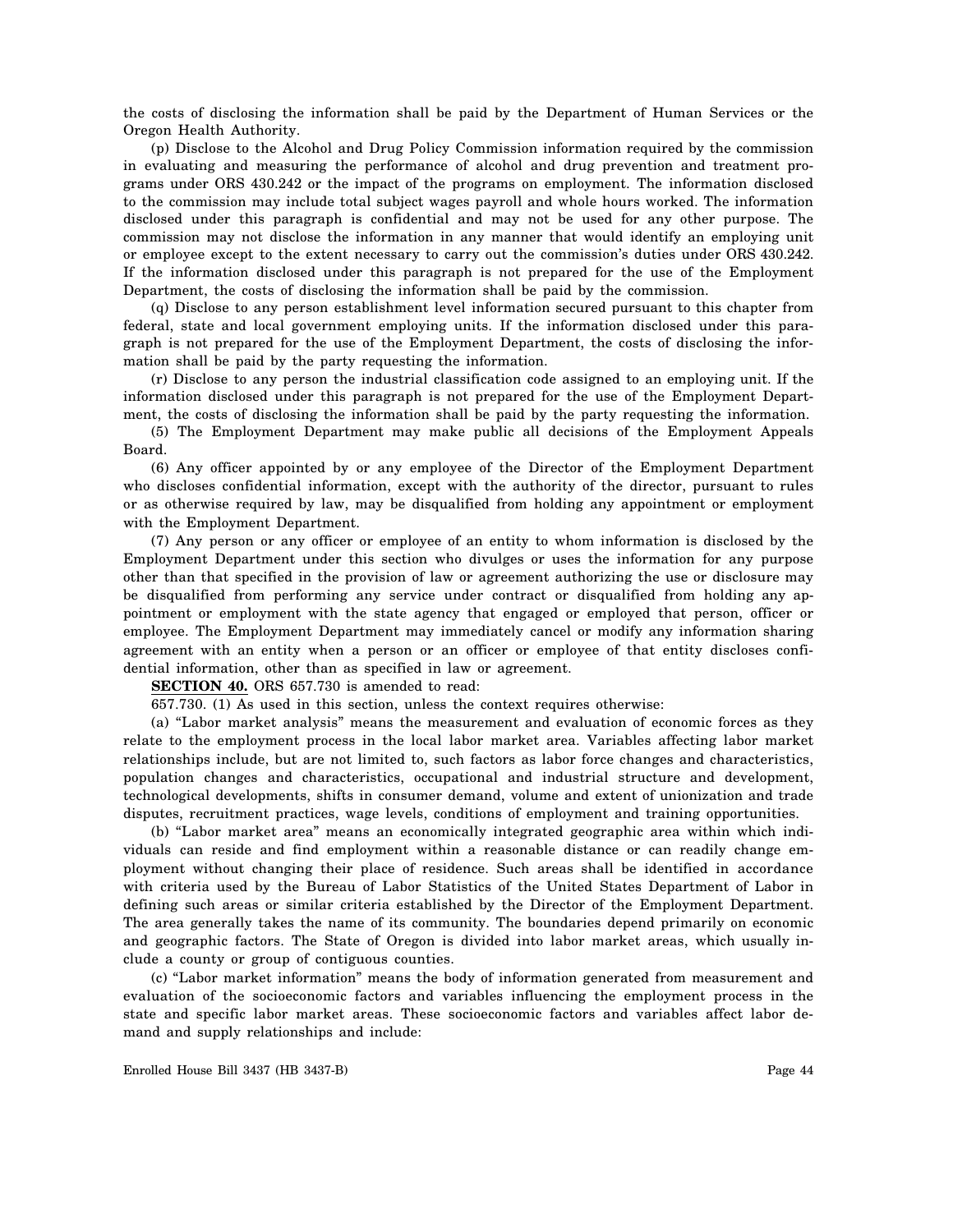(A) Labor force information, which includes but is not limited to employment, unemployment, labor force participation, labor turnover and mobility, average hours and earnings and changes and characteristics of the population and labor force within specific labor market areas and the state;

(B) Occupational information, which includes but is not limited to occupational supply and demand estimates and projections, characteristics of occupations, wage levels, job duties, training and education requirements, conditions of employment, unionization, retirement practices and training opportunities;

(C) Economic information, which includes but is not limited to number of business starts and stops by industry and labor market area, information on employment growth and decline by industry and labor market area, employer establishment data and number of union disputes and strikes by industry and labor market area; and

(D) Program information, which includes but is not limited to program participant or student information gathered in cooperation with other state and local agencies along with related labor market information to evaluate the effectiveness, efficiency and impact of state and local employment, training, education and job creation efforts in support of planning, management, implementation and evaluation.

(2) The Director of the Employment Department shall have the following duties:

(a) Oversight, operation and management of a statewide comprehensive labor market and occupational supply and demand information system, including development of a five-year employment forecast for state and labor market areas.

(b) Preparation of local labor market information packages for the state's workforce system, including special studies and job impact analyses in support of state and local employment, training, education and job creation programs, especially activities that prevent job loss, reduce unemployment and create jobs.

(c) Coordination with other appropriate public agencies to improve employment estimates by enhancing data on corporate officers, improving business establishment listings, expanding samples for employment estimates and developing business entry or exit analysis relevant to the generation of occupational and economic forecasts.

(d) Production of long-term and occupational employment forecasts in cooperation with other appropriate agencies.

(e) Coordination with state workforce agencies as defined in ORS 660.300 to study ways to standardize federal and state multiagency administrative records, such as unemployment insurance information and other information to produce employment, training, education and economic analysis needed to improve labor market information products and services.

(f) Production of labor market information and economic analysis needed to facilitate the efficient and effective matching of the supply and demand of labor critical to an effective labor exchange in Oregon. Information collected will be coordinated with other public agencies through cooperative data collection efforts for statistical analysis, research or studies including, but not limited to, agricultural labor supply and demand, high performance organizations, targeted industries programs, and industrial improvement and expansion.

(g) Administration of other appropriate labor market information activities including support of efforts by local workforce [*investment*] **development** boards, as defined in ORS 660.300, to align economic development, education and training with workforce development investments and services for job seekers and businesses to efficiently address local labor market needs and statewide workforce development priorities.

(3) To implement this section, the director shall have authority to:

(a) Establish rules and procedures to recover reasonable costs incurred in producing and providing:

(A) Labor market information products developed by the Employment Department in the ordinary course of business when the request results in costs over and above the ordinary costs of production including, but not limited to, special publication runs, photocopying or supplying the copy in some other medium; and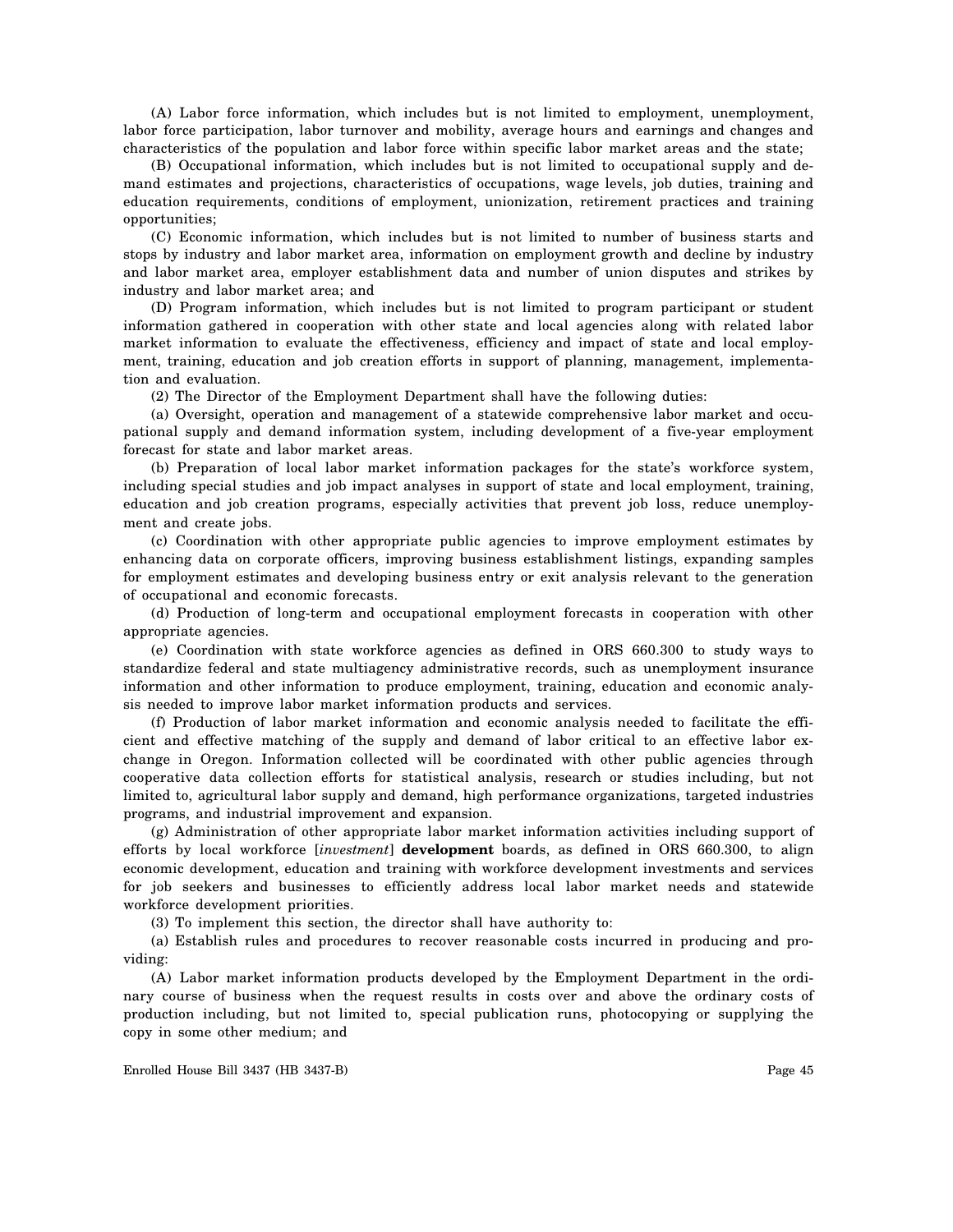(B) Special labor market information products in response to individual requests that incur costs beyond the ordinary costs of doing business including, but not limited to, computer time, staff costs, preparation and distribution of surveys, electronic scanning, and special data collection, formatting and analysis. The director may enter into agreements with other public agencies to provide special labor market information products in a quid pro quo arrangement.

(b) Receive federal set aside funds from federal programs that are authorized to fund state and local labor market information and are required to use such information in support of their programs.

(c) Enter into agreements for statistical analysis, research or evaluation studies of privately and publicly funded employment, training, education and economic development programs.

**SECTION 40a. If Senate Bill 41 becomes law and House Bill 2312 does not become law, section 3, chapter \_\_\_, Oregon Laws 2017 (Enrolled Senate Bill 41) (amending ORS 657.730), is repealed and ORS 657.730, as amended by section 40 of this 2017 Act, is amended to read:**

657.730. (1) As used in this section, unless the context requires otherwise:

[*(a) "Labor market analysis" means the measurement and evaluation of economic forces as they relate to the employment process in the local labor market area. Variables affecting labor market relationships include, but are not limited to, such factors as labor force changes and characteristics, population changes and characteristics, occupational and industrial structure and development, technological developments, shifts in consumer demand, volume and extent of unionization and trade disputes, recruitment practices, wage levels, conditions of employment and training opportunities.*]

[*(b)*] **(a)** "Labor market area" means an economically integrated geographic area within which individuals can reside and find employment within a reasonable distance or can readily change employment without changing their place of residence. Such areas shall be identified in accordance with criteria used by the Bureau of Labor Statistics of the United States Department of Labor in defining such areas or similar criteria established by the Director of the Employment Department. [*The area generally takes the name of its community.*] The boundaries depend primarily on economic and geographic factors. The State of Oregon is divided into labor market areas, **including local workforce areas,** which usually include a county or group of contiguous counties.

[*(c)*] **(b)** "**Workforce and** labor market information" means the body of information generated from measurement and evaluation of the socioeconomic factors and variables influencing the employment process in the state and specific labor market areas. These socioeconomic factors and variables [*affect labor demand and supply relationships and*] include:

(A) Labor force information, which includes but is not limited to employment, unemployment, labor force participation[*, labor turnover and mobility, average hours and earnings and changes*] and characteristics of the population and labor force [*within specific labor market areas and the state*];

(B) Occupational information, which includes but is not limited to occupational supply and demand estimates and projections, characteristics of occupations, **skill requirements,** wage levels, job duties, training and education requirements, conditions of employment, unionization, retirement practices and training opportunities;

(C) Economic information, which includes but is not limited to number of business starts and stops by industry and labor market area, information on employment growth and decline by industry and labor market area, **employment projections by industry,** employer establishment data and number of union disputes and strikes by industry and labor market area; and

(D) Program information, which includes but is not limited to program participant or student information gathered in cooperation with other state and local agencies along with related labor market information to evaluate the effectiveness, efficiency and impact of state and local employment, training, education and job creation efforts in support of planning, management, implementation and evaluation.

(2) The Director of the Employment Department shall have the following duties:

(a) [*Oversight, operation and management of*] **Overseeing, operating and managing** a statewide comprehensive [*labor market and occupational supply and demand information system, including de-*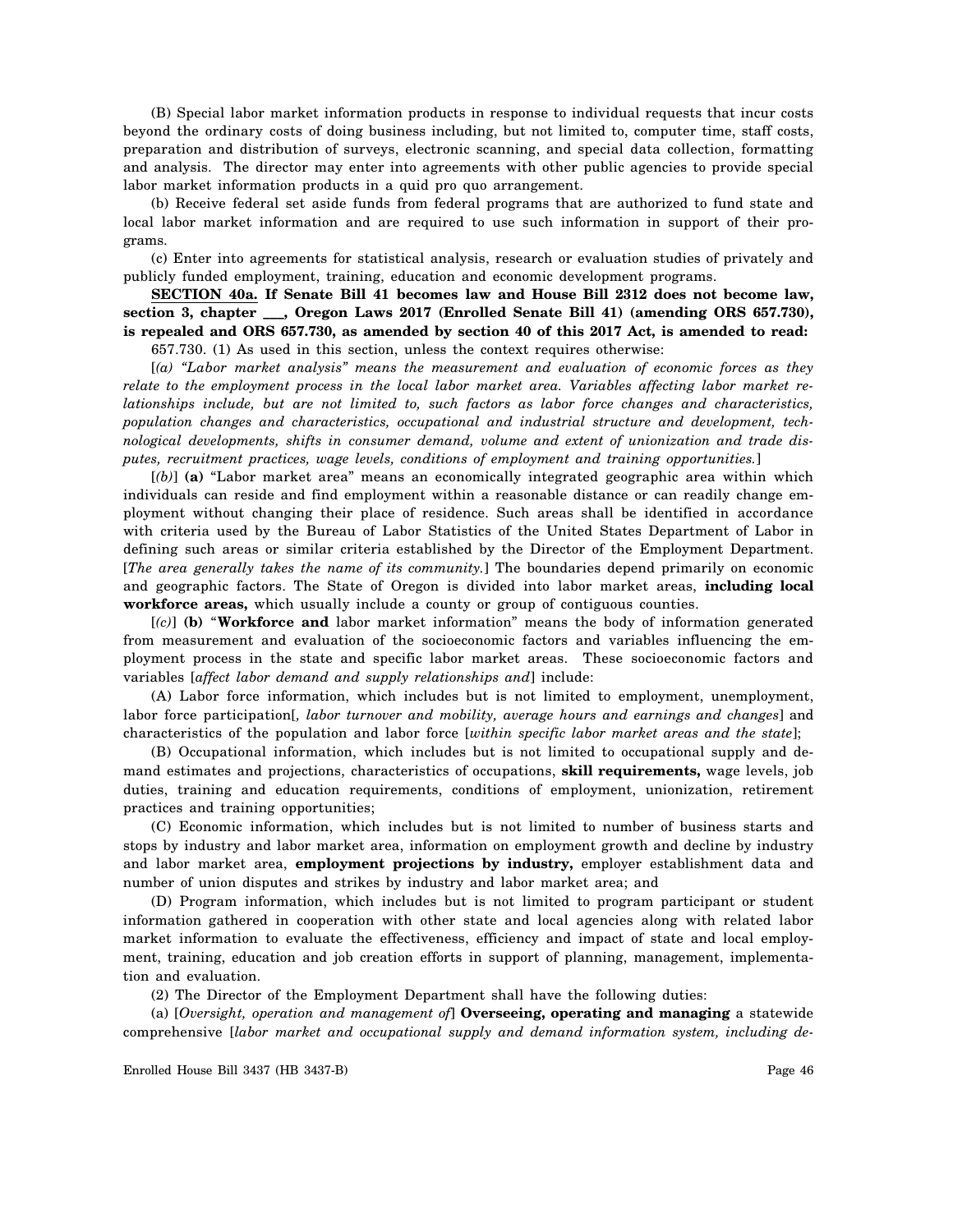*velopment of a five-year employment forecast for state and labor market areas*] **workforce and labor market information system**.

(b) [*Preparation of local labor market information packages for the state's workforce system, including special studies and job impact analyses*] **Supporting Oregon's state and local workforce boards by providing foundational workforce data and special studies** in support of state and local employment, training, education and job creation programs, especially activities that prevent job loss, reduce unemployment and create jobs.

[*(c) Coordination with other appropriate public agencies to improve employment estimates by enhancing data on corporate officers, improving business establishment listings, expanding samples for employment estimates and developing business entry or exit analysis relevant to the generation of occupational and economic forecasts.*]

**(c) Supporting other Oregon customers of workforce and labor market information, including, but not limited to, businesses, job seekers, policy makers, educational agencies and students, and providing foundational workforce data and analysis of trends at the state and local levels.**

[*(d) Production of long-term and occupational employment forecasts in cooperation with other appropriate agencies.*]

[*(e)*] **(d)** [*Coordination with state workforce agencies as defined in ORS 660.300 to study ways to standardize federal and state multiagency administrative records, such as unemployment insurance information and other information to produce employment, training, education and economic analysis needed to improve*] **Coordinating with state workforce agencies and other federal, state and local government partners to improve workforce and** labor market information products and services.

[*(f)*] **(e)** [*Production of*] **Producing workforce and** labor market information and economic analysis needed to facilitate the efficient and effective matching of the supply and demand of labor critical to an effective labor exchange in Oregon. [*Information collected will be coordinated with other public agencies through cooperative data collection efforts for statistical analysis, research or studies including, but not limited to, agricultural labor supply and demand, high performance organizations, targeted industries programs, and industrial improvement and expansion.*]

[*(g)*] **(f)** [*Administration of*] **Administering** other appropriate **workforce and** labor market information activities including support of efforts by local workforce development boards, as defined in ORS 660.300, to align economic development, education and training with workforce development investments and services for job seekers and businesses to efficiently address local labor market needs and statewide workforce development priorities.

(3) To implement this section, the director shall have authority to:

(a) Establish rules and procedures to recover reasonable costs incurred in producing and providing:

(A) **Workforce and** labor market information products developed by the Employment Department in the ordinary course of business when the request results in costs over and above the ordinary costs of production including, but not limited to, special publication runs, photocopying or supplying the copy in some other medium; and

(B) Special **workforce and** labor market information products in response to individual requests that incur costs beyond the ordinary costs of doing business including, but not limited to, computer time, staff costs, preparation and distribution of surveys, electronic scanning, and special data collection, formatting and analysis. The director may enter into agreements with other public agencies to provide special **workforce and** labor market information products in a quid pro quo arrangement.

(b) Receive federal set aside funds from federal programs that are authorized to fund state and local **workforce and** labor market information and are required to use such information in support of their programs.

(c) Enter into agreements for statistical analysis, research or evaluation studies of privately and publicly funded employment, training, education and economic development programs.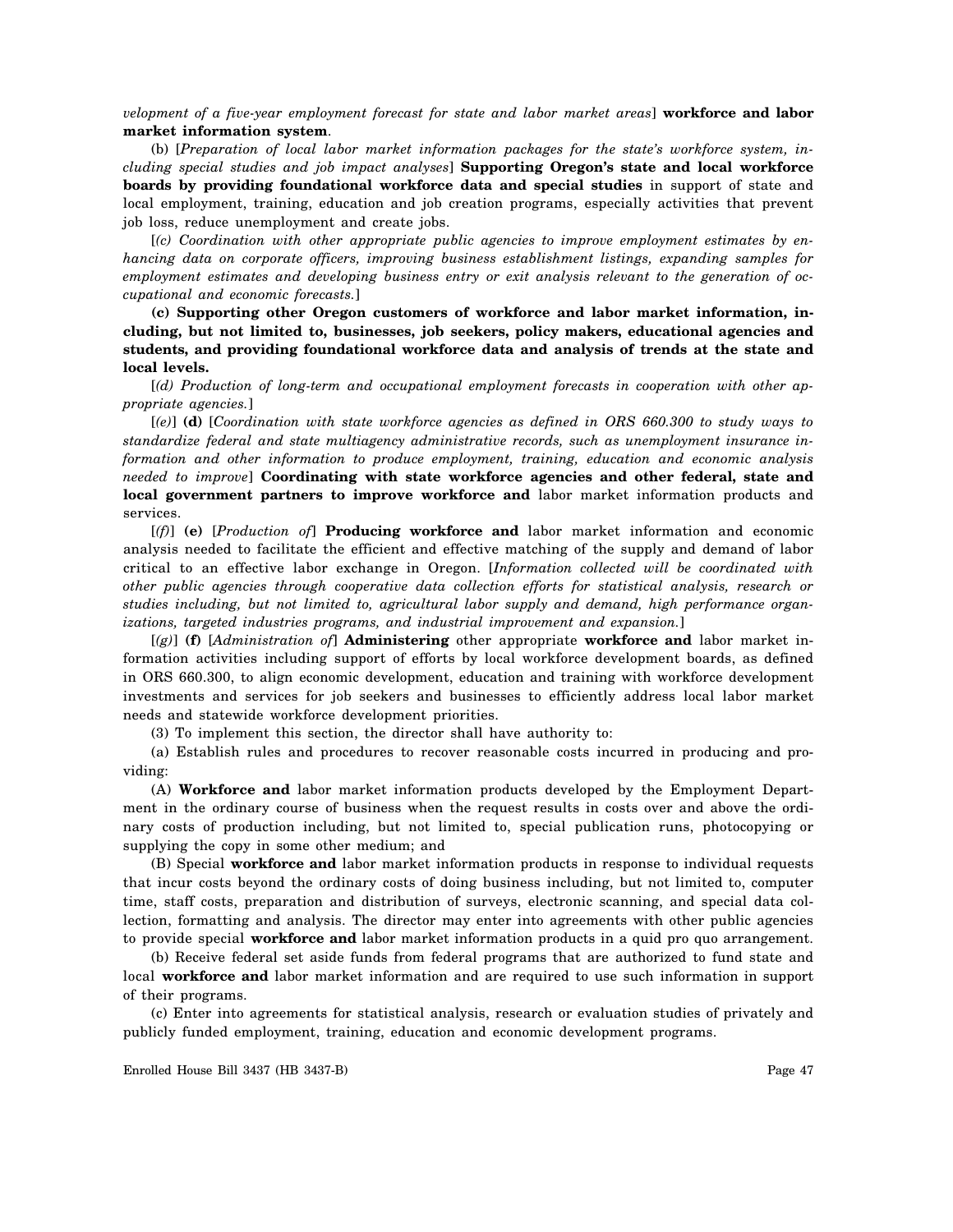**(4) Home care workers described in ORS 410.619 (1) are not employees of state government for the purposes of workforce and labor market information.**

**SECTION 41.** ORS 657.734 is amended to read:

657.734. (1) As used in this section:

(a) "Public body" has the meaning given that term in ORS 192.410.

(b) "System participant" means:

(A) Mandatory partners under the federal Workforce [*Investment Act of 1998 (enacted as P.L. 105-220 and codified as 29 U.S.C. 2801 et seq.)*] **Innovation and Opportunity Act** and other one-stop system partners, which may include public bodies and private organizations; and

(B) Public bodies and private organizations that have been approved by the Director of the Employment Department, in consultation with the Education and Workforce Policy Advisor, to participate in the Performance Reporting Information System.

(2) There is established the Performance Reporting Information System for the purpose of collecting, analyzing and sharing statistical and demographic data for the development and reporting of workforce system performance measures.

(3) The Performance Reporting Information System is intended to share the data described in subsection (2) of this section, by agreement, with all system participants.

(4) The Director of the Employment Department shall administer and, in consultation with the Education and Workforce Policy Advisor, oversee the development of the Performance Reporting Information System. System participants shall be designated as participants in the system by rule of the Employment Department, in consultation with the Education and Workforce Policy Advisor. A system participant shall enter into an interagency or other applicable agreement with the director that:

(a) Establishes protocols for the collection and sharing of data in the system;

(b) Establishes safeguards for protecting the confidentiality of data in the system;

(c) Includes provisions regarding informed consent for sharing information obtained from individuals; and

(d) Provides for the sharing of costs for developing and maintaining the system.

(5)(a) All individual record information in the Performance Reporting Information System is confidential and may not be disclosed as a public record under the provisions of ORS 192.410 to 192.505. As administrator of the system, the director may view all data or individual record information in the system. System participants may not allow public access to information received from the system that identifies a particular individual unless required by law. System participants shall limit the disclosure of, or refuse to disclose, aggregate or summary level information when a small number of aggregated records or some other factor creates a reasonable risk that the identity of individuals may be discovered or disclosed.

(b) System participants shall provide information in a format that encodes identifying data, including the client's Social Security number, using a formula unique to the system participant. In disclosing Social Security numbers to the system, system participants shall comply with any state and federal laws that govern the collection and use of Social Security numbers by the system participant and any additional requirements specified by the director, in consultation with the Education and Workforce Policy Advisor, that are included in the agreement entered into under subsection (4) of this section.

(6) The information in the Performance Reporting Information System is not a public record for purposes of ORS 192.410 to 192.505. For purposes of ORS 192.410 to 192.505, the information submitted to the system and the information received from the system is a public record, and the custodian of such information is the system participant that submits or receives the information. If the system participant receiving the information is not a public body, the department shall keep a copy of the system information sent to that system participant and shall be the custodian of that copy for purposes of ORS 192.410 to 192.505. As custodian, the department shall limit the disclosure of, or refuse to disclose, aggregate or summary level information when a small number of aggregated records or some other factor creates a reasonable risk that the identity of individuals may be dis-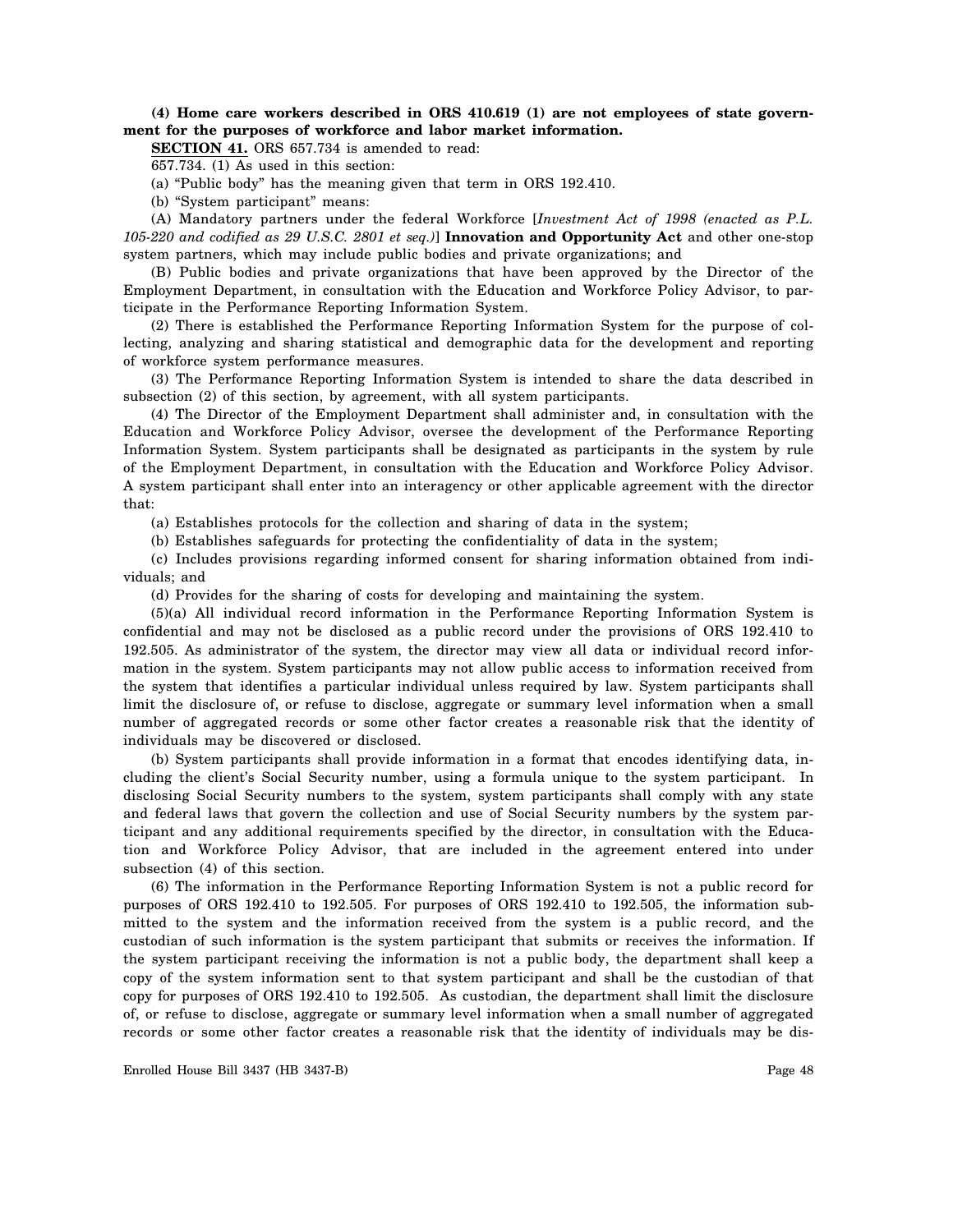covered or disclosed. The department shall refer all other requests for disclosure of system information to the public body that is the custodian of the information.

(7) The department may charge a reasonable fee under ORS 192.440 for the disclosure of reports containing only aggregate data to individuals, public bodies or private organizations.

(8) If a system participant prepares or acquires a record that is confidential under federal or state law, including ORS 192.502 (2), the system participant does not violate state confidentiality laws by providing the information described in this section to the Performance Reporting Information System. Notwithstanding the provisions of ORS 279C.815 (4), 279C.850 (3), 657.665 and 660.339, the Bureau of Labor and Industries, the [*Office of Community Colleges and Workforce Development*] **Higher Education Coordinating Commission** and the Employment Department are authorized to provide information to the system.

(9) Any individual who, without proper authority, discloses confidential information under this section may be disqualified from holding any appointment or employment with the State of Oregon. The department shall adopt by rule procedures to prevent disclosure of confidential information submitted to the Performance Reporting Information System.

**SECTION 41a. If Senate Bill 41 becomes law and House Bill 2312 does not become law, section 5, chapter \_\_\_, Oregon Laws 2017 (Enrolled Senate Bill 41) (amending ORS 657.734), is repealed and ORS 657.734, as amended by section 41 of this 2017 Act, is amended to read:**

657.734. (1) As used in this section:

(a) "Public body" has the meaning given that term in ORS 192.410.

(b) "System participant" means:

(A) Mandatory partners under the federal Workforce Innovation and Opportunity Act and other one-stop system partners, which may include public bodies and private organizations; and

(B) Public bodies and private organizations that have been approved by the Director of the Employment Department, in consultation with the Education and Workforce Policy Advisor, to participate in the Performance Reporting Information System.

(2) There is established the Performance Reporting Information System for the purpose of collecting, analyzing and sharing statistical and demographic data for the development and reporting of workforce system performance measures.

(3) The Performance Reporting Information System is intended to share the data described in subsection (2) of this section, by agreement, with all system participants.

(4) The Director of the Employment Department shall administer and, in consultation with the Education and Workforce Policy Advisor, oversee the development of the Performance Reporting Information System. System participants shall be designated as participants in the system by rule of the Employment Department, in consultation with the Education and Workforce Policy Advisor. A system participant shall enter into an interagency or other applicable agreement with the director that:

(a) Establishes protocols for the collection and sharing of data in the system;

(b) Establishes safeguards for protecting the confidentiality of data in the system;

(c) Includes provisions regarding informed consent for sharing information obtained from individuals; and

(d) Provides for the sharing of costs for developing and maintaining the system.

(5)(a) All individual record information in the Performance Reporting Information System is confidential and may not be disclosed as a public record under the provisions of ORS 192.410 to 192.505. As administrator of the system, the director may view all data or individual record information in the system. System participants may not allow public access to information received from the system that identifies a particular individual unless required by law. System participants shall limit the disclosure of, or refuse to disclose, aggregate or summary level information when a small number of aggregated records or some other factor creates a reasonable risk that the identity of individuals may be discovered or disclosed.

(b) System participants shall provide information in a format that encodes identifying data, including the client's Social Security number, using a formula unique to the system participant. In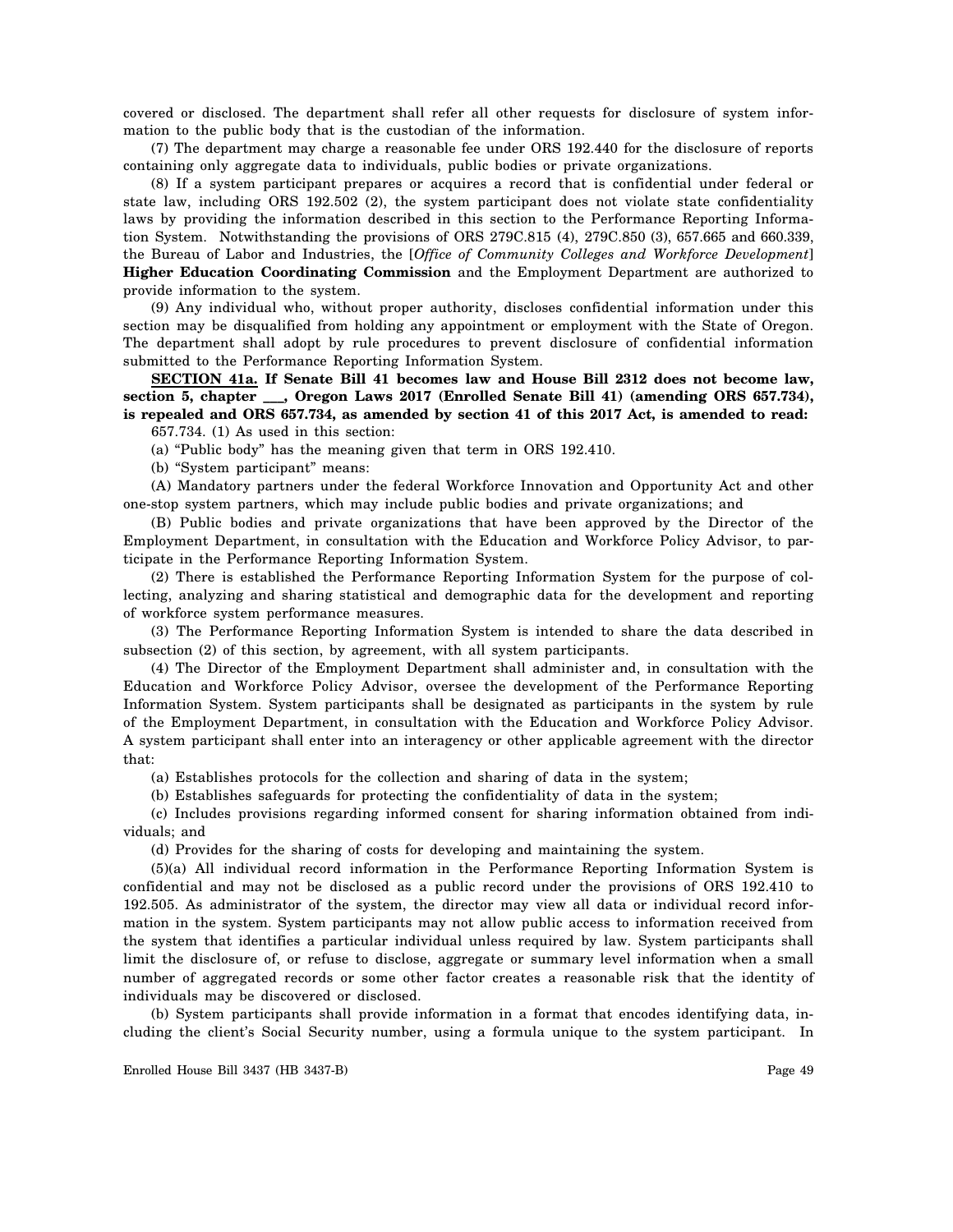disclosing Social Security numbers to the system, system participants shall comply with any state and federal laws that govern the collection and use of Social Security numbers by the system participant and any additional requirements specified by the director, in consultation with the Education and Workforce Policy Advisor, that are included in the agreement entered into under subsection (4) of this section.

(6) The information in the Performance Reporting Information System is not a public record for purposes of ORS 192.410 to 192.505. For purposes of ORS 192.410 to 192.505, the information submitted to the system and the information received from the system is a public record, and the custodian of such information is the system participant that submits or receives the information. If the system participant receiving the information is not a public body, the department shall keep a copy of the system information sent to that system participant and shall be the custodian of that copy for purposes of ORS 192.410 to 192.505. As custodian, the department shall limit the disclosure of, or refuse to disclose, aggregate or summary level information when a small number of aggregated records or some other factor creates a reasonable risk that the identity of individuals may be discovered or disclosed. The department shall refer all other requests for disclosure of system information to the public body that is the custodian of the information.

(7) The department may charge a reasonable fee under ORS 192.440 for the disclosure of reports containing only aggregate data to individuals, public bodies or private organizations.

(8) If a system participant prepares or acquires a record that is confidential under federal or state law, including ORS 192.502 (2), the system participant does not violate state confidentiality laws by providing the information described in this section to the Performance Reporting Information System. [*Notwithstanding the provisions of ORS 279C.815 (4), 279C.850 (3), 657.665 and 660.339, the Bureau of Labor and Industries, the Higher Education Coordinating Commission and the Employment Department are authorized to provide information to the system.*]

(9) Any individual who, without proper authority, discloses confidential information under this section may be disqualified from holding any appointment or employment with the State of Oregon. The department shall adopt by rule procedures to prevent disclosure of confidential information submitted to the Performance Reporting Information System.

**SECTION 42.** ORS 284.706 is amended to read:

284.706. (1) There is created the Oregon Innovation Council consisting of the following voting members:

(a) The Governor or the Governor's designated representative, who shall be chairperson of the council.

(b) Seven members appointed by the Governor who are experienced entrepreneurs or investors or are engaged in the operations of Oregon traded sector industries or Oregon growth businesses.

(c) One member appointed by the Governor who is a representative of an Oregon-based, generally accredited, not-for-profit private institution of higher education.

(d) One member appointed by the Governor who is a representative of an Oregon-based, generally accredited public institution of higher education as defined in ORS 284.633.

(e) A member of the Oregon Growth Board, appointed by the board, who is experienced in making direct investments in new growth-based companies.

(f) A private sector member of the [*Oregon Talent Council*] **State Workforce and Talent Development Board**.

(g) The Director or an executive officer of the Oregon Business Development Department.

(h) The executive director of the Higher Education Coordinating Commission.

(i) The State Treasurer.

(2)(a) The Speaker of the House of Representatives shall appoint two members to the council who are members of the House of Representatives.

(b) The President of the Senate shall appoint two members to the council who are members of the Senate.

(c) Members of the Legislative Assembly appointed to the council are nonvoting members and may act in an advisory capacity only.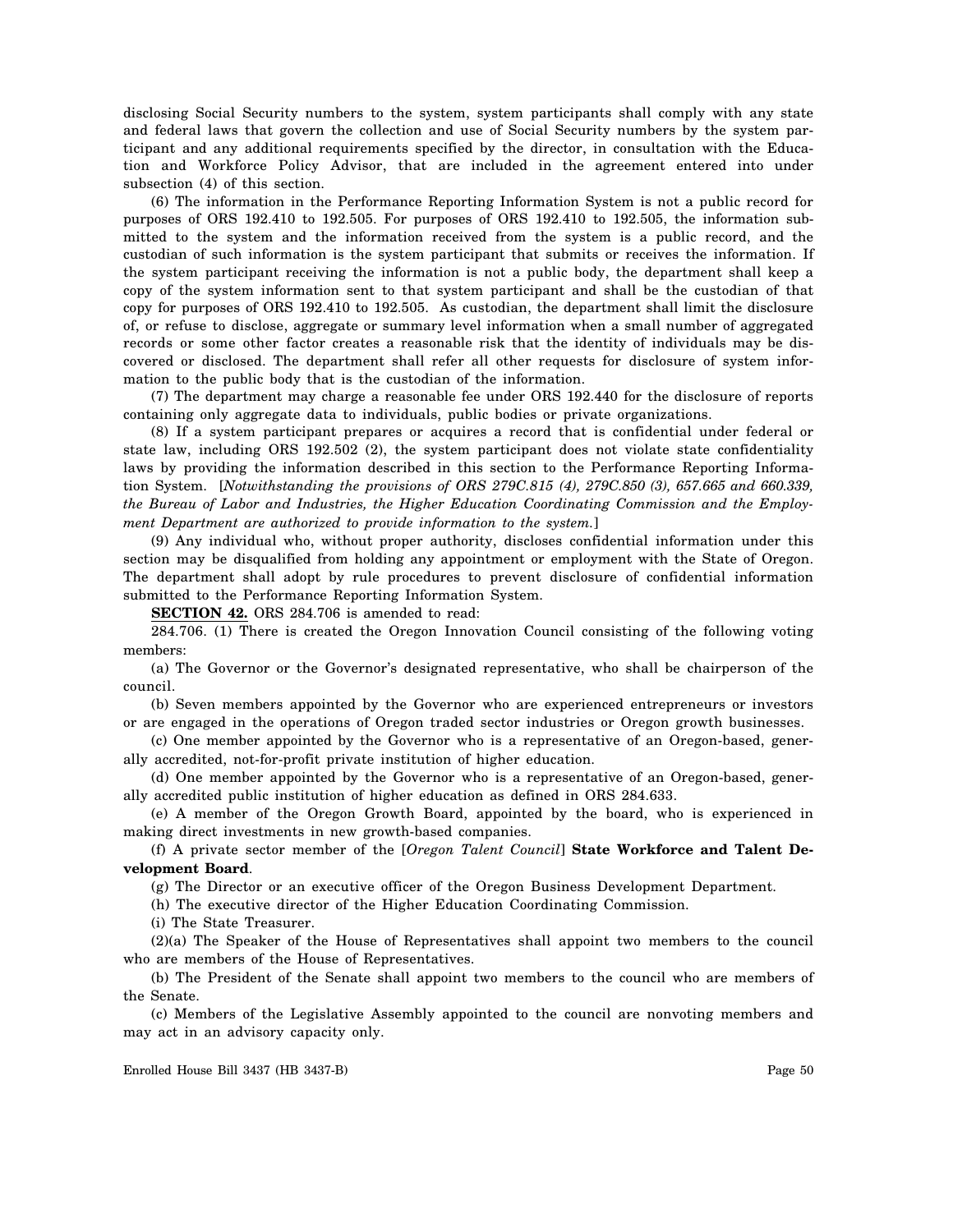(3) The presiding officer of the Oregon Business Development Commission shall serve as an ex officio, nonvoting member of the council.

(4) The term of office of each appointed voting member of the council is two years, but an appointed member serves at the pleasure of the appointing authority. Before the expiration of the term of an appointed voting member, the appointing authority shall appoint a successor whose term begins on July 1 next following. An appointed member is eligible for reappointment for one additional term. If there is a vacancy for any cause, the appointing authority shall make an appointment to become immediately effective for the remainder of the unexpired term.

(5) A majority of the voting members of the council constitutes a quorum for the transaction of business.

(6) Official action by the council requires the approval of a majority of the voting members of the council.

(7) The council shall meet at least four times per fiscal year at a place, day and time determined by the chairperson. The council may also meet at other times and places specified by a call of the chairperson or by written request of a majority of the voting members of the council.

(8) The council may adopt rules necessary for the operation of the council.

(9) The council shall establish an audit and accountability committee that shall monitor performance of council contracts and benchmark Oregon's performance against nationally accepted innovation metrics.

(10) The council may establish other committees and delegate to the committees duties as the council considers desirable.

(11) The Oregon Business Development Department shall provide staff support to the council.

(12) Members of the council who are members of the Legislative Assembly are entitled to compensation and expense reimbursement as provided in ORS 171.072.

(13) Members of the council who are not members of the Legislative Assembly are entitled to compensation and expenses incurred by them in the performance of their official duties in the manner and amounts provided for in ORS 292.495. Claims for compensation and expenses of members of the council who are public officers shall be paid out of funds appropriated to the public agency that employs the member. Claims for compensation and expenses of members of the council who are not public officers shall be paid out of funds appropriated to the Oregon Business Development Department for that purpose.

(14) All agencies of state government, as defined in ORS 174.111, are directed to assist the council in the performance of its duties and, to the extent permitted by laws relating to confidentiality, to furnish such information and advice as the members of the council consider necessary to perform their duties.

**SECTION 43. ORS 284.290, 284.292, 284.294 and 284.297 are repealed.**

**SECTION 44. (1) The amendments to ORS 660.321 by section 5 of this 2017 Act are intended to change the name of the "State Workforce Investment Board" to the "State Workforce and Talent Development Board."**

**(2) For the purpose of harmonizing and clarifying statutory law, the Legislative Counsel may substitute for words designating the "State Workforce Investment Board," wherever they occur in statutory law, other words designating the "State Workforce and Talent Development Board."**

**SECTION 45. If House Bill 2312 becomes law, section 44, chapter \_\_\_, Oregon Laws 2017 (Enrolled House Bill 2312), is repealed.**

**SECTION 46.** If House Bill 2312 becomes law, section 44 of this 2017 Act is amended to read:

(1) The amendments to ORS 660.321 by section 5 of this 2017 Act are intended to change the name of the "State Workforce Investment Board" to the "State Workforce and Talent Development Board."

**(2) The amendments to ORS 660.321 by section 27, chapter \_\_\_, Oregon Laws 2017 (Enrolled House Bill 2312), are intended to change the name of the "State Workforce Investment Board" to the "State Workforce Development Board."**